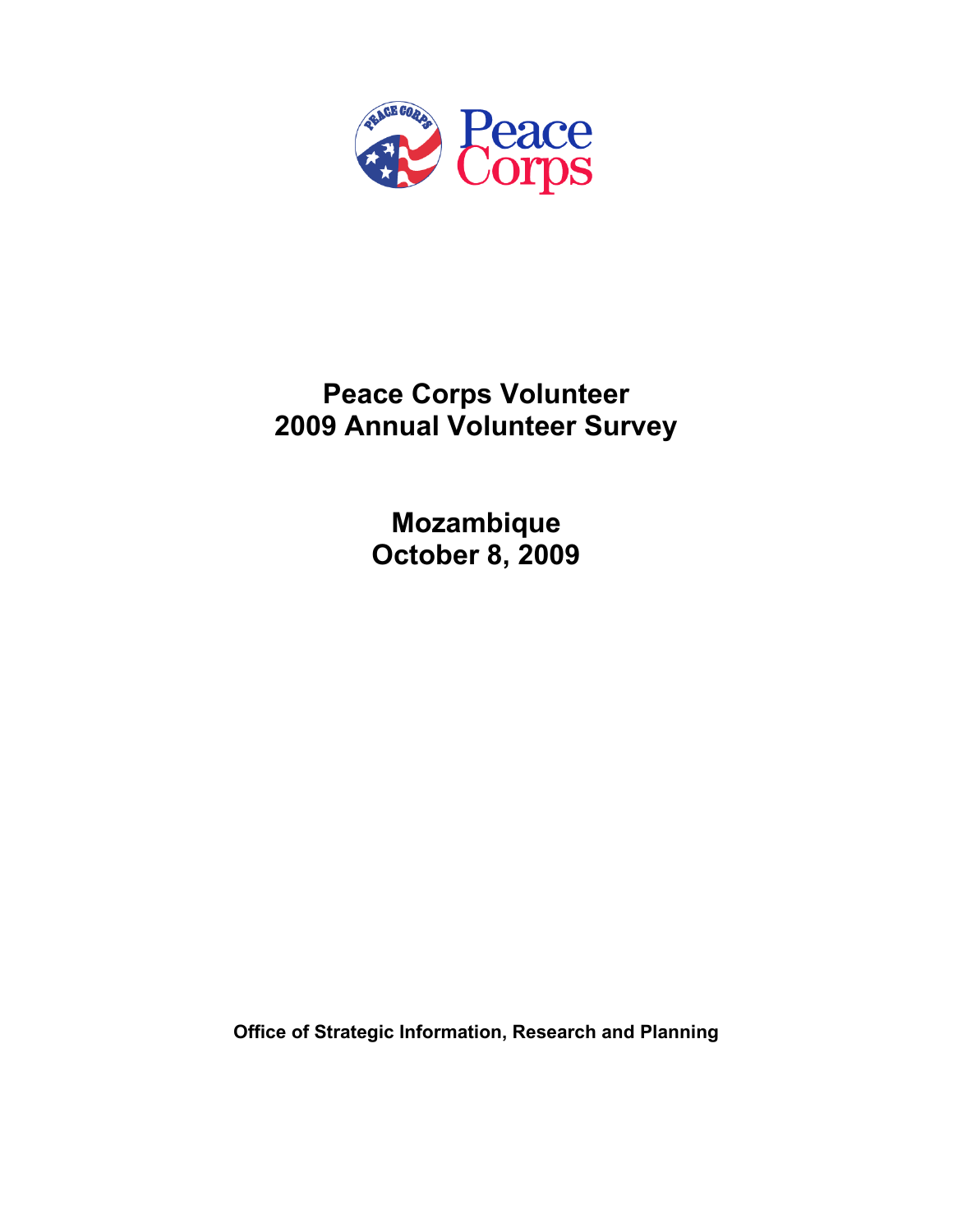# **Table of Contents**

| Introduction to the 2009 Annual Volunteer Survey Report 3 |     |
|-----------------------------------------------------------|-----|
| Overview of the Post's 2009 Volunteer Survey Respondents4 |     |
|                                                           |     |
|                                                           |     |
|                                                           |     |
|                                                           |     |
|                                                           |     |
|                                                           | .26 |
|                                                           |     |
|                                                           |     |
|                                                           |     |
| J. Overall Assessment of Peace Corps Service47            |     |
|                                                           |     |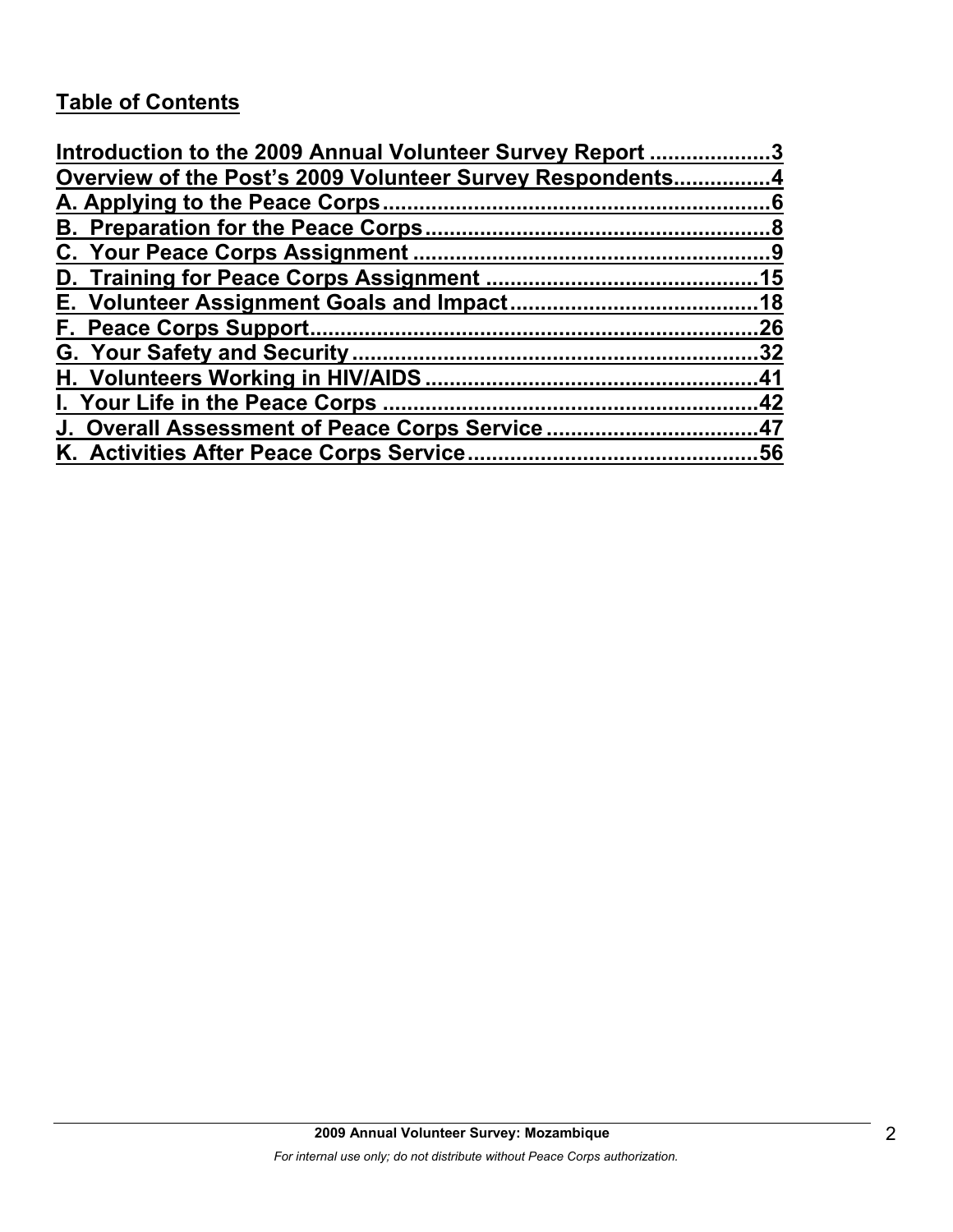# **Introduction to the 2009 Annual Volunteer Survey Report**

This country report contains the tables and charts from the Volunteers in your country who completed the 2009 Annual Volunteer Survey (AVS). The results provide a picture of the activities, experiences and views of Peace Corps Volunteers in 2009. The results show areas where Volunteers' needs are met and identify areas where improvements may be needed. The survey was fielded from May through August 2009.

A core set of questions was asked of all Volunteers. For the first time, Volunteers were also asked a series of questions relevant to their time in country:

- Volunteers in country 8 or less months were asked about applying to and preparing for the Peace Corps.
- Volunteers in country 18 or less months were asked about the effectiveness of their preservice training (PST).
- Volunteers in country 19 or more months were asked about their post-service plans, as well as the Peace Corps' resources for their post-service transition.

Tables and graphs are labeled by survey section and the survey question. The tables show the percent of post respondents that selected each choice and the total number of post respondents that answered the question. The number of responses for each question will vary, depending on:

- whether the question was asked of all Volunteers or only the Volunteers in-country a certain number of months and
- how many of the Volunteers who were "eligible" to answer the question did respond.

Most survey questions asked respondents to select only one from a set of choices. The percentages for the "select one" responses add up to 100 percent. Other questions asked Volunteers to "mark all that apply" in situations, for example, where it is likely that respondents are involved in more than one secondary activity. The percentages of the "mark all that apply" responses will total more than 100 percent; each percentage equals the number of respondents selecting that choice divided by the number of respondents who answered the question.

Posts are encouraged to compare these 2009 results with the 2006 and 2008 survey results to note trends and changes over time. Because questions are revised from one survey to the next, a crosswalk between the 2008 and 2009 questions is posted on the OSIRP intranet page under 2009 AVS Reports "Reference Documents." The earlier 2008 survey global, regional and post reports are also posted on the OSIRP Intranet page.

Volunteers' extensive narrative responses to the 29 open-ended questions on the survey are in the post's 2009 Annual Volunteer Survey Open Ended Reponses report. All Volunteers' narrative responses to key questions will be analyzed for global themes and presented in a later report.

The number of surveys for each post includes surveys submitted online by Volunteers and completed paper surveys sent to the Peace Corps headquarters for hand-entry into the online survey system. The final count may include mostly completed partial surveys added to the final dataset after the survey closed.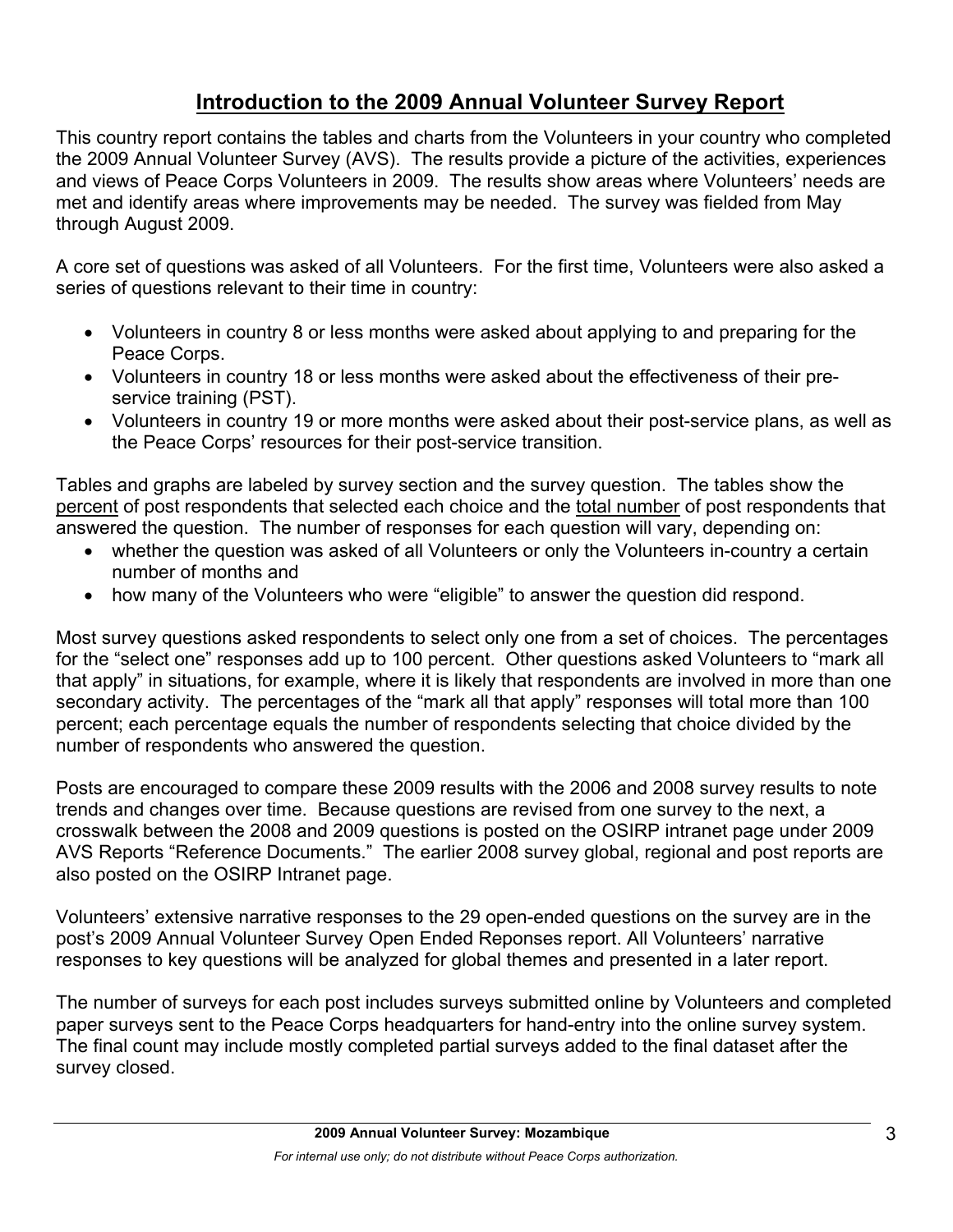## **Overview of the Post's 2009 Volunteer Survey Respondents**

This overview presents basic information about the characteristics of Volunteers who completed the 2009 Annual Volunteer Survey at post.

|            |        | 9 to 18 months<br>8 months or less |        | 19 months or more |        | Total   |        |         |
|------------|--------|------------------------------------|--------|-------------------|--------|---------|--------|---------|
|            | Number | Percent                            | Number | Percent           | Number | Percent | Number | Percent |
| Months3grp | 32I    | 43%                                | 25     | 33%               | 18     | 24%     | 75     | 100%    |

### **Completed Surveys by Months in Country**

**L1: What is your age?**

|         | 20-29 | $30 - 49$ | $50+$ | $\tau$ otal |
|---------|-------|-----------|-------|-------------|
| AGE3grp | 99%   | $1\%$     | 0%    | 69          |

**L2: What is your gender?**

|                | Female | Male | Total |
|----------------|--------|------|-------|
| <b>IGENDER</b> | 66%    | 34%  | 74.   |

## **Completed surveys by project.**

|                                                      | Count | Column N % |
|------------------------------------------------------|-------|------------|
| Community Health and Organizational<br>Strengthening | 26    | 35%        |
| Secondary & Technical Education                      | 49    | 65%        |
| Other. Please specify                                |       |            |
| Total                                                | 75    | 100%       |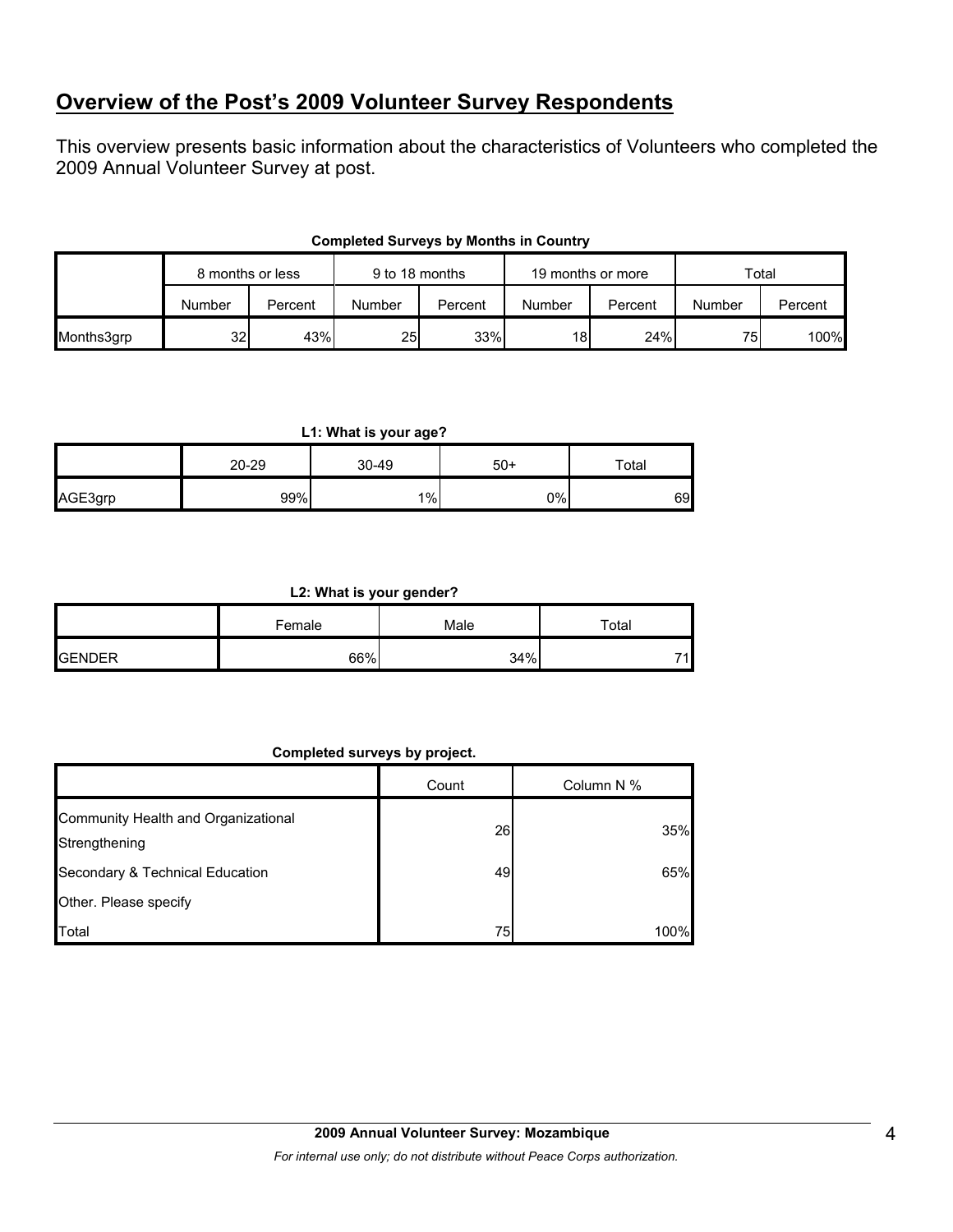|                |                                                 | Percent | Number         |
|----------------|-------------------------------------------------|---------|----------------|
| C <sub>2</sub> | English teaching                                | 34%     | 25             |
|                | Math/science teaching                           | 25%     | 18             |
|                | <b>HIV/AIDS</b>                                 | 19%     | 14             |
|                | Health extension                                | 7%      | 5              |
|                | Other: Please specify                           | $5\%$   | 4              |
|                | Teacher training                                | 4%      | 3              |
|                | Youth development                               | $3\%$   | $\overline{c}$ |
|                | NGO development                                 | $3%$    | $\overline{a}$ |
|                | Business education/advising                     |         |                |
|                | Urban & regional planning/municipal development |         |                |
|                | Water sanitation                                |         |                |
|                | Forestry/parks                                  |         |                |
|                | Environmental education                         |         |                |
|                | Other education                                 |         |                |
|                | Agroforestry                                    |         |                |
|                | Information & communications technology (ICT)   |         |                |
|                | Community development                           |         |                |
|                | Agriculture/fish/livestock                      |         |                |
|                | Total                                           | 100%    | 73             |

### **C2: Which best describes the focus of your primary assignment/work?**

## **C2.TEXT: Which of the following initiatives does your primary work include? Other (specify)**

|                                                           | <b>PERCENT</b> | <b>NUMBER</b> |
|-----------------------------------------------------------|----------------|---------------|
| Open-ended results. Non-responsive to request.<br>C2.TEXT |                |               |
| Total                                                     | 100%           | 75            |

*For internal use only; do not distribute without Peace Corps authorization.*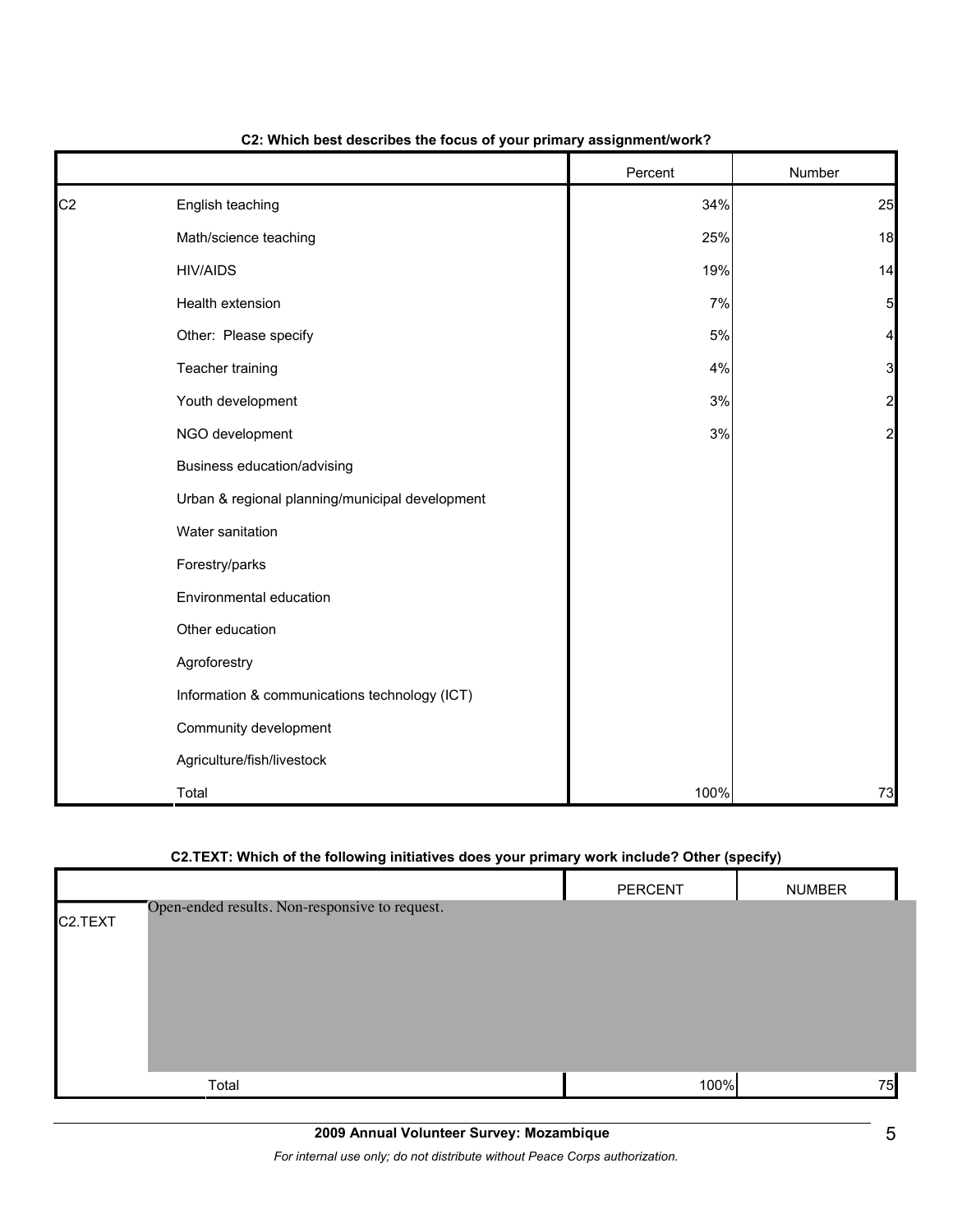# **A. Applying to the Peace Corps**

*This section reports Volunteers' motivations in applying and accepting a Peace Corps assignment.* 

|                             | Not Important | Somewhat<br>important | Important | NA  | Total |
|-----------------------------|---------------|-----------------------|-----------|-----|-------|
| Different culture           | 3%            |                       | 97%       |     | 31    |
| Work experience             | 9%            | 41%                   | 47%       | 3%  | 32    |
| Help others                 |               | 22%                   | 78%       |     | 32    |
| International experience    | 3%            | 9%                    | 88%       |     | 32    |
| Language                    | 3%            | 41%                   | 56%       |     | 32    |
| Personal growth             |               | 16%                   | 84%       |     | 32    |
| U. S. job market            | 59%           | 19%                   | 16%       | 6%  | 32    |
| Serve my country            | 31%           | 56%                   | 6%        | 6%  | 32    |
| Travel/adventure            | 6%            | 16%                   | 77%       |     | 31    |
| Other: Please specify below |               | 6%                    | 17%       | 78% | 18    |

|  | A1: How important were the following factors in accepting a PC assignment? |
|--|----------------------------------------------------------------------------|

## **A1\_OTHER: How important were the following factors in accepting a PC assignment? Other (specify)**

|          |                                                | PERCENT | <b>NUMBER</b> |
|----------|------------------------------------------------|---------|---------------|
| A1_OTHER | Open-ended results. Non-responsive to request. |         |               |
|          | Total                                          | 100%    | 75            |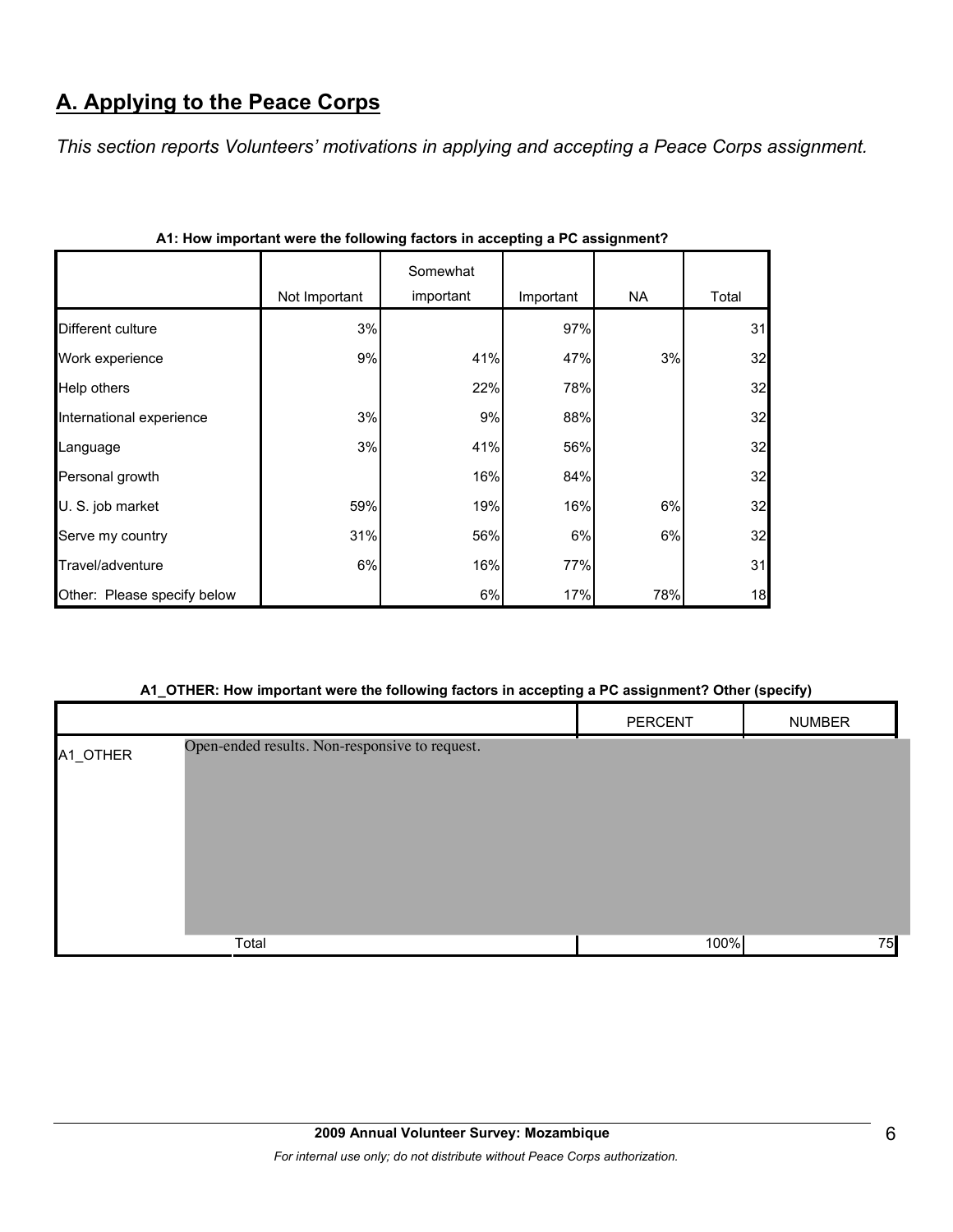|                                                                 |                                                                                              | PCV Responses | % Involved in<br>Initiative | <b>Total PCVs</b><br>Responding |
|-----------------------------------------------------------------|----------------------------------------------------------------------------------------------|---------------|-----------------------------|---------------------------------|
| What prompted you to apply to PC Personal interest in the Peace | Corps                                                                                        | 25            | 78%                         |                                 |
|                                                                 | Peace Corps campus or<br>community information session                                       | 16            | 50%                         |                                 |
|                                                                 | Returned Peace Corps Volunteer<br>(e.g., someone you met or know<br>personally               | 14            | 44%                         |                                 |
|                                                                 | Peace Corps website                                                                          | 12            | 38%                         |                                 |
|                                                                 | Peace Corps recruiter                                                                        | 9             | 28%                         |                                 |
|                                                                 | Article or book about the Peace<br>Corps                                                     | 4             | 12%                         |                                 |
|                                                                 | Other: Please specify                                                                        | 4             | 12%                         |                                 |
|                                                                 | Returned Peace Corps Volunteer<br>who spoke to your school or group<br>about the Peace Corps | 3             | 9%                          |                                 |
|                                                                 | Radio, TV, or print advertisement                                                            | 3             | 9%                          |                                 |
|                                                                 | Peace Corps material in the mail                                                             |               | 3%                          |                                 |
|                                                                 | Total                                                                                        |               |                             | 32                              |

## **A2. What prompted you to apply to the PC? Mark all that apply.**

Percents may total to more than 100% since Volunteers were asked to "Mark all that apply."

|               |                                                | <b>PERCENT</b> | <b>NUMBER</b> |
|---------------|------------------------------------------------|----------------|---------------|
| A2.OTHER.TEXT | Open-ended results. Not responsive to request. |                |               |
|               |                                                |                |               |
|               |                                                |                |               |
|               | Total                                          | 100%           | 75            |

## **A2.OTHER.TEXT: What prompted you to apply to the PC? Other (specify)**

*For internal use only; do not distribute without Peace Corps authorization.*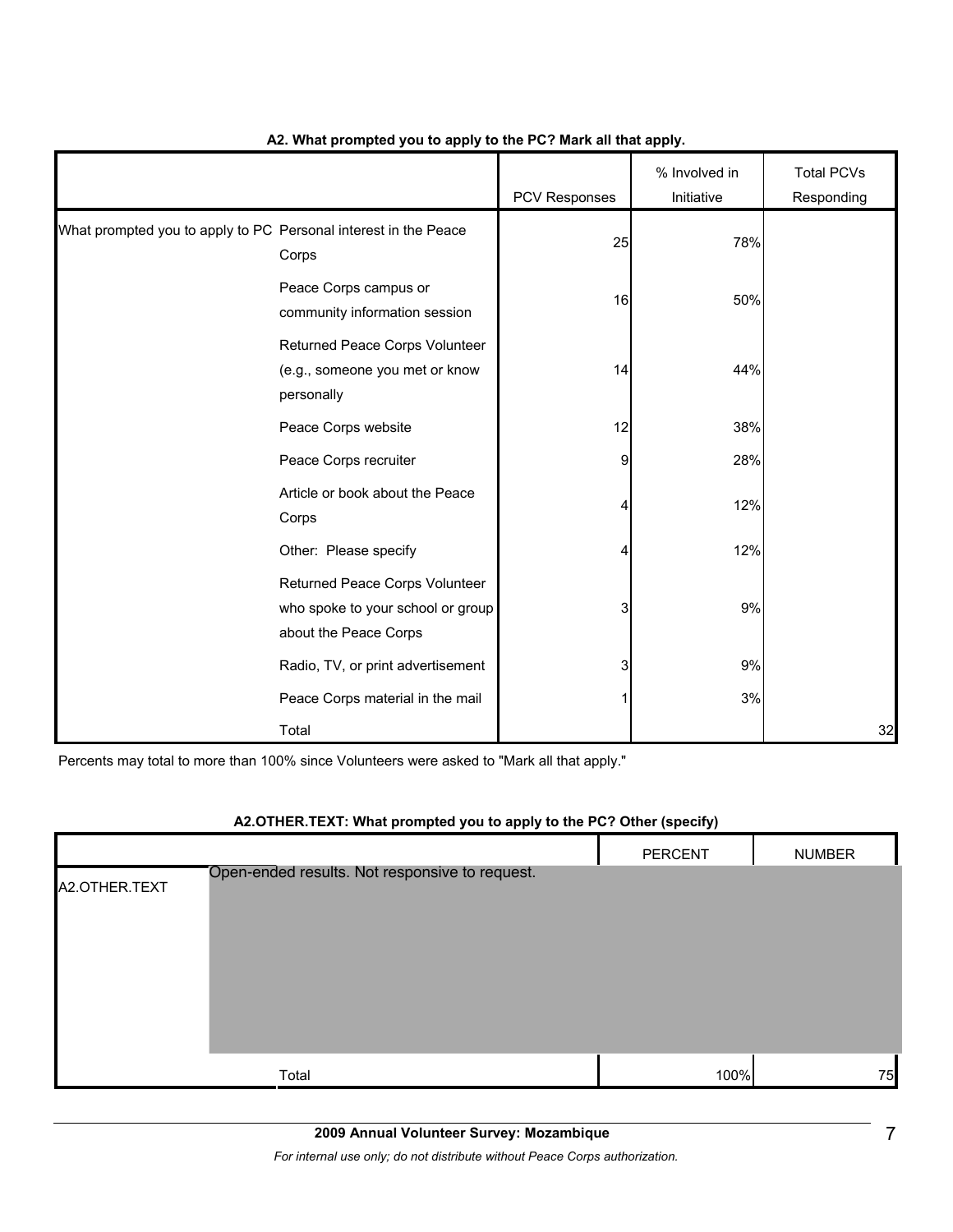# **B. Preparation for the Peace Corps**

*This section reports on Volunteers' assessment of the materials and information available before their service.* 

## **B1: How useful was the information on the PC website in preparing you for the realities of living and working as a Volunteer?**

|                |              |     |     |     |             | Don't know (did not |       |
|----------------|--------------|-----|-----|-----|-------------|---------------------|-------|
|                | Not at all 1 |     |     |     | Extremely 5 | access information) | Total |
| B <sub>1</sub> | 3%           | 31% | 41% | 25% |             |                     | 32    |

## **B2: How useful were the PC materials about your country in helping you prepare for your service?**

|                |              |     |     |     |             | Don't know (did not |       |
|----------------|--------------|-----|-----|-----|-------------|---------------------|-------|
|                | Not at all 1 |     |     |     | Extremely 5 | access information) | Total |
| B <sub>2</sub> |              | 12% | 50% | 34% | 3%          |                     | 32    |

## **B3: How useful were the materials you received from the PC about your primary assignment in helping you prepare for your**

**service?**

|                |              |     |     |     |             | Don't know (did not |       |
|----------------|--------------|-----|-----|-----|-------------|---------------------|-------|
|                | Not at all 1 |     |     |     | Extremely 5 | access information) | Total |
| B <sub>3</sub> |              | 45% | 29% | 23% | 3%          |                     | 31    |

### **B4: How useful were the materials you received from the PC regarding the need for flexibility in adapting to your work?**

|                | Not at all 1 |     |     |     | Extremely 5 | Don't know (did not<br>access information) | Total |
|----------------|--------------|-----|-----|-----|-------------|--------------------------------------------|-------|
| B <sub>4</sub> |              | 19% | 41% | 28% | 6%          | 6%।                                        | 32    |

|  |  | B7: How prepared do you feel to meet the challenges of PC service? |
|--|--|--------------------------------------------------------------------|
|--|--|--------------------------------------------------------------------|

|                | Not at all 1 |    |     |     | Exceptionally<br>ت | Total |
|----------------|--------------|----|-----|-----|--------------------|-------|
| B <sub>7</sub> |              | 3% | 16% | 66% | 16%                | 32    |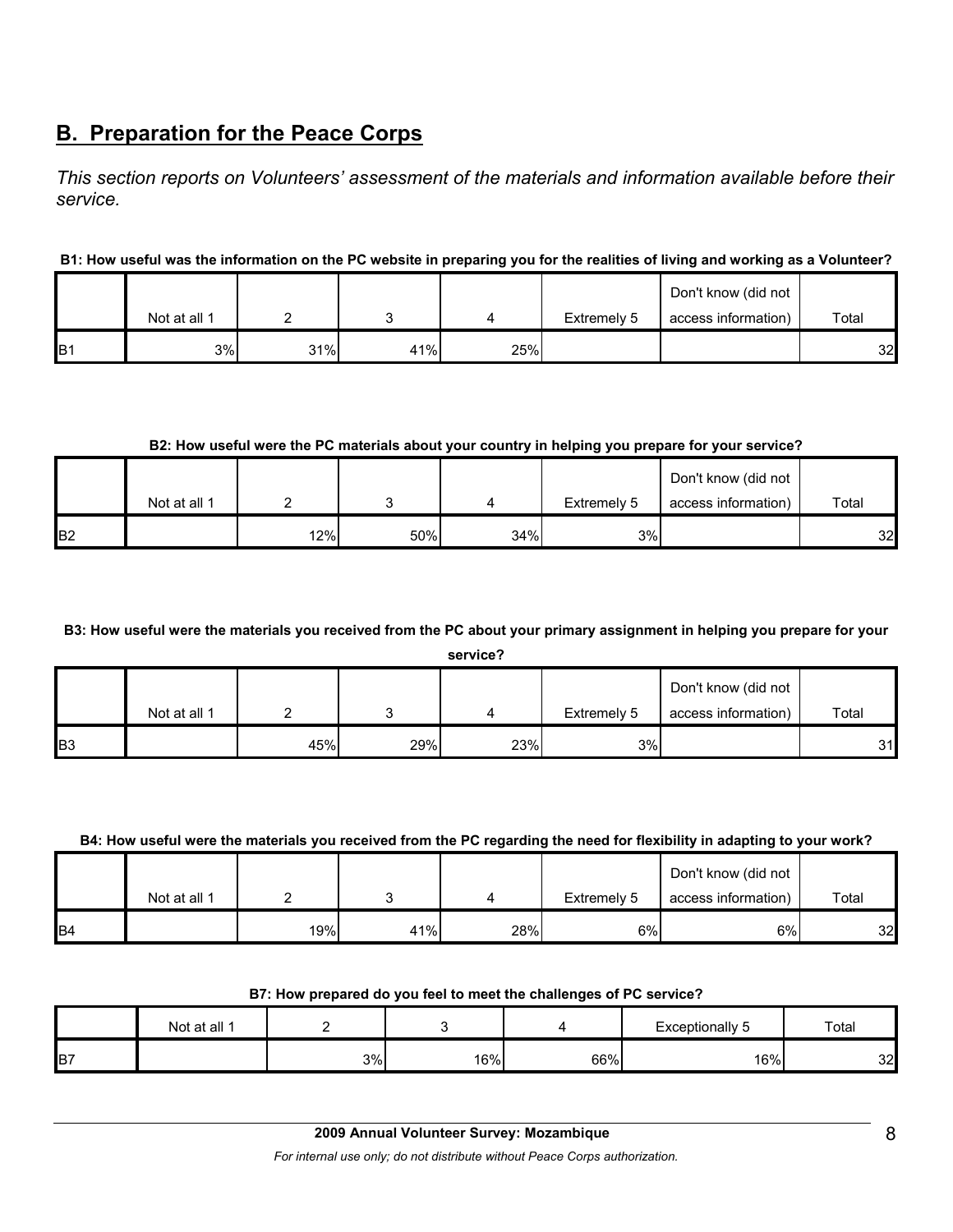# **C. Your Peace Corps Assignment**

*This section reports Volunteers' primary assignment work and secondary activities. The term "primary assignment" refers to the Volunteers' assignment which is part of an overall project plan designed by your host country partners and in-country Peace Corps staff.* 

| C3: Which of the following activities does your primary assignment/work include? Mark all that |  |
|------------------------------------------------------------------------------------------------|--|
|------------------------------------------------------------------------------------------------|--|

**apply.**

|            |                                                                                         | PCV Responses | % Involved in<br>Initiative | <b>Total PCVs</b><br>Responding |
|------------|-----------------------------------------------------------------------------------------|---------------|-----------------------------|---------------------------------|
| \$C3PrmAct | <b>HIV/AIDS</b>                                                                         | 50            | 68%                         |                                 |
|            | Working with youth                                                                      | 41            | 55%                         |                                 |
|            | English teaching                                                                        | 38            | 51%                         |                                 |
|            | Girls' education                                                                        | 34            | 46%                         |                                 |
|            | Nutrition education                                                                     | 27            | 36%                         |                                 |
|            | Information and<br>communications technology<br>(ICT)                                   | 18            | 24%                         |                                 |
|            | Literacy                                                                                | 17            | 23%                         |                                 |
|            | Income generation                                                                       | 16            | 22%                         |                                 |
|            | Working with NGO(s)                                                                     | 16            | 22%                         |                                 |
|            | Arts                                                                                    | 14            | 19%                         |                                 |
|            | Mobilize host country nationals<br>(HCNs) to volunteer                                  | 11            | 15%                         |                                 |
|            | Sports/fitness                                                                          | 10            | 14%                         |                                 |
|            | Working with special groups<br>(e.g., disabled, elderly, ethnic<br>minorities, orphans) | 10            | 14%                         |                                 |
|            | World Wise Schools/<br>Correspondence Match                                             | 8             | 11%                         |                                 |
|            | Other: Please specify                                                                   | 7             | 9%                          |                                 |
|            | Community food security<br>(production/marketing)                                       | 5             | 7%                          |                                 |
|            | Library development                                                                     | 5             | 7%                          |                                 |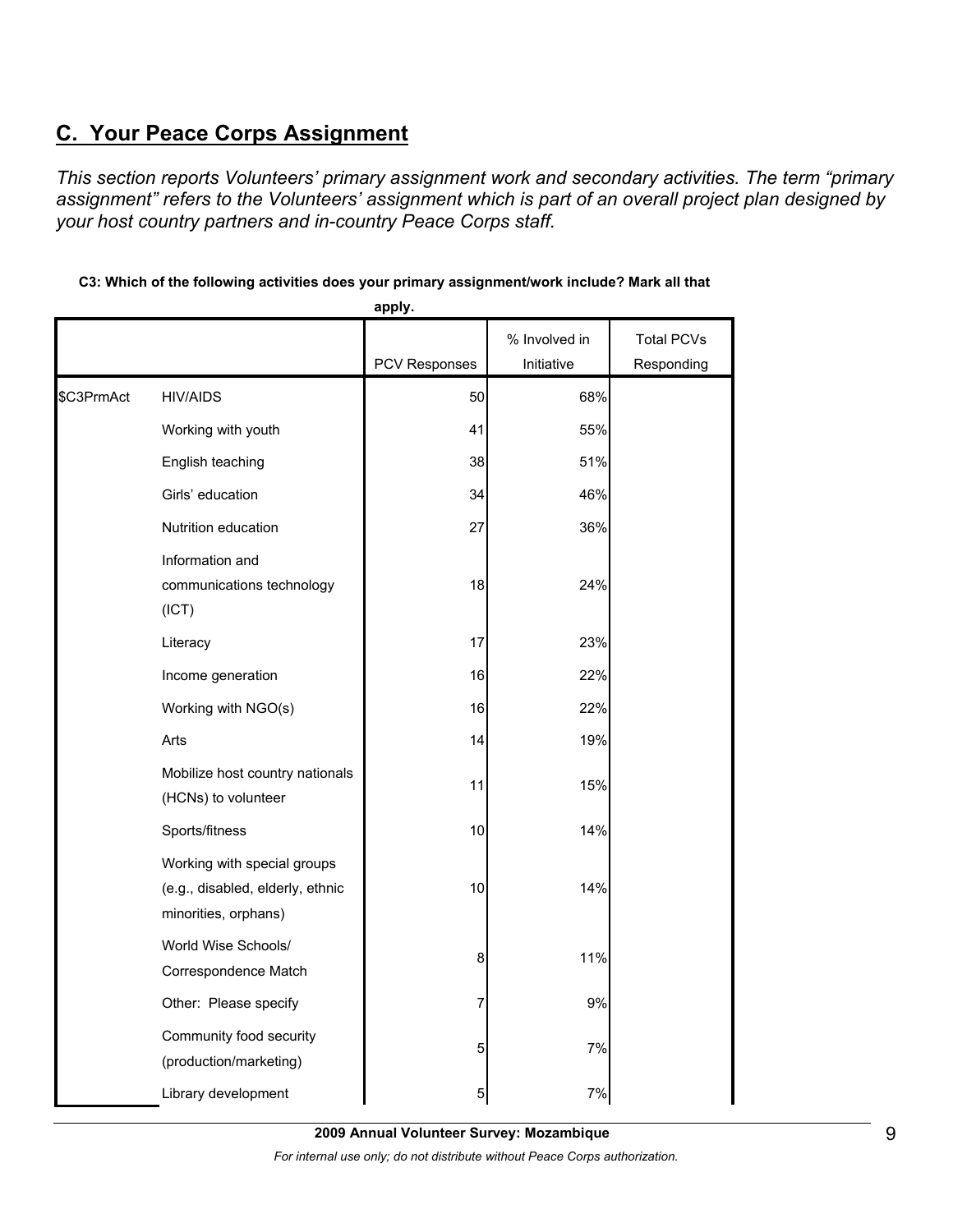| WID/GAD                      | 5 | 7% |    |
|------------------------------|---|----|----|
| Environment work             |   | 5% |    |
| Household food security      |   | 5% |    |
| Natural resources management |   | 5% |    |
| <b>Business advertising</b>  | 3 | 4% |    |
| Child survival               | 3 | 4% |    |
| Rural development            | 3 | 4% |    |
| Microenterprise development  | 2 | 3% |    |
| Water and sanitation         | 2 | 3% |    |
| Biodiversity conservation    |   |    |    |
| Urban development/municipal  |   |    |    |
| development                  |   |    |    |
| Total                        |   |    | 74 |

Percents may total to more than 100% since Volunteers were asked to "Mark all that apply."

### **C3: Which of the following activities does your primary assignment/work include? Other**

| (specify)                                                       |            |       |         |  |  |  |  |  |
|-----------------------------------------------------------------|------------|-------|---------|--|--|--|--|--|
|                                                                 | Column N % | Count | Row N % |  |  |  |  |  |
| Open-ended results. Non-responsive to request.<br>C3.OTHER.TEXT |            |       |         |  |  |  |  |  |
|                                                                 |            |       |         |  |  |  |  |  |
|                                                                 |            |       |         |  |  |  |  |  |
|                                                                 |            |       |         |  |  |  |  |  |
|                                                                 |            |       |         |  |  |  |  |  |
|                                                                 |            |       |         |  |  |  |  |  |
|                                                                 |            |       |         |  |  |  |  |  |
| Total                                                           |            | 75    | 100%    |  |  |  |  |  |

#### **C4: Hours Spent on Primary Assignment During Average Work Week**

|           | None | $1-10$ hrs | 11-20 hrs | 21-30 hrs | 31-40 hrs | More than 40 hrs | Total |
|-----------|------|------------|-----------|-----------|-----------|------------------|-------|
| C4Hrs6grp |      | 5%         | 23%       | 47%       | 20%       | 4%               | 74    |

#### **2009 Annual Volunteer Survey: Mozambique**

*For internal use only; do not distribute without Peace Corps authorization.*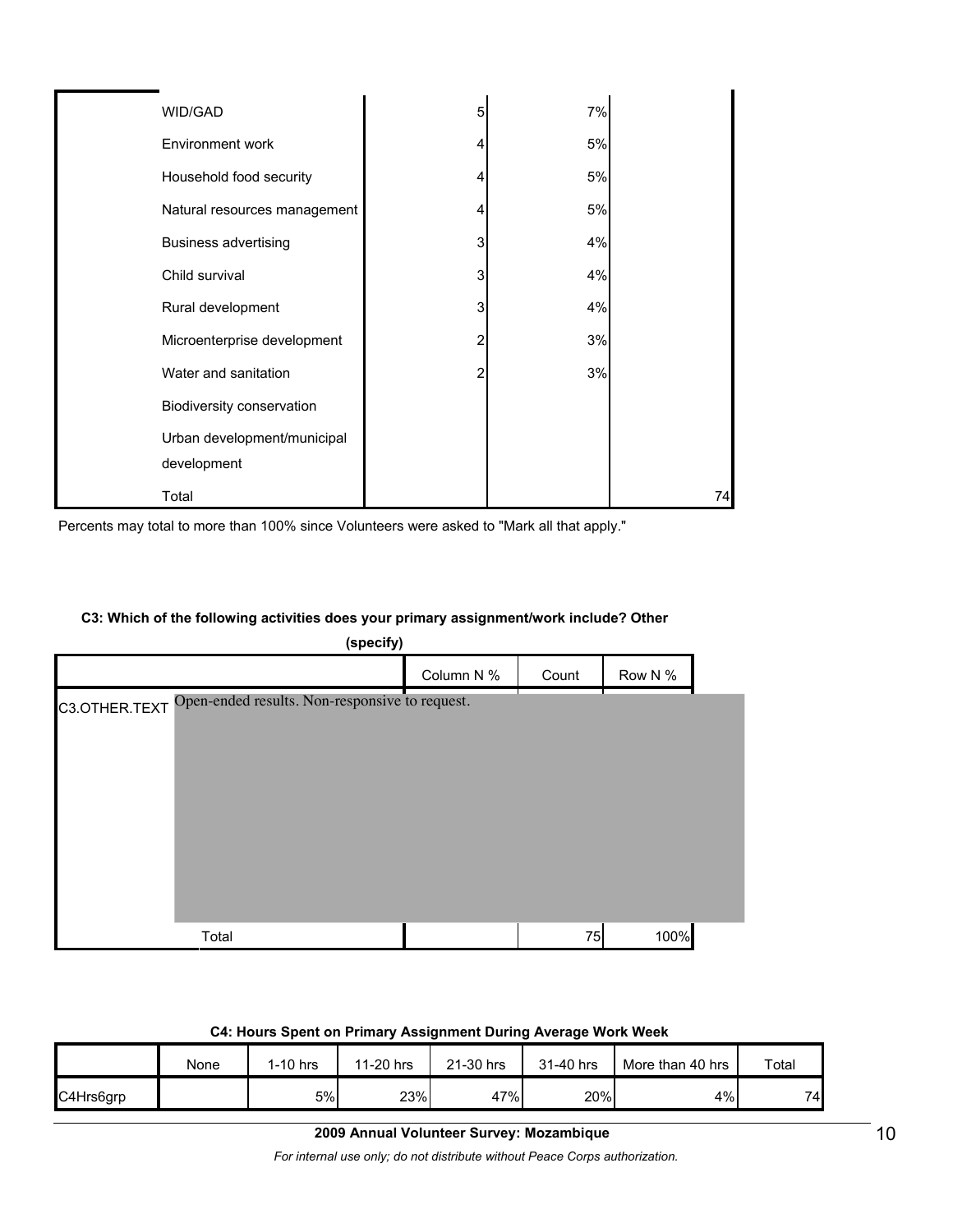### **C4: How many hours do you spend on your primary assignment during an average work**

|                | All Volunteers | Average | Lowest reported | Highest reported | Did not answer |
|----------------|----------------|---------|-----------------|------------------|----------------|
| C <sub>4</sub> | 75.            | 27.51   |                 | ეა               |                |

## **C5: Which of the following do your secondary activities (other than your primary assignment work) include? Mark all that apply.**

|            |                                                                                         |               | % Involved in | <b>Total PCVs</b> |
|------------|-----------------------------------------------------------------------------------------|---------------|---------------|-------------------|
|            |                                                                                         | PCV Responses | Initiative    | Responding        |
| \$C5SecAct | <b>HIV/AIDS</b>                                                                         | 47            | 64%           |                   |
|            | Working with youth                                                                      | 44            | 59%           |                   |
|            | English teaching                                                                        | 31            | 42%           |                   |
|            | Girls' education                                                                        | 30            | 41%           |                   |
|            | Arts                                                                                    | 23            | 31%           |                   |
|            | Sports/fitness                                                                          | 22            | 30%           |                   |
|            | Information and<br>communications technology<br>(ICT)                                   | 17            | 23%           |                   |
|            | Other: Please specify                                                                   | 16            | 22%           |                   |
|            | Nutrition education                                                                     | 14            | 19%           |                   |
|            | Income generation                                                                       | 12            | 16%           |                   |
|            | Literacy                                                                                | 11            | 15%           |                   |
|            | WID/GAD                                                                                 | 10            | 14%           |                   |
|            | Working with special groups<br>(e.g., disabled, elderly, ethnic<br>minorities, orphans) | 10            | 14%           |                   |
|            | World Wise Schools/<br>Correspondence Match                                             | $10$          | 14%           |                   |
|            | Working with NGO(s)                                                                     | 9             | 12%           |                   |
|            | Library development                                                                     | 8             | 11%           |                   |
|            | <b>Business advertising</b>                                                             | 7             | 9%            |                   |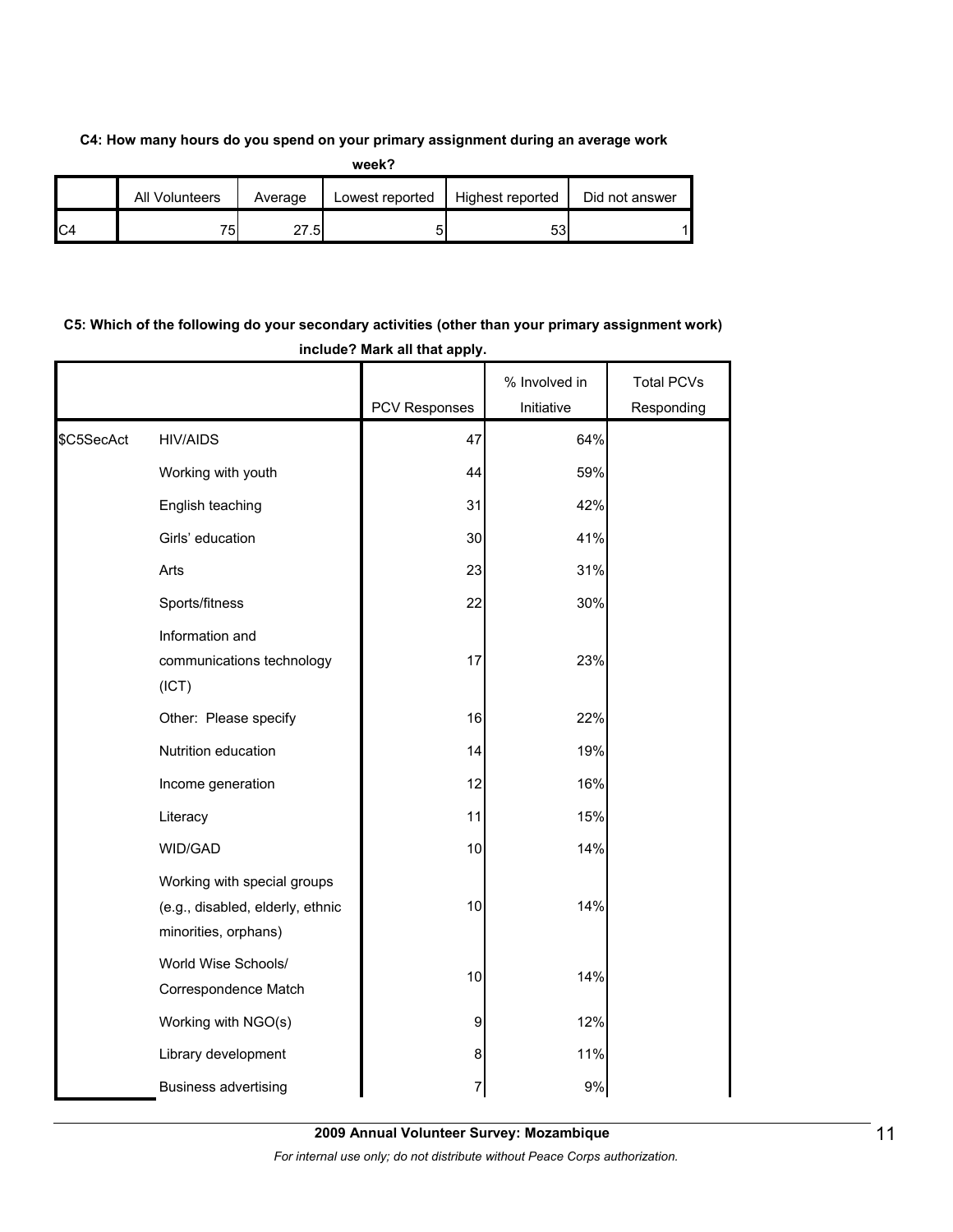| Microenterprise development                            |   | 9% |    |
|--------------------------------------------------------|---|----|----|
| Mobilize host country nationals<br>(HCNs) to volunteer | 6 | 8% |    |
| Community food security<br>(production/marketing)      | 5 | 7% |    |
| Household food security                                | 5 | 7% |    |
| Rural development                                      | 5 | 7% |    |
| Child survival                                         | 3 | 4% |    |
| Environment work                                       | 3 | 4% |    |
| Natural resources management                           | 2 | 3% |    |
| Urban development/municipal<br>development             |   | 1% |    |
| Biodiversity conservation                              |   |    |    |
| Water and sanitation                                   |   |    |    |
| Total                                                  |   |    | 74 |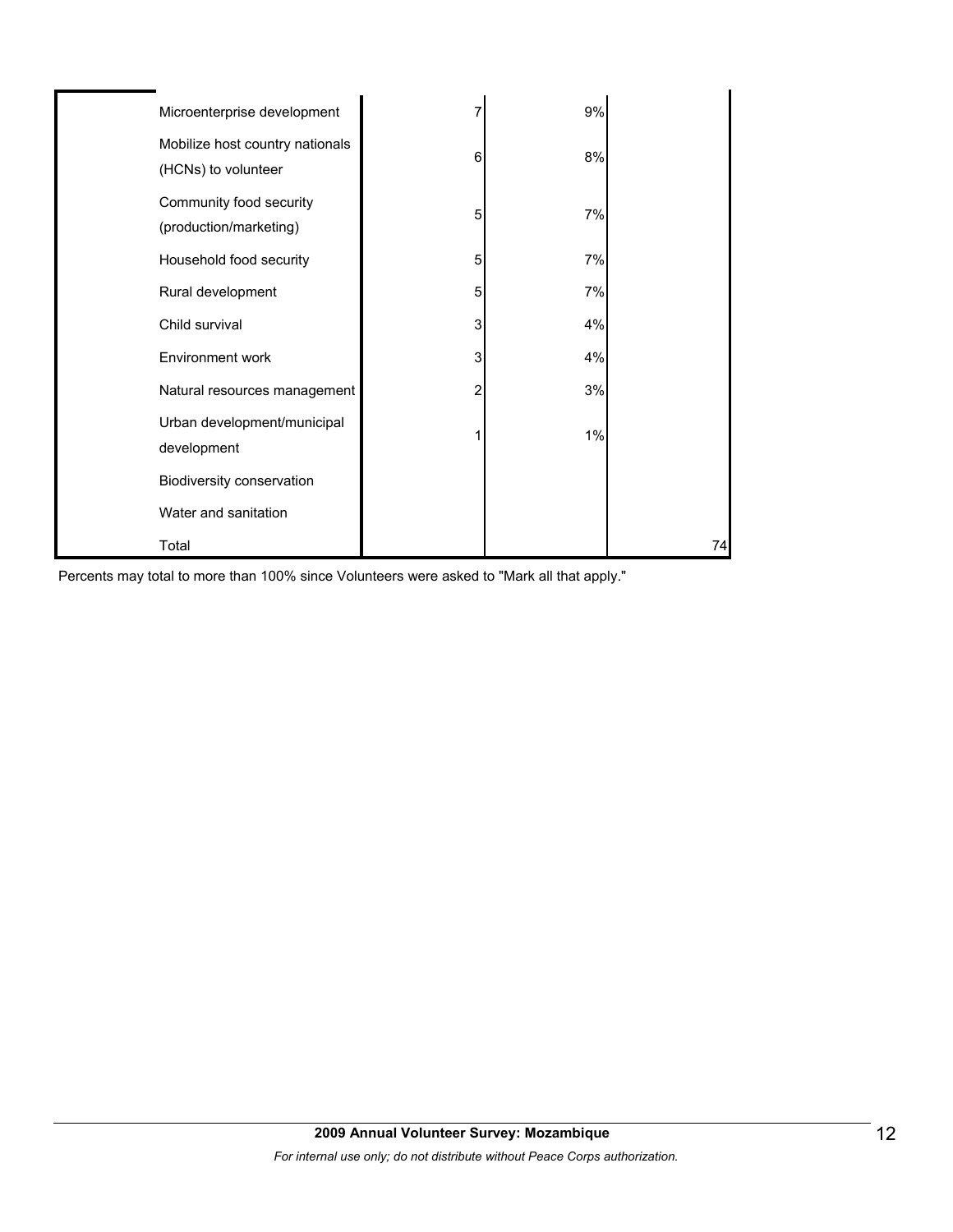|               |                                                | Column N % | Count | Row N % |
|---------------|------------------------------------------------|------------|-------|---------|
| C5.OTHER.TEXT | Open-ended results. Non-responsive to request. |            |       |         |
|               |                                                |            |       |         |
|               |                                                |            |       |         |
|               |                                                |            |       |         |
|               |                                                |            |       |         |
|               |                                                |            |       |         |
|               |                                                |            |       |         |
|               |                                                |            |       |         |
|               |                                                |            |       |         |
|               |                                                |            |       |         |
|               |                                                |            |       |         |
|               |                                                |            |       |         |
|               |                                                |            |       |         |
|               |                                                |            |       |         |
|               |                                                |            |       |         |
|               |                                                |            |       |         |
|               |                                                |            |       |         |
|               |                                                |            |       |         |
|               |                                                |            |       |         |
|               |                                                |            |       |         |
|               |                                                |            |       |         |
|               |                                                |            |       |         |
|               |                                                |            |       |         |
|               | Total                                          |            | 75    | 100%    |

## **C5: Which of the following do your secondary activities include? Other (specify)**

#### **C5: No Secondary Activities**

|         |                                        | Percent | Number |
|---------|----------------------------------------|---------|--------|
| C5.NONE | No                                     | 100%    | 75     |
|         | Yes, I have no secondary<br>activities |         |        |
|         | Total                                  | 100%    | 75     |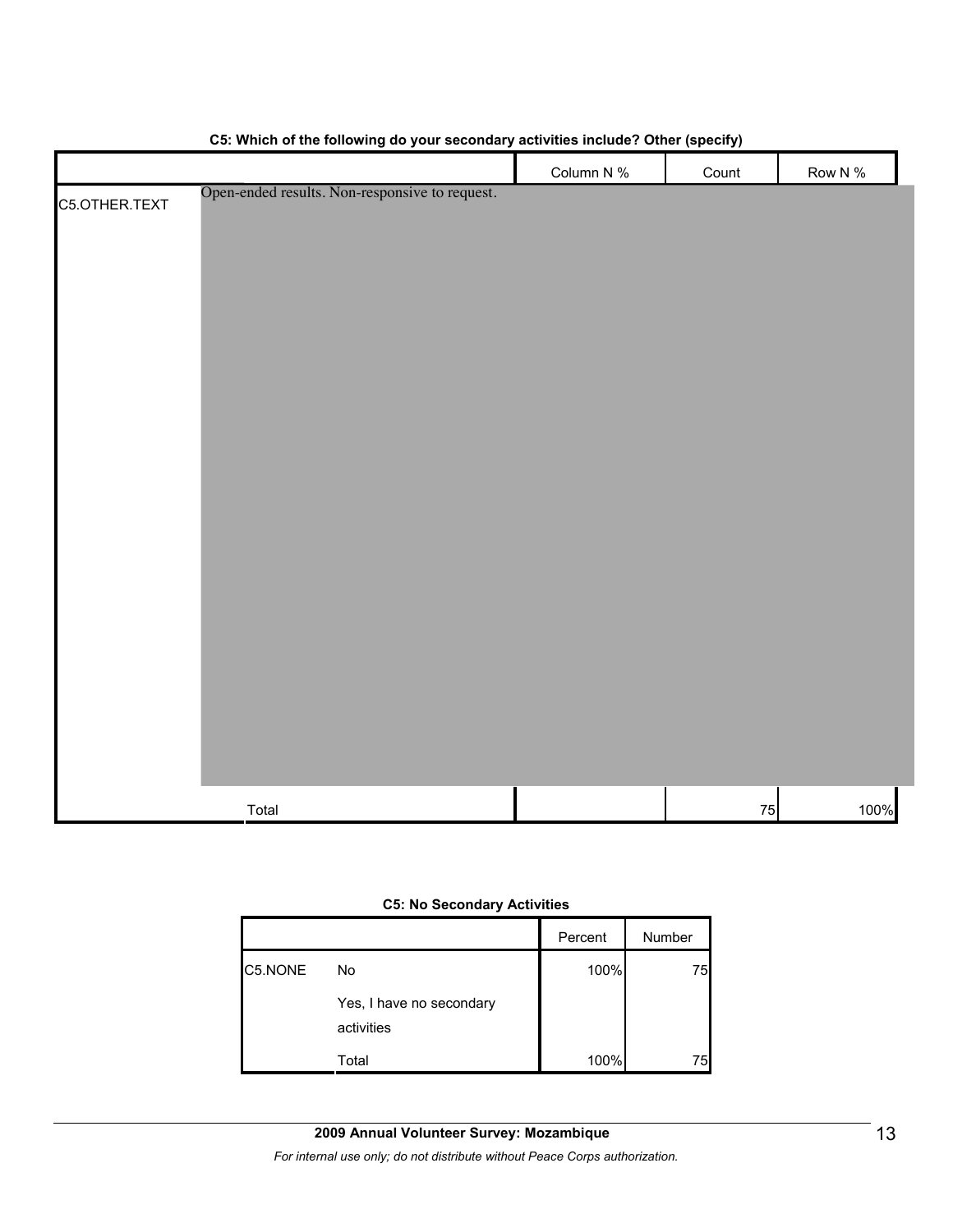**C6: Hours Spent on Secondary Activities During Average Work Week**

|           | None | 1-10 hrs | 11-20 hrs | 21-30 hrs | 31-40 hrs | More than 40 hrs | Total |
|-----------|------|----------|-----------|-----------|-----------|------------------|-------|
| C6Hrs6grp |      | 70%      | 26%       | 3%        |           | $1\%$            | 73    |

**C6. How many hours do you spend on secondary activities during an average work week?**

|     | <b>All Volunteers</b> | Average | Lowest reported | Highest reported | Did not answer |
|-----|-----------------------|---------|-----------------|------------------|----------------|
| IC6 | 75.                   |         |                 | 60               | പ              |

**C7: How personally satisfying is your--?**

|                              | Not at all 1 |     |     |     | Exceptionally 5 | Total |
|------------------------------|--------------|-----|-----|-----|-----------------|-------|
| <b>Primary assignment</b>    | 5%           | 10% | 40% | 34% | 11%             | 73    |
| Secondary project/activities |              | 3%  | 24% | 55% | 18%             | 74.   |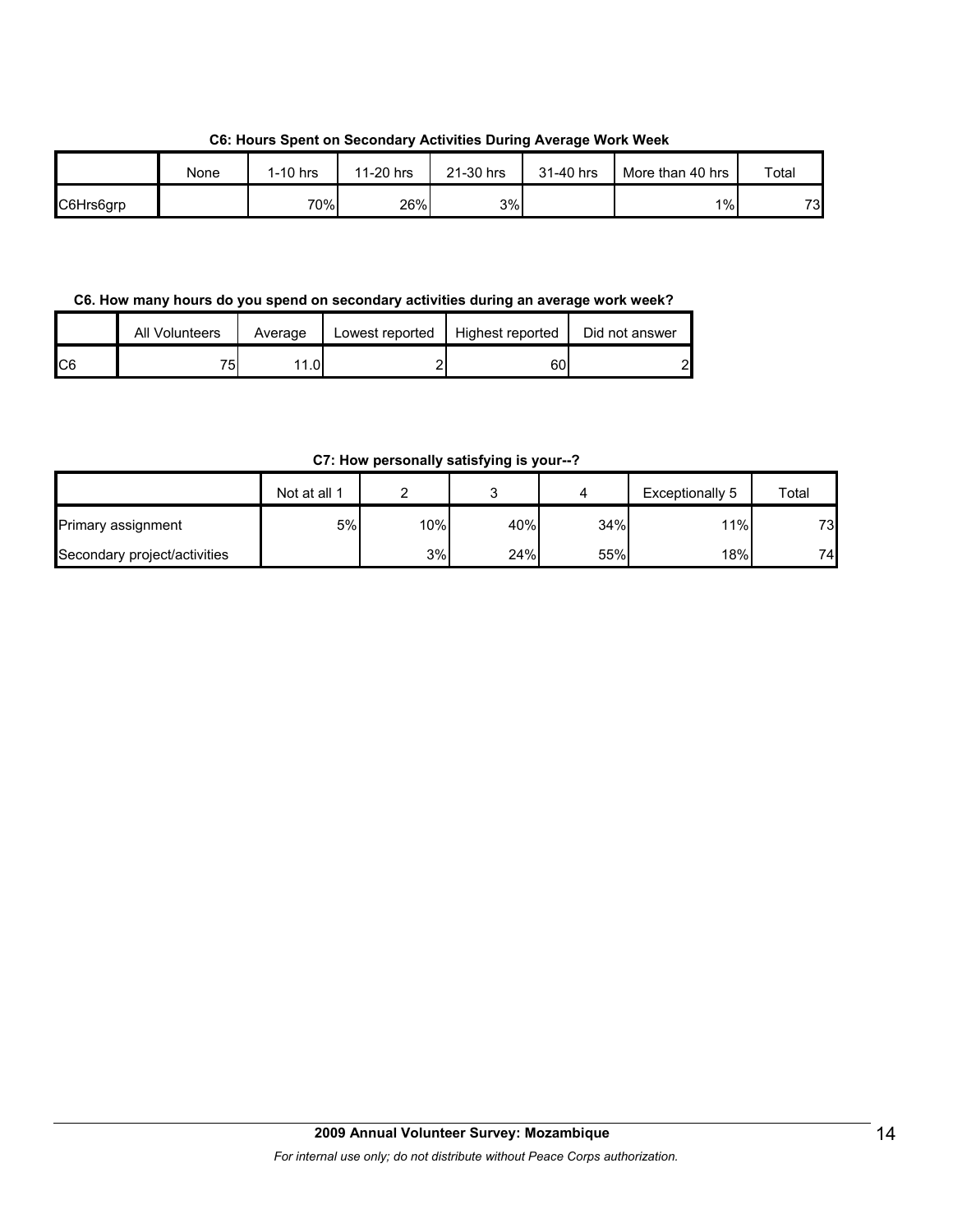# **D. Training for Peace Corps Assignment**

*This section reports Volunteers' assessments of the effectiveness of their Pre-Service Training and In-Service Training at post. In-Service Training (IST) includes: Reconnect; Technical IST; Mid-Service and Close of Service conferences; project management/leadership conferences; and other post-sponsored training sessions.* 

|                                                                       | Not effective | Poor | Adequate | Effective | Very Effective | NA/No training | Total |
|-----------------------------------------------------------------------|---------------|------|----------|-----------|----------------|----------------|-------|
| Manage cultural differences                                           |               | 5%   | 27%      | 45%       | 22%            |                | 55    |
| Deal with adjustment issues                                           | 2%            | 4%   | 23%      | 57%       | 14%            |                | 56    |
| Work with<br>counterparts/community<br>partners                       | 2%            | 26%  | 50%      | 15%       | 7%             |                | 54    |
| Use language needed in<br>work and social interactions                |               | 4%   | 27%      | 40%       | 27%            | 2%             | 55    |
| Perform technical aspects of<br>your work                             | 2%            | 22%  | 38%      | 25%       | 11%            | 2%             | 55    |
| Work on your project goals<br>and objectives                          | 4%            | 13%  | 38%      | 31%       | 13%            | 2%             | 55    |
| Conduct a participatory<br>community needs<br>assessment (e.g., PACA) | 2%            | 13%  | 44%      | 33%       | 7%             | 2%             | 55    |
| Monitor your project goals<br>and outcomes                            | 2%            | 15%  | 48%      | 28%       | 4%             | 4%             | 54    |
| Maintain your physical health                                         |               | 4%   | 16%      | 42%       | 38%            |                | 55    |
| Maintain your<br>mental/emotional health                              | 2%            |      | 29%      | 50%       | 20%            |                | 56    |
| Maintain your personal safety<br>and security                         |               |      | $5%$     | 43%       | 52%            |                | 56    |

**D1: (PCVs at post 18 months or less) How effective was your Pre-Service Training (PST) in preparing you to--**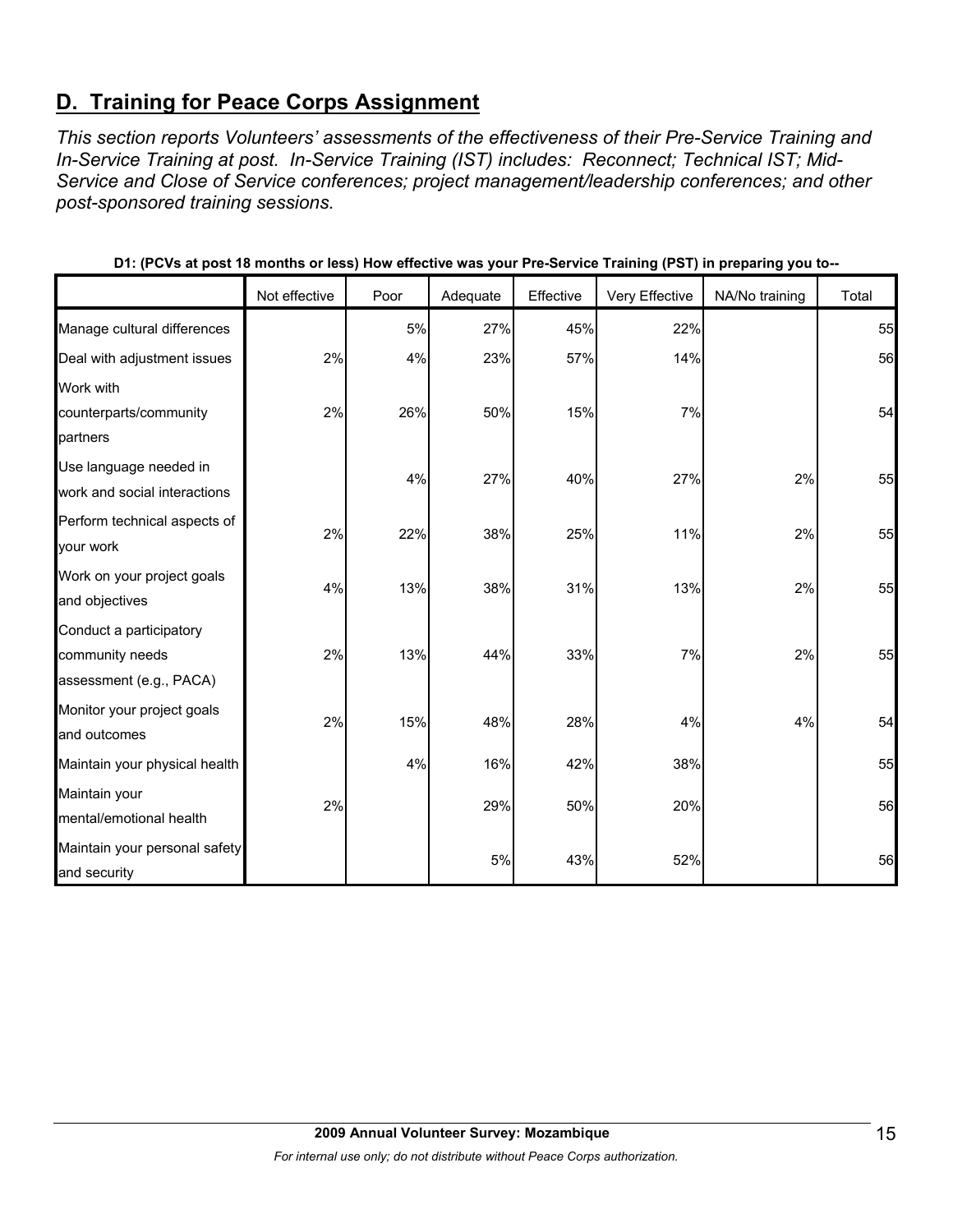|                                                                                          | Not effective | Poor | Adequate | Effective | Very Effective | NA/No training | Total |
|------------------------------------------------------------------------------------------|---------------|------|----------|-----------|----------------|----------------|-------|
| Manage cultural differences                                                              | 1%            | 4%   | 36%      | 39%       | 10%            | 10%            | 72    |
| Deal with adjustment issues                                                              |               | 4%   | 29%      | 45%       | 14%            | 8%             | 73    |
| Build and strengthen working<br>relationships with<br>counterparts/community<br>partners |               | 10%  | 25%      | 49%       | 14%            | 3%             | 72    |
| Use language needed in<br>work and social interactions                                   |               | 7%   | 18%      | 37%       | 12%            | 26%            | 73    |
| Perform technical aspects of<br>your work                                                |               | 6%   | 26%      | 44%       | 18%            | 6%             | 72    |
| Work on your project goals<br>and objectives                                             |               | 1%   | 23%      | 43%       | 29%            | 4%             | 70    |
| Conduct a participatory<br>community needs<br>assessment (e.g., PACA)                    | 1%            | 8%   | 28%      | 24%       | 8%             | 31%            | 72    |
| Monitor project goals and<br>outcomes                                                    | 1%            | 3%   | 33%      | 36%       | 19%            | 7%             | 72    |
| Maintain your physical health                                                            | 1%            | 1%   | 31%      | 37%       | 18%            | 11%            | 71    |
| Maintain your<br>mental/emotional health                                                 | 1%            | 3%   | 32%      | 38%       | 16%            | 10%            | 73    |
| Maintain your personal safety<br>and security                                            |               |      | 24%      | 46%       | 19%            | 11%            | 72    |

## **D5: How effective was your In-Service Training (IST) in preparing you to--**

## **D8: Did you have this skill before joining the Peace Corps?**

|                                               | No/ No answer   | Yes             | Total |
|-----------------------------------------------|-----------------|-----------------|-------|
| Skills specific to my assignment              | 39 <sub>l</sub> | 33 <sub>1</sub> | 72    |
| Assessing community needs                     | 61              | 10              | 71.   |
| Organizing/implementing community activities  | 35              | 36              | 71    |
| Building capacity of local organizations      | 64              |                 | 71    |
| Monitoring, reporting, and evaluating my work | 36 <sup>l</sup> | 34              | 70    |
| Designing and implementing training sessions  | 55              |                 | 72    |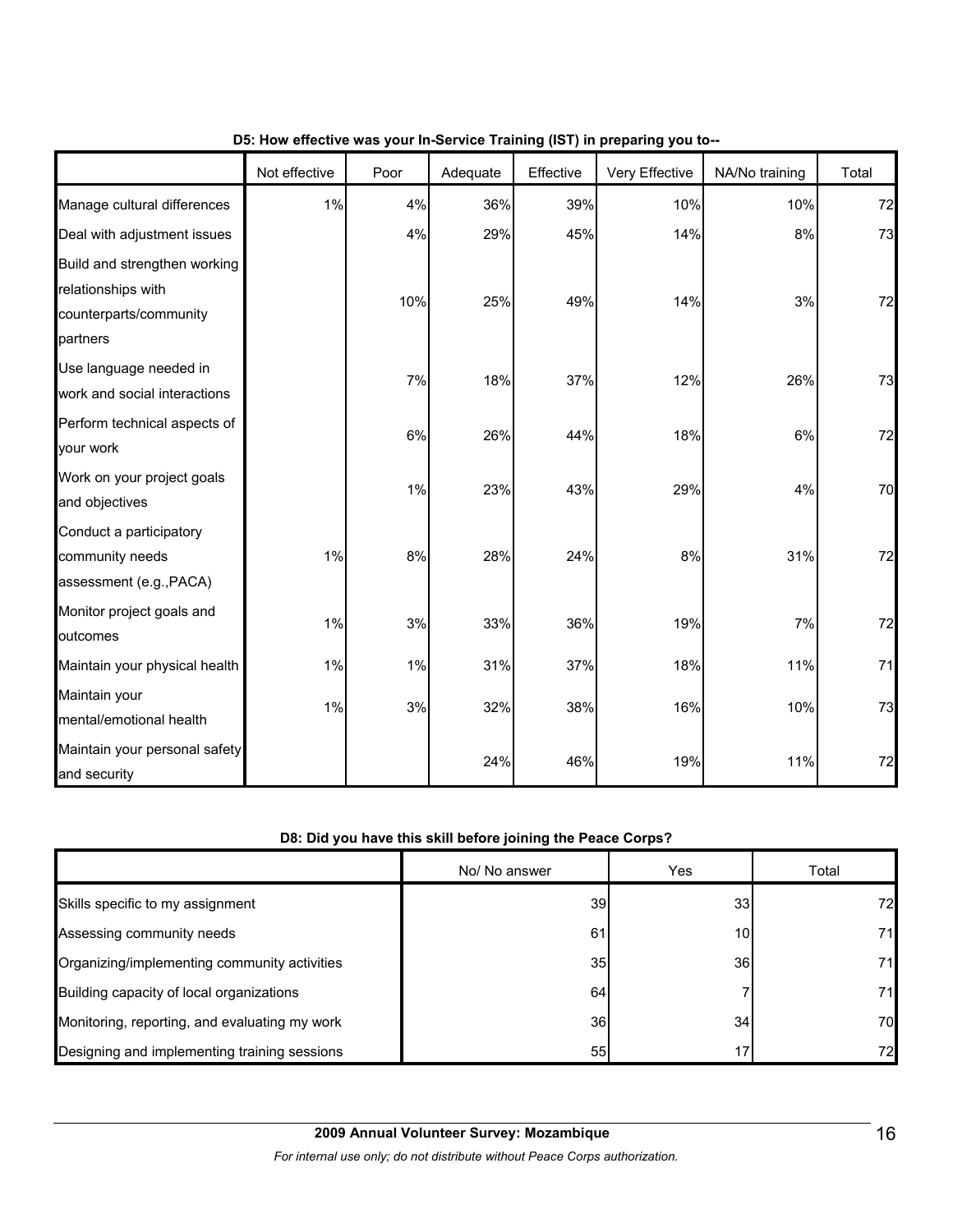### **D8: Is the skill needed for your Peace Corps work?**

|                                                  | No/ No answer | Yes | Total |
|--------------------------------------------------|---------------|-----|-------|
| Skills specific to my assignment                 |               | 45  | 45    |
| Assessing community needs                        | 11            | 55  | 66    |
| Organizing/implementing<br>community activities  | 9             | 60  | 69    |
| Building capacity of local<br>organizations      | 32            | 38  | 70    |
| Monitoring, reporting, and<br>evaluating my work | 3             | 65  | 68    |
| Designing and implementing<br>training sessions  | 30            | 41  | 71    |

### **D8: Have you had adequate Peace Corps training to acquire the skill?**

|                                                  | No/ No answer | Yes | Total |
|--------------------------------------------------|---------------|-----|-------|
| Skills specific to my assignment                 | 18            | 40  | 58    |
| Assessing community needs                        | 8             | 52  | 60    |
| Organizing/implementing<br>community activities  | 12            | 46  | 58    |
| Building capacity of local<br>organizations      | 23            | 31  | 54    |
| Monitoring, reporting, and<br>evaluating my work | 13            | 47  | 60    |
| Designing and implementing<br>training sessions  | 27            | 23  | 50    |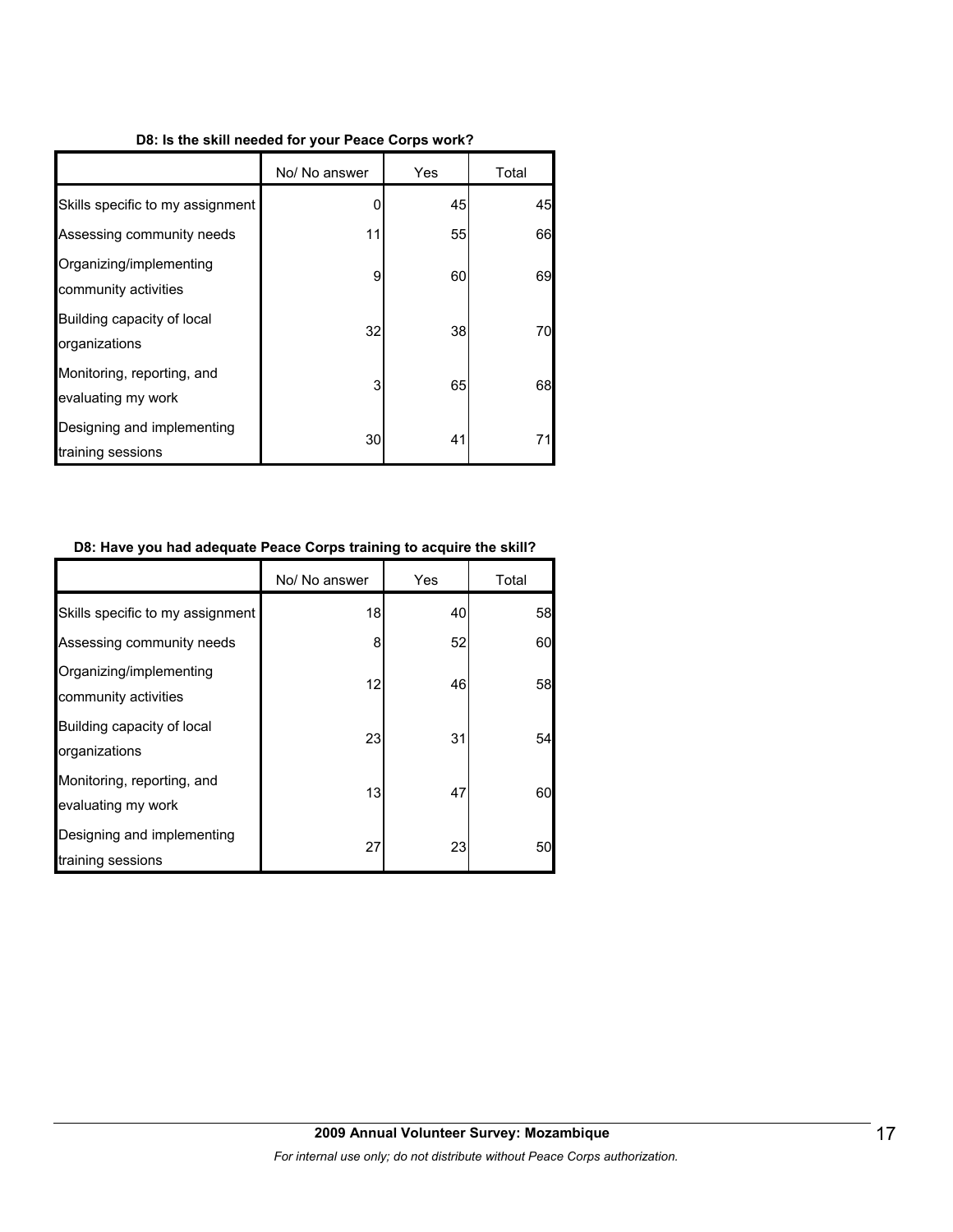# **E. Volunteer Assignment Goals and Impact**

*This section reports Volunteers' self-assessments of their impact on the individuals and organizations in the communities in which they serve. At the end of this section, Volunteers' third goal activities, participation in Coverdell World Wise School/Correspondence Match (CWWS/CM) and use of Peace Corps resources to support their work are reported in questions.* 

|                                                                                                       | Not at all 1 | $\overline{2}$ | 3   | 4   | <b>Exceptionally 5</b> | <b>NA</b> | Total |
|-------------------------------------------------------------------------------------------------------|--------------|----------------|-----|-----|------------------------|-----------|-------|
| Meets the objectives of the<br>project plan                                                           |              | 4%             | 28% | 44% | 24%                    |           | 72    |
| Builds local capacity for<br>sustainability                                                           | 5%           | 14%            | 48% | 25% | 7%                     | 1%        | 73    |
| Involves local people in<br>planning and implementing<br>activities                                   | 4%           | 8%             | 30% | 35% | 22%                    | $1\%$     | 74    |
| Complements other local<br>development activities                                                     | $5\%$        | 12%            | 48% | 23% | 10%                    | $1\%$     | 73    |
| Transfers skills to host country<br>individuals and organizations                                     | 3%           | 11%            | 31% | 39% | 16%                    |           | 74    |
| Mobilizes host country nationals<br>(HCNs) to volunteer                                               | 19%          | 22%            | 28% | 19% | 5%                     | 7%        | 74    |
| Helps promote a better<br>understanding of Americans on<br>the part of the peoples served<br>(goal 2) |              | 5%             | 26% | 36% | 32%                    |           | 74    |
| Helps promote a better<br>understanding of other peoples<br>on the part of Americans (goal<br> 3)     | 3%           | 3%             | 19% | 40% | 34%                    | 1%        | 73    |

## **E1: To what extent does your Volunteer work assignment address the following?**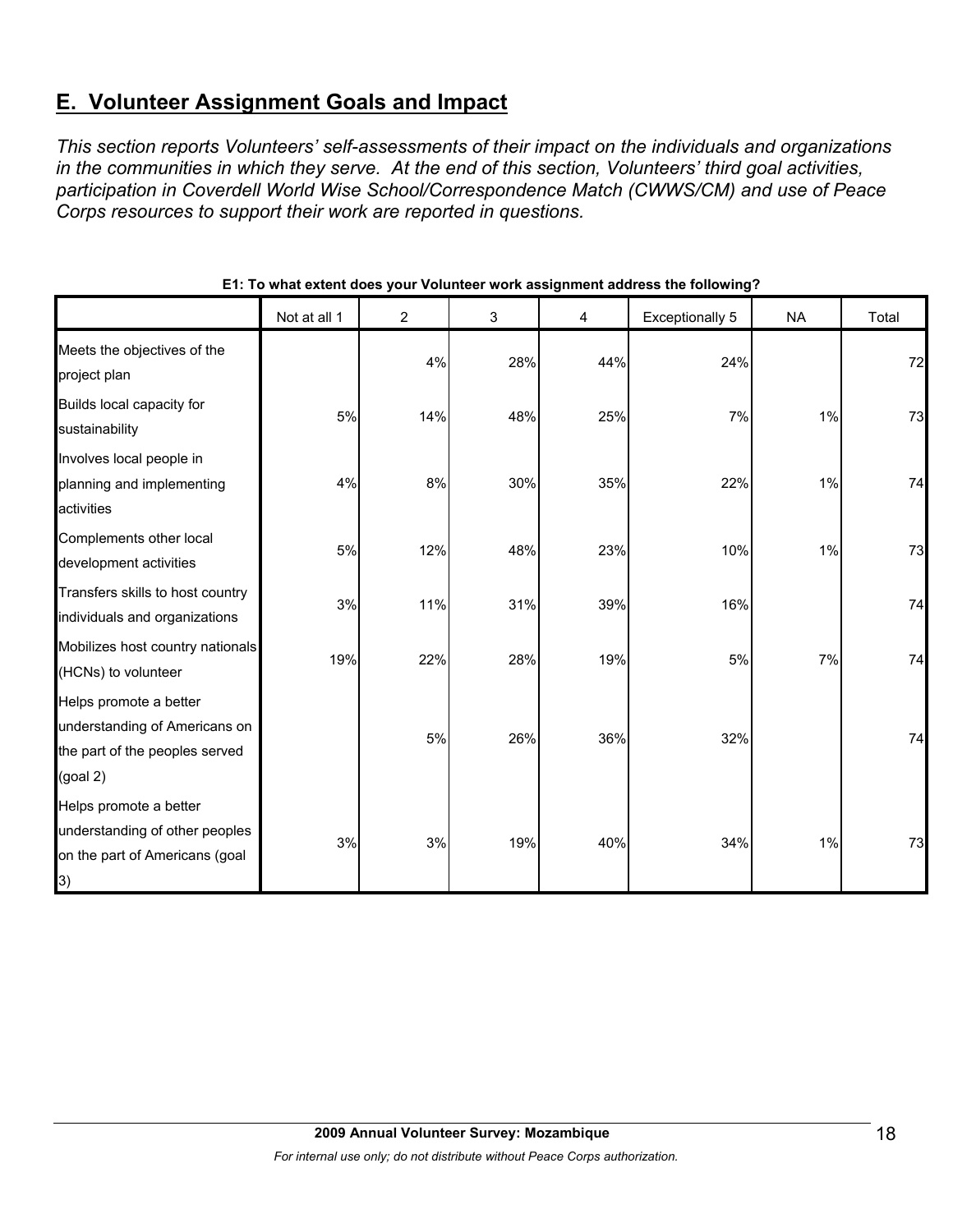|                                          | Not at all 1 | ⌒   | ົ<br>J | 4   | Exceptionally 5 | NA | Total |
|------------------------------------------|--------------|-----|--------|-----|-----------------|----|-------|
| Need the assistance that you<br>provided | $7\%$        |     | 40%    | 40% | 13%             |    | 15    |
| Want the assistance that you<br>provided |              | 19% | 31%    | 31% | 19%             |    | 16    |

**E2: To what extent does your host community--?**

## **E3: How much impact does your assignment have on the capacities of your host counterparts/community partners?**

|                                                                  | None 1 | $\overline{2}$ | 3   | 4   | Exceptional 5 | NA.   | Total |
|------------------------------------------------------------------|--------|----------------|-----|-----|---------------|-------|-------|
| Ability to access information<br>(e.g., library, Internet, etc.) | 15%    | 22%            | 22% | 25% | 14%           | 3%    | 73    |
| Leadership skills                                                | 5%     | 21%            | 40% | 25% | 7%            | 3%    | 73    |
| Planning and management                                          | 3%     | 11%            | 47% | 28% | 9%            | 1%    | 74    |
| Problem solving/critical thinking                                | 4%     | 12%            | 38% | 35% | 9%            | $1\%$ | 74    |
| Self-esteem                                                      | 16%    | 18%            | 27% | 27% | 7%            | 5%    | 74    |
| <b>Technical skills</b>                                          | 3%     | 18%            | 40% | 34% | 4%            | 1%    | 73    |
| Use of local resources                                           | 5%     | 30%            | 38% | 24% | 1%            | 1%    | 74    |
| Use of external resources (e.g.,<br>grants, international NGOs)  | 5%     | 12%            | 36% | 24% | 16%           | 5%    | 74    |
| Better understanding of<br>Americans                             |        | 1%             | 23% | 30% | 46%           |       | 74    |
| Other: Please specify below                                      |        |                | 5%  | 5%  | 9%            | 82%   | 22    |

## **E3: How much impact does your assignment have on the capacities of your host**

|          | counterparts/community partners? Other (specify) |            |       |         |  |  |  |  |  |
|----------|--------------------------------------------------|------------|-------|---------|--|--|--|--|--|
|          |                                                  | Column N % | Count | Row N % |  |  |  |  |  |
| E3 OTHER | Open-ended results. Non-responsive to request.   |            |       |         |  |  |  |  |  |
|          |                                                  |            |       |         |  |  |  |  |  |
|          |                                                  |            |       |         |  |  |  |  |  |
|          |                                                  |            |       |         |  |  |  |  |  |
|          | Total                                            |            | 75    | 100%    |  |  |  |  |  |

### **counterparts/community partners? Other (specify)**

*For internal use only; do not distribute without Peace Corps authorization.*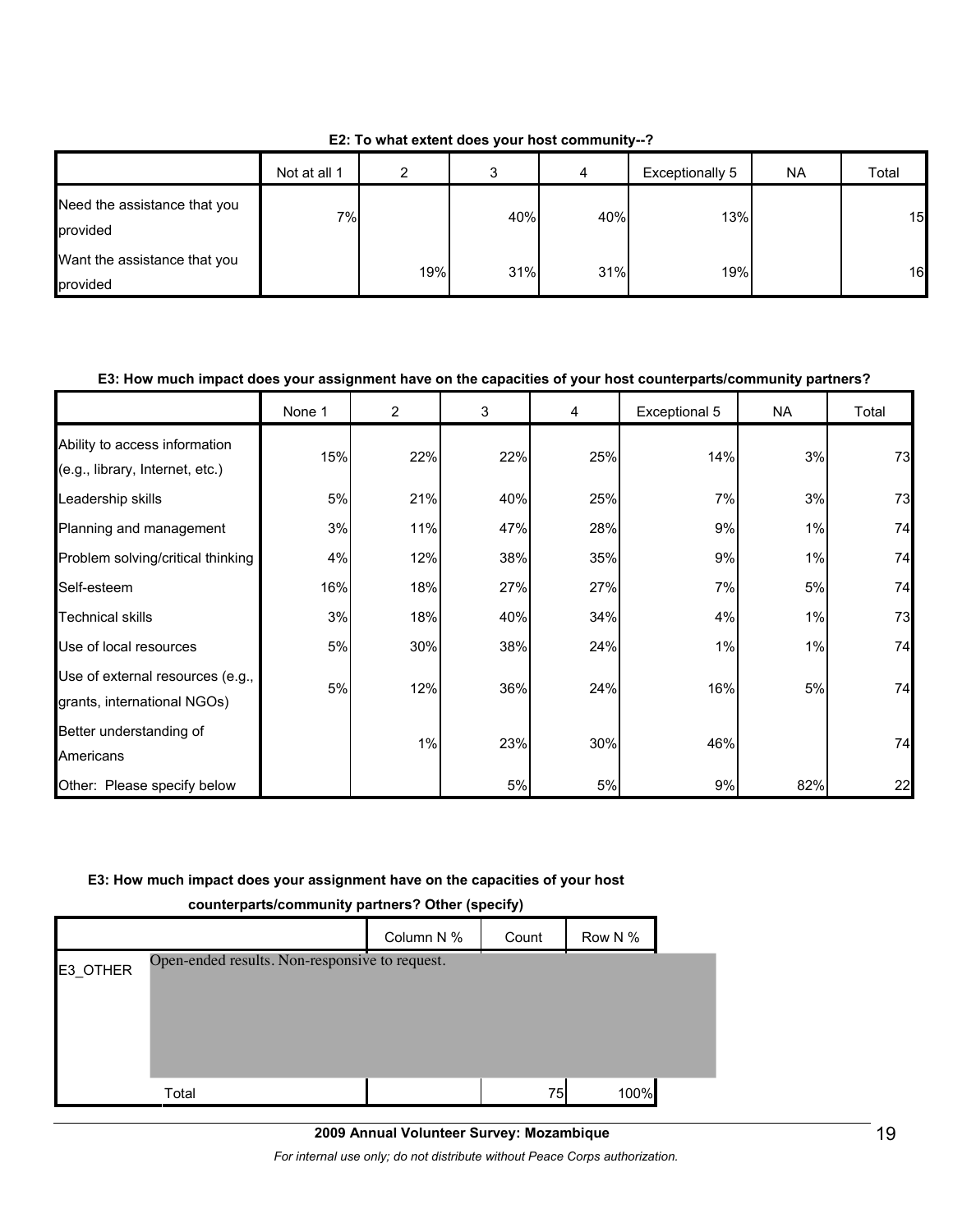|                                                                  | None 1 | $\overline{2}$ | 3   | 4   | Exceptional 5 | NA  | Total |
|------------------------------------------------------------------|--------|----------------|-----|-----|---------------|-----|-------|
| Ability to access information<br>(e.g., library, Internet, etc.) | 8%     | 25%            | 18% | 37% | 12%           |     | 73    |
| Leadership skills                                                | 4%     | 15%            | 25% | 37% | 18%           | 1%  | 73    |
| Planning and management                                          | 5%     | 12%            | 36% | 36% | 10%           | 1%  | 73    |
| Problem solving/critical thinking                                | 3%     | 7%             | 25% | 44% | 22%           |     | 73    |
| Self-esteem                                                      | 5%     | 10%            | 14% | 49% | 21%           | 1%  | 73    |
| <b>Technical skills</b>                                          | 7%     | 14%            | 32% | 41% | 7%            |     | 73    |
| Use of local resources                                           | 8%     | 14%            | 37% | 31% | 7%            | 3%  | 71    |
| Use of external resources (e.g.,<br>grants, international NGOs)  | 11%    | 26%            | 26% | 23% | 5%            | 8%  | 73    |
| Better understanding of<br>Americans                             | 1%     | 4%             | 10% | 31% | 53%           | 1%  | 72    |
| Other: Please specify below                                      |        |                | 6%  |     | 6%            | 89% | 18    |

### **E4: How much impact does your assignment have on the capacities of your host individuals with whom you work?**

### **E4: How much impact does your assignment have on the capacities of your host individuals with whom you work? Other**

**(specify)**

|          | Column N % | Count | Row N % |
|----------|------------|-------|---------|
| E4_OTHER | 100%       | 75    |         |
| Total    |            | 75    | 100%    |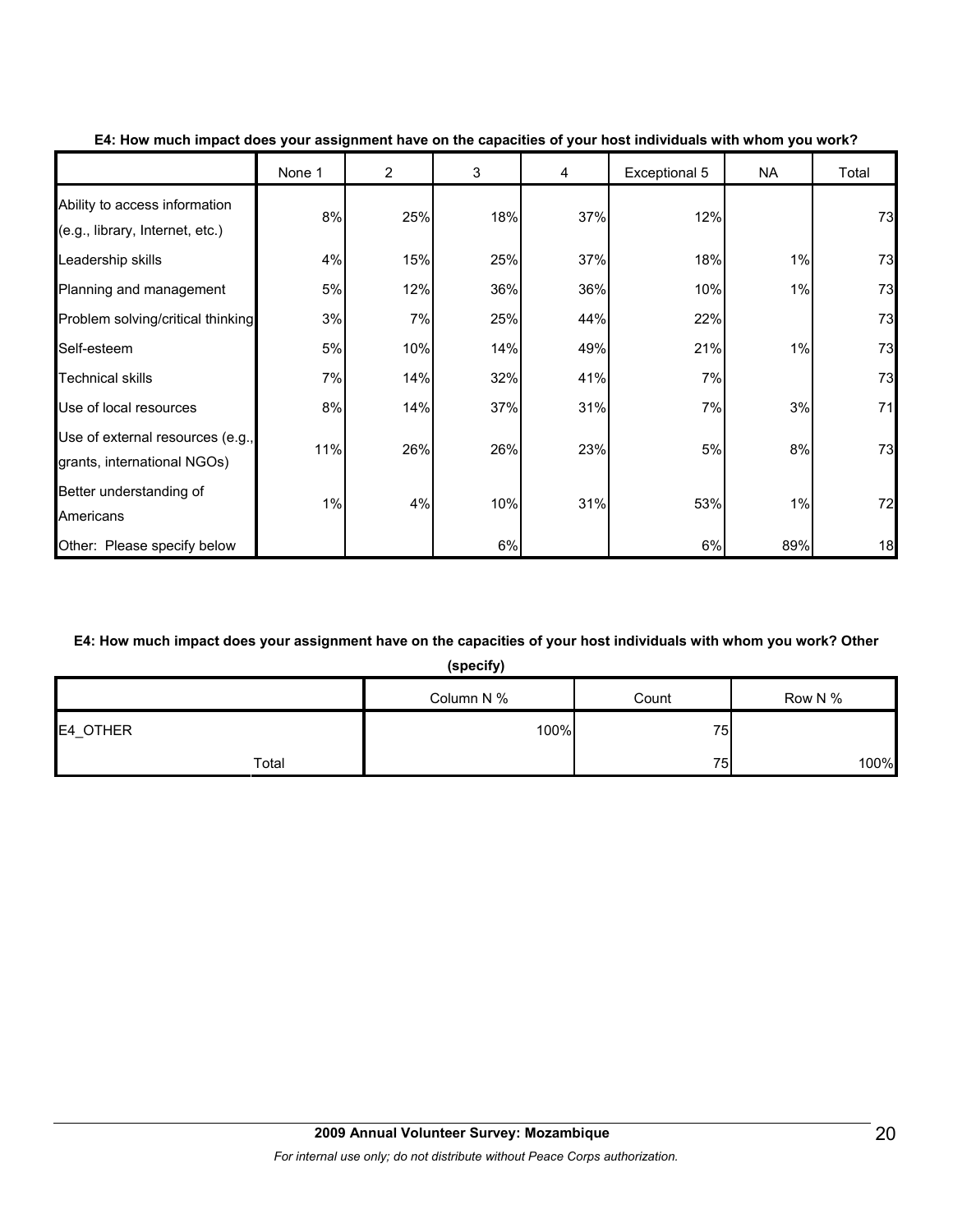|                                                              | None 1 | $\overline{2}$ | 3   | 4   | Exceptional 5 | <b>NA</b> | Total |
|--------------------------------------------------------------|--------|----------------|-----|-----|---------------|-----------|-------|
| Identifying and prioritizing<br>organizational needs         | 11%    | 21%            | 36% | 23% | 4%            | 5%        | 73    |
| Leadership                                                   | 12%    | 25%            | 40% | 10% | 5%            | 8%        | 73    |
| Management                                                   | 15%    | 18%            | 41% | 15% | 3%            | 7%        | 71    |
| Monitoring and evaluation                                    | 19%    | 18%            | 23% | 22% | 10%           | 8%        | 73    |
| Planning and implementing<br>organizational activities       | 10%    | 14%            | 26% | 33% | 11%           | 7%        | 73    |
| Teamwork/participatory<br>decision-making                    | 10%    | 24%            | 32% | 26% | 6%            | 3%        | 72    |
| Use of local resources                                       | 14%    | 24%            | 36% | 18% | 3%            | 6%        | 72    |
| Ability to mobilize, manage, and<br>sustain local volunteers | 22%    | 21%            | 32% | 11% | 5%            | 10%       | 73    |
| Other: Please specify below                                  | 5%     |                | 5%  |     |               | 89%       | 19    |

### **E5: To what extent does your assignment enhance the capacities of organizations with whom you work?**

## **E5: To what extent does your assignment enhance the capacities of**

**organizations with whom you work? Other (specify)**

|          |       | Column N % | Count | Row N % |
|----------|-------|------------|-------|---------|
| E5 OTHER |       | 100%       | 75    |         |
|          | Total |            | 75    | 100%    |

#### **E6: How effective have you been in transferring knowledge and skills to help the following persons or groups build their**

**capacities?**

|                                       | Not at all 1 | $\overline{2}$ | 3   | 4   | Exceptionally 5 | <b>NA</b> | Total |
|---------------------------------------|--------------|----------------|-----|-----|-----------------|-----------|-------|
| Your counterpart/community<br>partner | $1\%$        | 16%            | 32% | 42% | 7%              | $1\%$     | 73    |
| Another institution/organization      | 16%          | 21%            | 34% | 12% |                 | 16%       | 73    |
| Members of your host<br>community     |              | 14%            | 41% | 33% | 11%             | $1\%$     | 73    |
| Other: Please specify below           |              |                | 5%  | 15% |                 | 80%       | 20    |

*For internal use only; do not distribute without Peace Corps authorization.*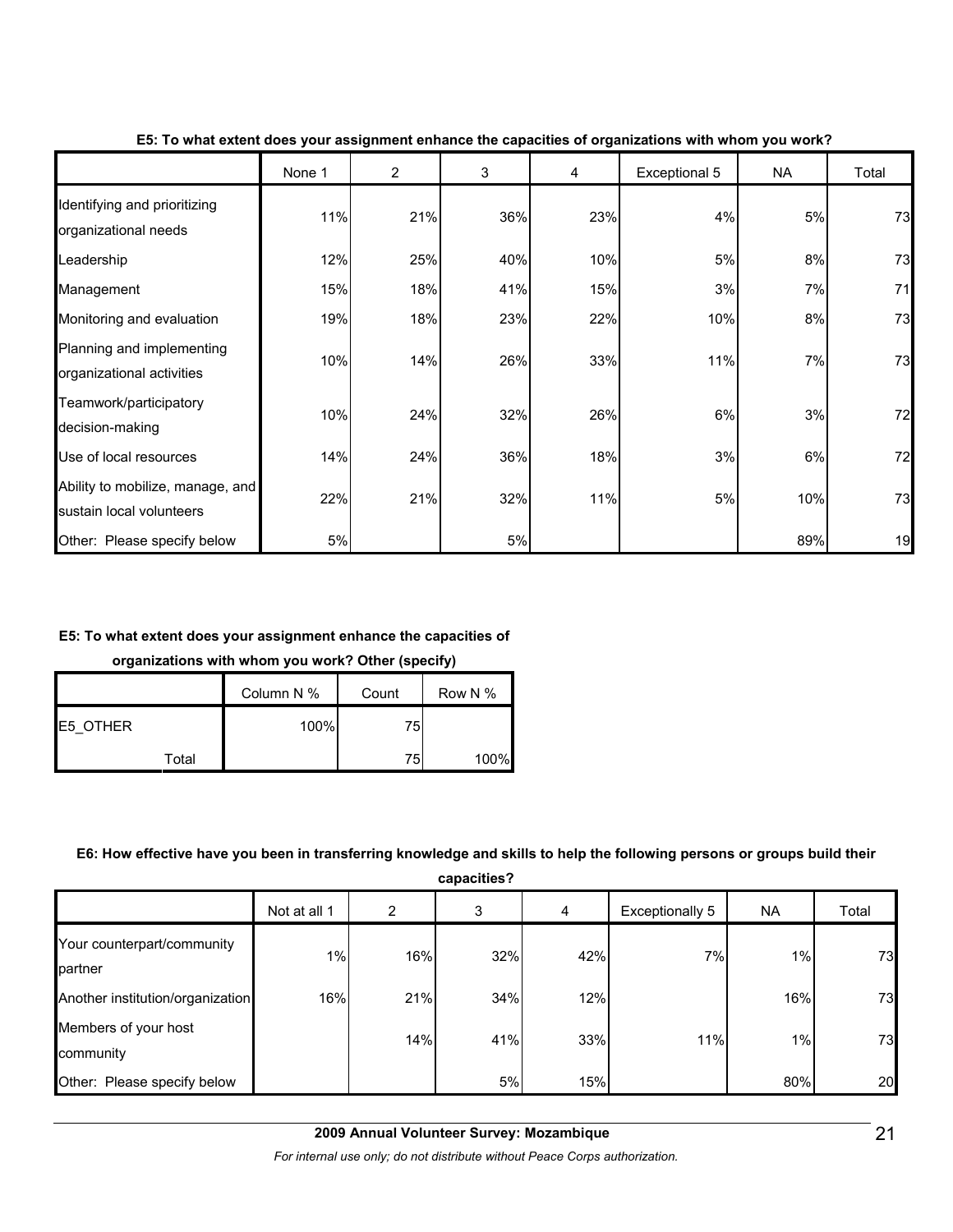|    | Not at all | Minimally | Moderately | Considerablv | Exceptionally | Too early to tell | Total |
|----|------------|-----------|------------|--------------|---------------|-------------------|-------|
| E7 | 0%l        | 0%        | 28%        | 47%          | 22%           | 3%l               | 74    |

### **E7: To what extent have HC individuals gained a better understanding of Americans? Includes "Too early to tell."**

## **E7: To what extent have HC individuals gained a better understanding of Americans? Excludes**

**"Too early to tell."**

|     | Not at all | Minimally | Moderately | Considerably | Exceptionally | ™otal |
|-----|------------|-----------|------------|--------------|---------------|-------|
| IE7 |            |           | 29%        | 49%          | 22%           | 72    |

## PCV Responses | % Doing This Total PCVs Responding Electronic updates **1998** and 1997 and 1998 and 1997 and 1998 and 1997 and 1998 and 1998 and 1998 and 1998 and 19 Hosting American visitors 50 68% Hard copy/paper update **1988** and the 46 files of  $\sqrt{62\%}$ Personal website or blog  $\overline{34}$  34  $\overline{34}$  46% Enrollment in the CWWS/CMS program 19 26% While on home leave, spoke at a school or community group 10 14% Pen pal program/letter exchange 9 12% Other please specify **1** 1 1 2 3% Podcasted/created a slide show or video posted online 5 7% Peace Corps Week activities \$E9Goal3Acts Total 74

### **E9. In which of the following third goal activities have you participated during your PC service?**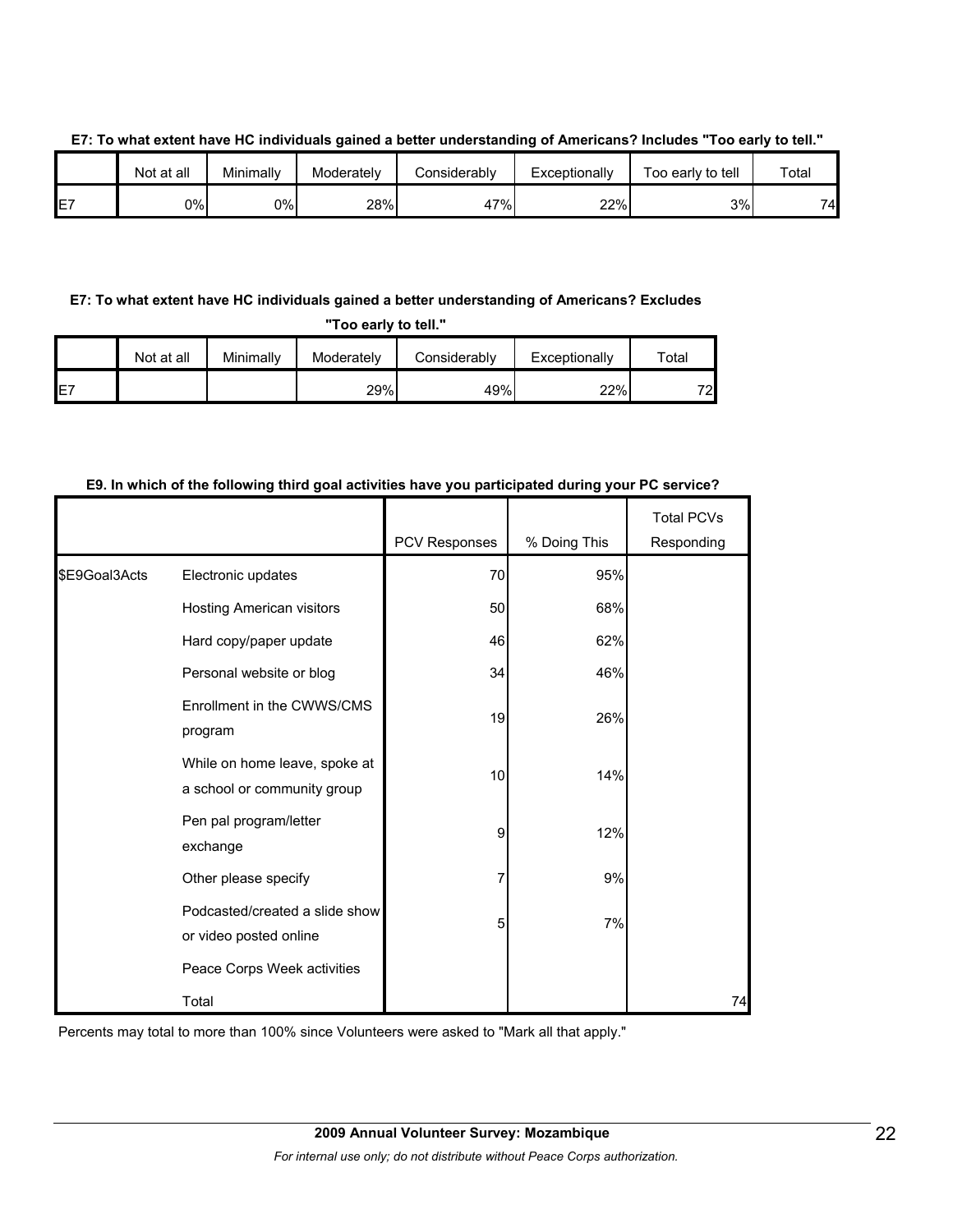# **E9: When asked about third goal activities, Volunteer answered "No**

|                                                                                                                                                                                                                                                                                       | Have done third<br>goal activities | No third goal<br>activities | Total |
|---------------------------------------------------------------------------------------------------------------------------------------------------------------------------------------------------------------------------------------------------------------------------------------|------------------------------------|-----------------------------|-------|
| Peace Corps' third goal is to<br>"help promote a better<br>understanding of other peoples<br>on the part of Americans." In<br>which of the following third goal<br>activities, including your contact<br>with family and friends, have<br>you participated during your<br>Peace Corps | 100%                               |                             | 75    |

## **E10: Would you recommend participation in the CWWS CMS to other Volunteers?**

|     |                            | I have participated in | I have participated in |       |
|-----|----------------------------|------------------------|------------------------|-------|
|     | I have not participated in | CWWS/CM & would        | CWWS/CM and would      |       |
|     | CWWS/CM.                   | recommend it           | NOT recommend it       | Total |
| E10 | 76%                        | 18%                    | 7%                     | 741   |

**E11: To what extent have Americans gained a better understanding of HCNs? Includes "Too early to tell."**

|     | Not at all | Minimally | Moderately | Considerably | Exceptionally | Too early to tell | Total |
|-----|------------|-----------|------------|--------------|---------------|-------------------|-------|
| E11 | 0%         | 3%        | 26%        | $7\%$<br>4,  | 18%           | 7%1               | 74.   |

## **E11: To what extent have Americans gained a better understanding of HCNs? Excludes "Too early**

**to tell."**

|     | Not at all | Minimally | Moderately | Considerably | Exceptionally | $\mathsf{Total}$ |
|-----|------------|-----------|------------|--------------|---------------|------------------|
| E11 |            | 3%        | 28%        | 51%          | 19%           | 69               |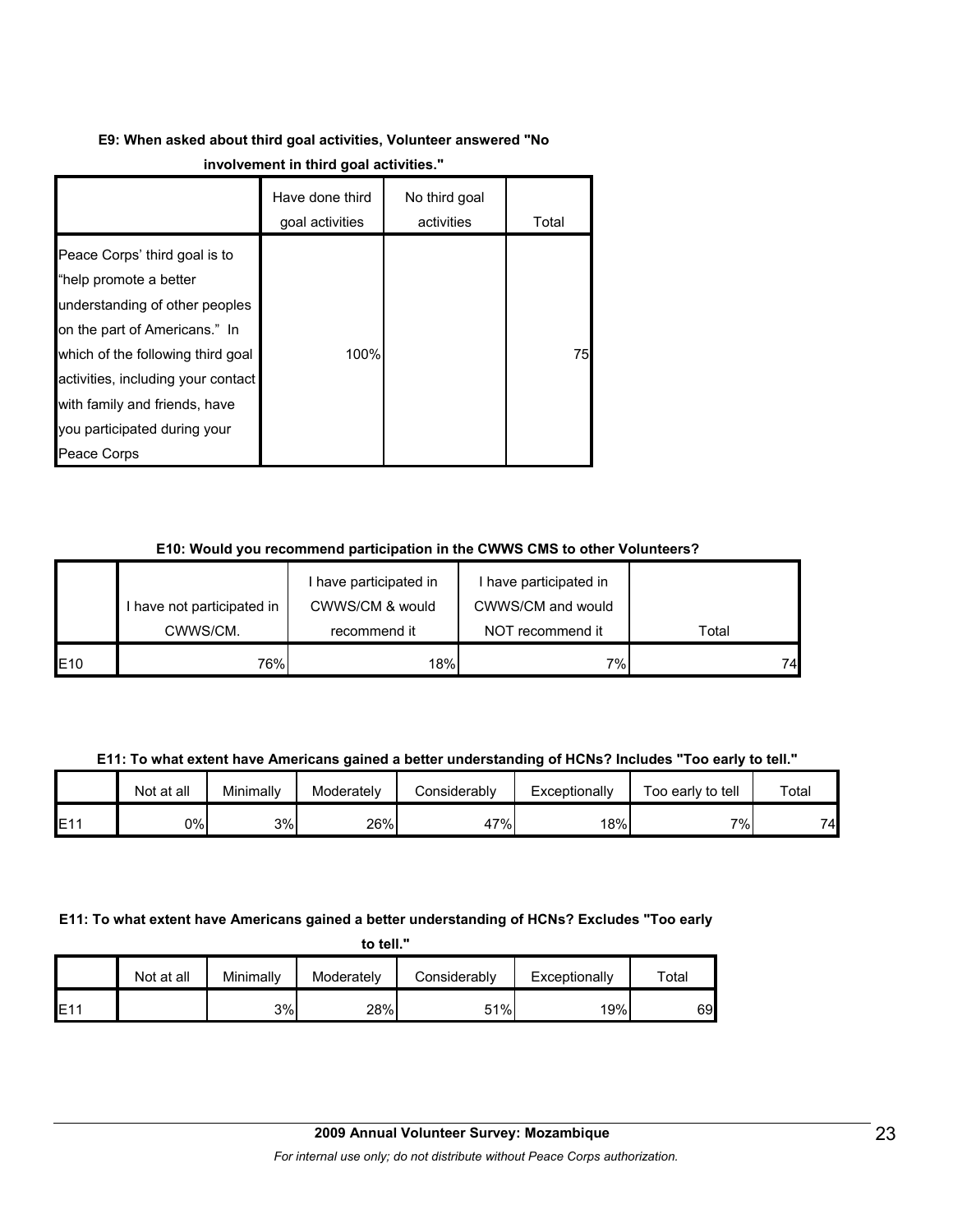|                                                                                | Yes |
|--------------------------------------------------------------------------------|-----|
| Coverdell World Wise Schools staff (Useful)                                    | 8   |
| Contact with other Peace Corps staff in Washington, D.C. (Useful)              | 8   |
| Information at staging (Useful)                                                | 35  |
| Information from your post sent to you before departure (Useful)               | 33  |
| Internet (Useful)                                                              | 51  |
| Invitation kits (Useful)                                                       | 41  |
| Material in staging packet (Useful)                                            | 32  |
| Peace Corps staff at post (e.g., World Wise School contact) (Useful)           | 15  |
| Recruiting (Useful)                                                            | 18  |
| Resources available from Coverdell World Wise Schools (Useful)                 |     |
| Resources available on Peace Corps website (e.g., third goal section) (Useful) | 22  |
| Training on third goal (Useful)                                                | 11  |

## **E12: Which of the following resources have been useful to you in your third goal activities?**

## **E12: Which of the following resources would/will be helpful to you in your third goal activities?**

|                                                                                          | Yes      |
|------------------------------------------------------------------------------------------|----------|
| Coverdell World Wise Schools staff (Would be helpful)                                    | 18       |
| Contact with other Peace Corps staff in Washington, D.C. (Would be helpful)              | 20       |
| Information at staging (Would be helpful)                                                | 13       |
| Information from your post sent to you before departure (Would be helpful)               | 18       |
| Internet (Would be helpful)                                                              | 14       |
| Invitation kits (Would be helpful)                                                       | 5        |
| Material in staging packet (Would be helpful)                                            | $3 \mid$ |
| Peace Corps staff at post (e.g., World Wise School contact) (Would be helpful)           | 14       |
| Recruiting (Would be helpful)                                                            | 4        |
| Resources available from Coverdell World Wise Schools (Would be helpful)                 | 12       |
| Resources available on Peace Corps website (e.g., third goal section) (Would be helpful) | 16       |
| Training on third goal (Would be helpful)                                                | 15       |
| Other: Please specify below (Would/will be helpful)                                      |          |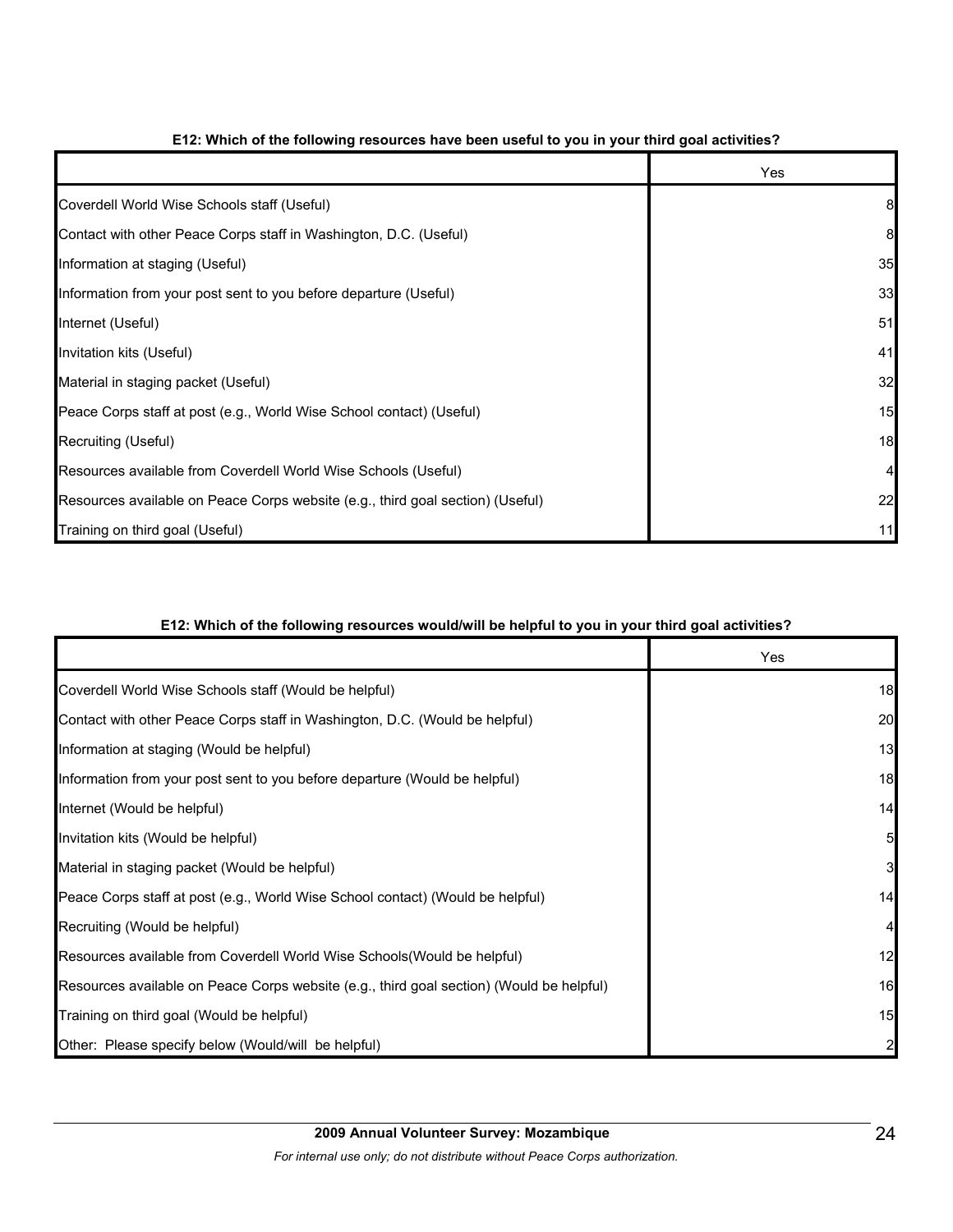| ETZ. Other usefullinelplul resources r Other (specify)      |            |       |         |  |  |  |
|-------------------------------------------------------------|------------|-------|---------|--|--|--|
|                                                             | Column N % | Count | Row N % |  |  |  |
| Open-ended results. Non-responsive to request.<br>E12 OTHER |            |       |         |  |  |  |
|                                                             |            |       |         |  |  |  |
|                                                             |            |       |         |  |  |  |
| Total                                                       |            | 75I   | 100%    |  |  |  |

## **E12: Other useful/helpful resources? Other (specify)**

## **E13: Do you know about the Peace Corps Partnership Program (PCPP)?**

|                 | No  | Yes, but I haven't used it. | Yes, I have used it. | Total |  |
|-----------------|-----|-----------------------------|----------------------|-------|--|
| E <sub>13</sub> | 39% | 53%                         | 8%                   | 74    |  |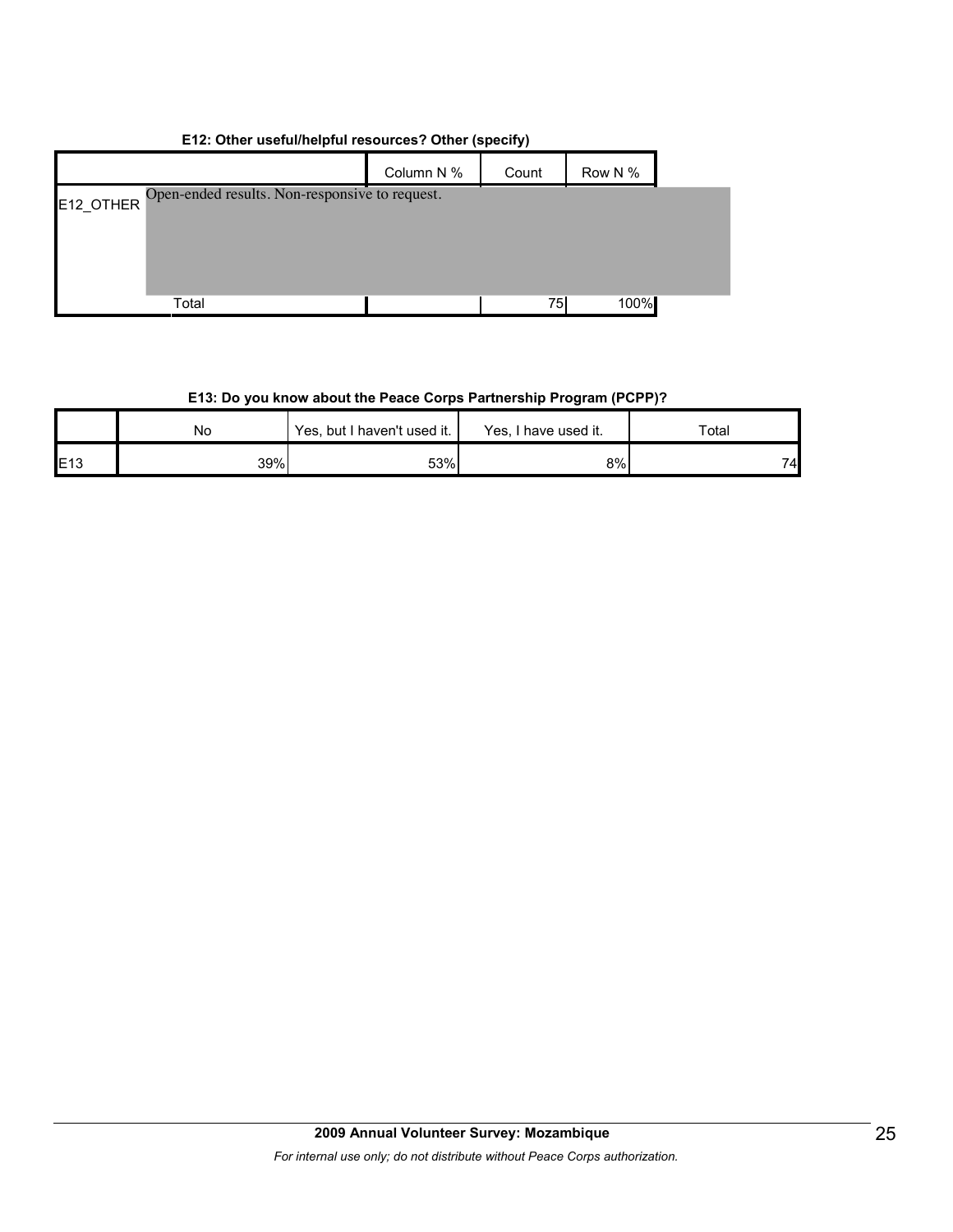## **F. Peace Corps Support**

*This section reports Volunteers' assessments of in-country Peace Corps.* 

|                 | Not at all | Poorly | Adequately | Well | Very well | Total |
|-----------------|------------|--------|------------|------|-----------|-------|
| IF <sub>1</sub> | 12%        | 16%    | 44%        | 9%   | 19%       | 32    |

**F1 (PCVs at post 9+ months): How prepared for your arrival were the host people with whom you work?**



F1: When you arrived at your community, how prepared for your arrival<br>were the host people with whom you work?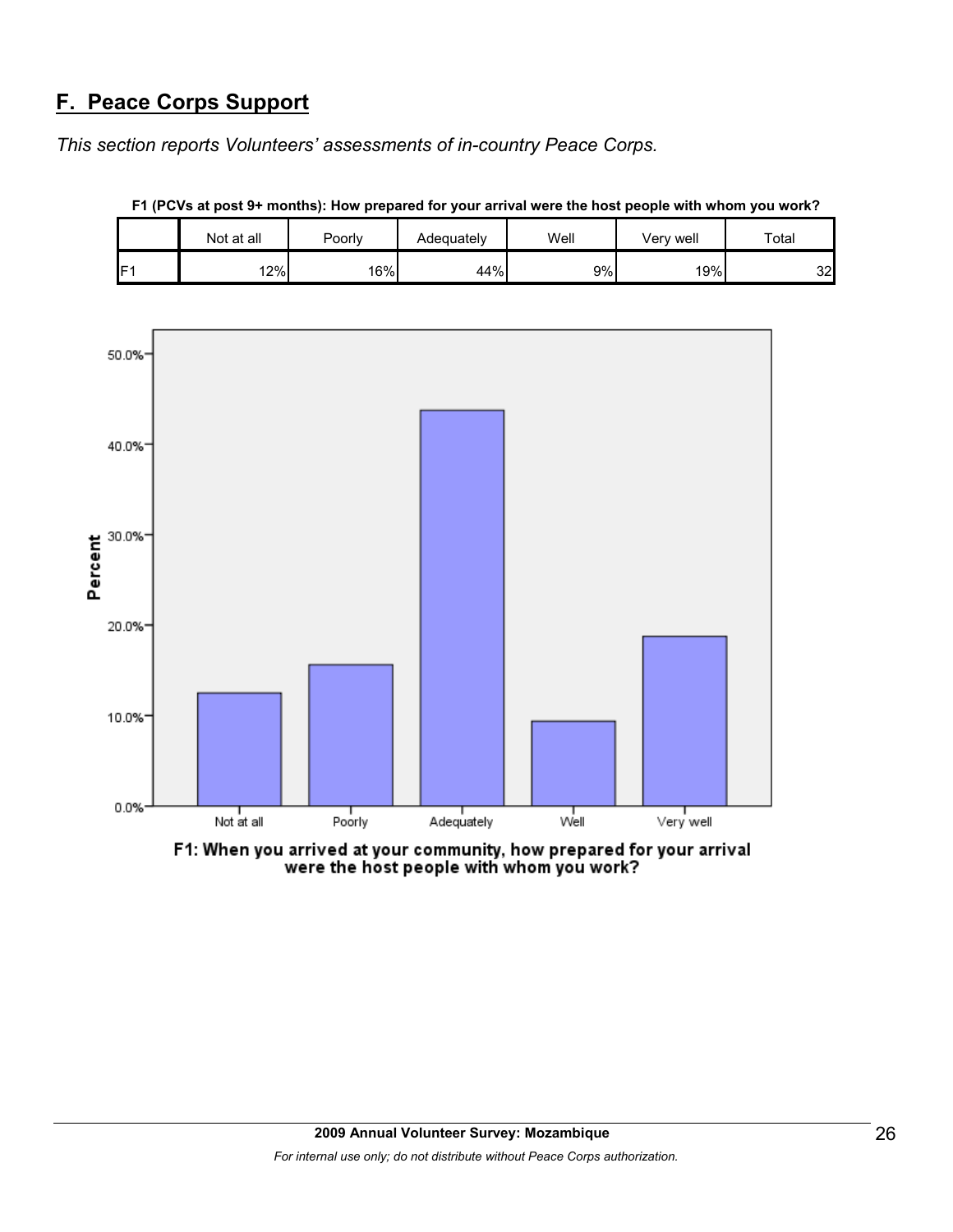|     | Not at all | Minimally | Adequately | Considerably | Exceptionally | Not Used | Total |
|-----|------------|-----------|------------|--------------|---------------|----------|-------|
| IF2 |            | $7\%$     | 36%        | 40%          | 18%           |          | 73.   |

**F2: How satisfied are you with the health care you received from your PCMO(s)?**

## **F3: How satisfied are you with the following support provided by in-country PC staff?**

|                             | Not at all 1 | 2   | 3   | 4   | Completely 5 | <b>NA</b> | Total |
|-----------------------------|--------------|-----|-----|-----|--------------|-----------|-------|
| Administrative/logistical   |              | 3%  | 29% | 37% | 32%          |           | 73    |
| Cross-cultural              |              |     | 34% | 38% | 22%          | 7%        | 74    |
| Emotional                   | 3%           | 8%  | 34% | 30% | 18%          | 8%        | 74    |
| Feedback on my work reports | 5%           | 19% | 24% | 19% | 15%          | 18%       | 74    |
| Job assignment              | 1%           | 12% | 19% | 36% | 31%          |           | 74    |
| Language learning           | 1%           | 7%  | 24% | 44% | 22%          | 1%        | 72    |
| Medical                     |              | 14% | 30% | 38% | 18%          |           | 73    |
| Safety and security         |              |     | 16% | 49% | 35%          |           | 74    |
| Site selection/preparation  | 7%           | 4%  | 23% | 32% | 34%          |           | 74    |
| <b>Technical skills</b>     | 3%           | 11% | 37% | 34% | 14%          | 1%        | 73    |

## **F4: How satisfied are you with the Peace Corps allocation of time and resources to mental**

| health/adjustment issues? |                      |    |     |     |             |       |  |
|---------------------------|----------------------|----|-----|-----|-------------|-------|--|
|                           | Not at all satisfied |    |     |     | Completely  |       |  |
|                           |                      |    |     |     | satisfied 5 | Total |  |
| F <sub>4</sub>            | 5%                   | 8% | 28% | 41% | 18%         | 74.   |  |

## **F5: What level of PC support have you received to help cope with stress from issues such as HIV/AIDS, food insecurity, etc. in your community? (Including PCVs w/no need for support)**

|                 | No support | Minimal support | Adequate support | Considerable<br>support | Exceptional<br>support | NA/I have no<br>need for support | Total |
|-----------------|------------|-----------------|------------------|-------------------------|------------------------|----------------------------------|-------|
| IF <sub>5</sub> | 6%         | 12%             | 22%              | 25%                     | 3%                     | 32%                              | 72    |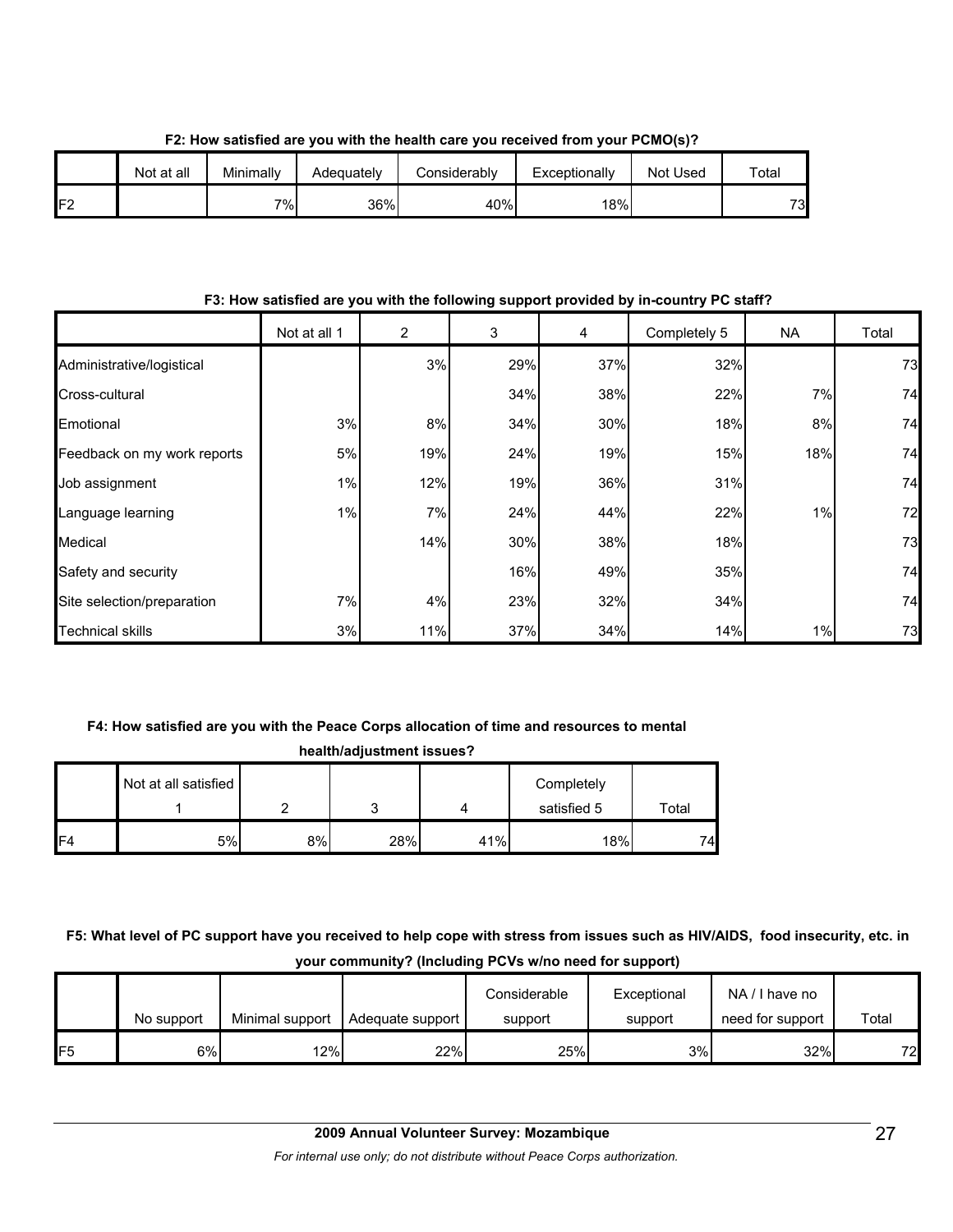## **F5: What level of PC support have you received to help cope with stress from issues such as HIV/AIDS, food insecurity, etc. in your community? (Excluding PCVs w/no need for support)**

|                 | No support | Minimal support | Adequate support | Considerable<br>support | Exceptional<br>support | Total |
|-----------------|------------|-----------------|------------------|-------------------------|------------------------|-------|
| IF <sub>5</sub> | 8%         | 18%             | 33%              | 37%                     | 4%                     | 49    |

## **F6: How would you rate your interaction with the Country Director in terms of the following?**

|                                    | Not adequate | Adequate | Total |
|------------------------------------|--------------|----------|-------|
| Responsiveness to my issues        | 11%          | 89%      | 71I   |
| Informative content                | 13%          | 87%      | 69    |
| My comfort level discussing issues | 24%          | 76%      | 70    |
| Adequacy of visits                 | 30%          | 70%      | 69    |

## **F6b: How would you rate your interaction with the PTO/SRPTC in terms of the following?**

|                                    | Not adequate | Adequate | Total |
|------------------------------------|--------------|----------|-------|
| Responsiveness to my issues        | 6%           | 94%      | 64    |
| Informative content                | 10%          | 90%      | 63    |
| My comfort level discussing issues | 13%          | 87%      | 63    |
| Adequacy of visits                 | 15%          | 85%      | 62    |

## **F6c: How would you rate your interaction with the APCD/Program Manager in terms of the following?**

|                                    | Not adequate | Adequate | Total |
|------------------------------------|--------------|----------|-------|
| Responsiveness to my issues        | 3%           | 97%      | 71.   |
| Informative content                | 0%           | 100%     | 71    |
| My comfort level discussing issues | 3%           | 97%      | 67    |
| Adequacy of visits                 | 7%           | 93%      | 71    |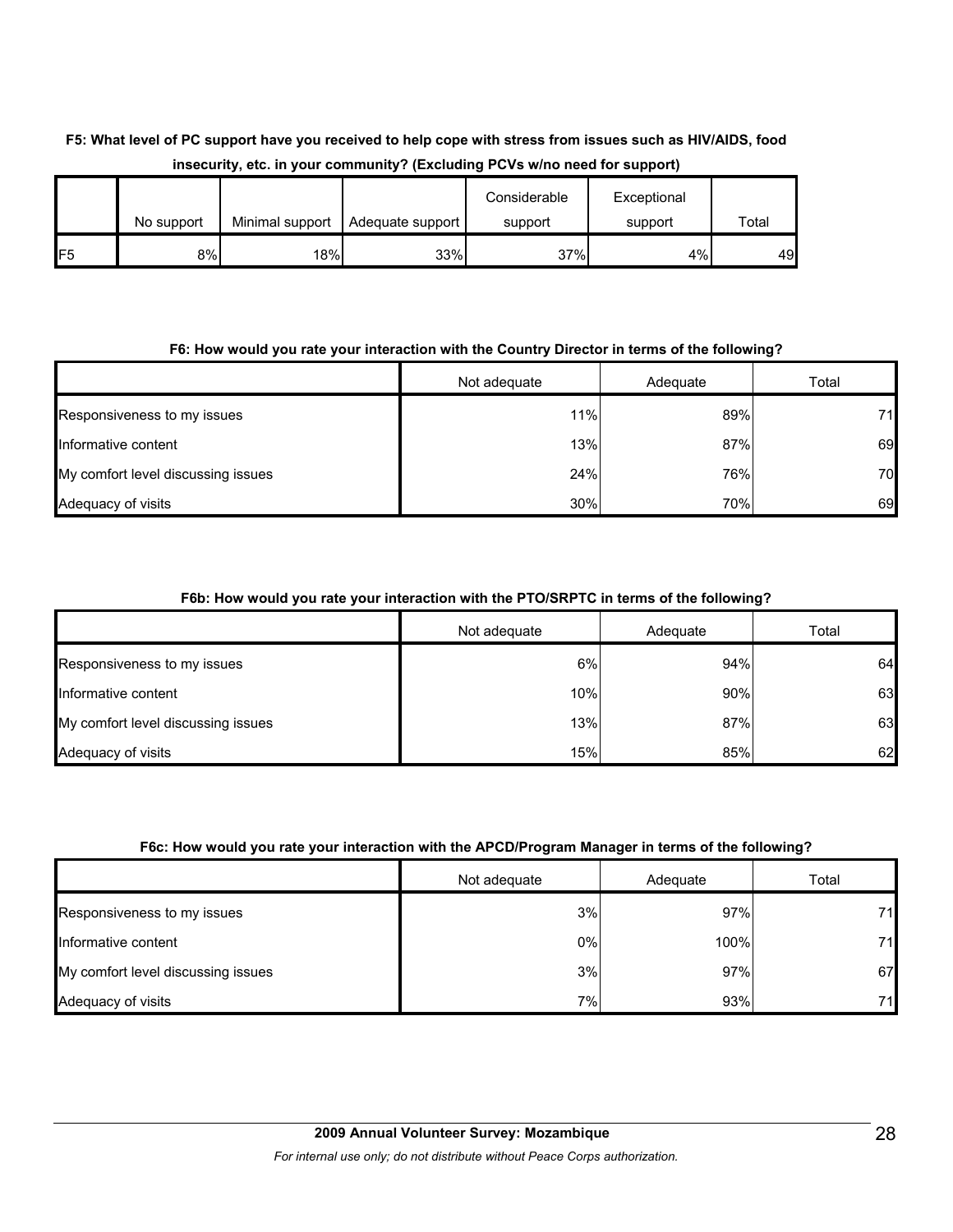|                                    | Not adequate | Adequate | Total |
|------------------------------------|--------------|----------|-------|
| Responsiveness to my issues        | 22%          | 78%      | 67    |
| Informative content                | 9%           | 91%      | 69    |
| My comfort level discussing issues | 14%          | 86%      | 66    |
| Adequacy of visits                 | 24%          | 76%      | 68    |

## **F6d: How would you rate your interaction with the PCMO in terms of the following?**

## **F6e: How would you rate your interaction with the Safety and Security Coordinator in terms of the following?**

|                                    | Not adequate | Adequate | Total |
|------------------------------------|--------------|----------|-------|
| Responsiveness to my issues        | 1%           | 99%      | 73    |
| Informative content                | 0%           | 100%     | 72    |
| My comfort level discussing issues | 6%           | 94%      | 72    |
| Adequacy of visits                 | 3%           | 97%      | 72    |

## **F6f: How would you rate your interaction with the Training Manager in terms of the following?**

|                                    | Not adequate | Adequate | Total |
|------------------------------------|--------------|----------|-------|
| Responsiveness to my issues        | 10%          | 90%      | 69    |
| Informative content                | 9%           | 91%      | 69    |
| My comfort level discussing issues | 10%          | 90%      | 67    |
| Adequacy of visits                 | 11%          | 89%      | 66    |

## **F6g: How would you rate your interaction with administrative staff in terms of the following?**

|                                    | Not adequate | Adequate | Total |
|------------------------------------|--------------|----------|-------|
| Responsiveness to my issues        | 4%           | 96%      | 69    |
| Informative content                | 6%           | 94%      | 67    |
| My comfort level discussing issues | 4%           | 96%      | 67    |
| Adequacy of visits                 | 6%           | 94%      | 67    |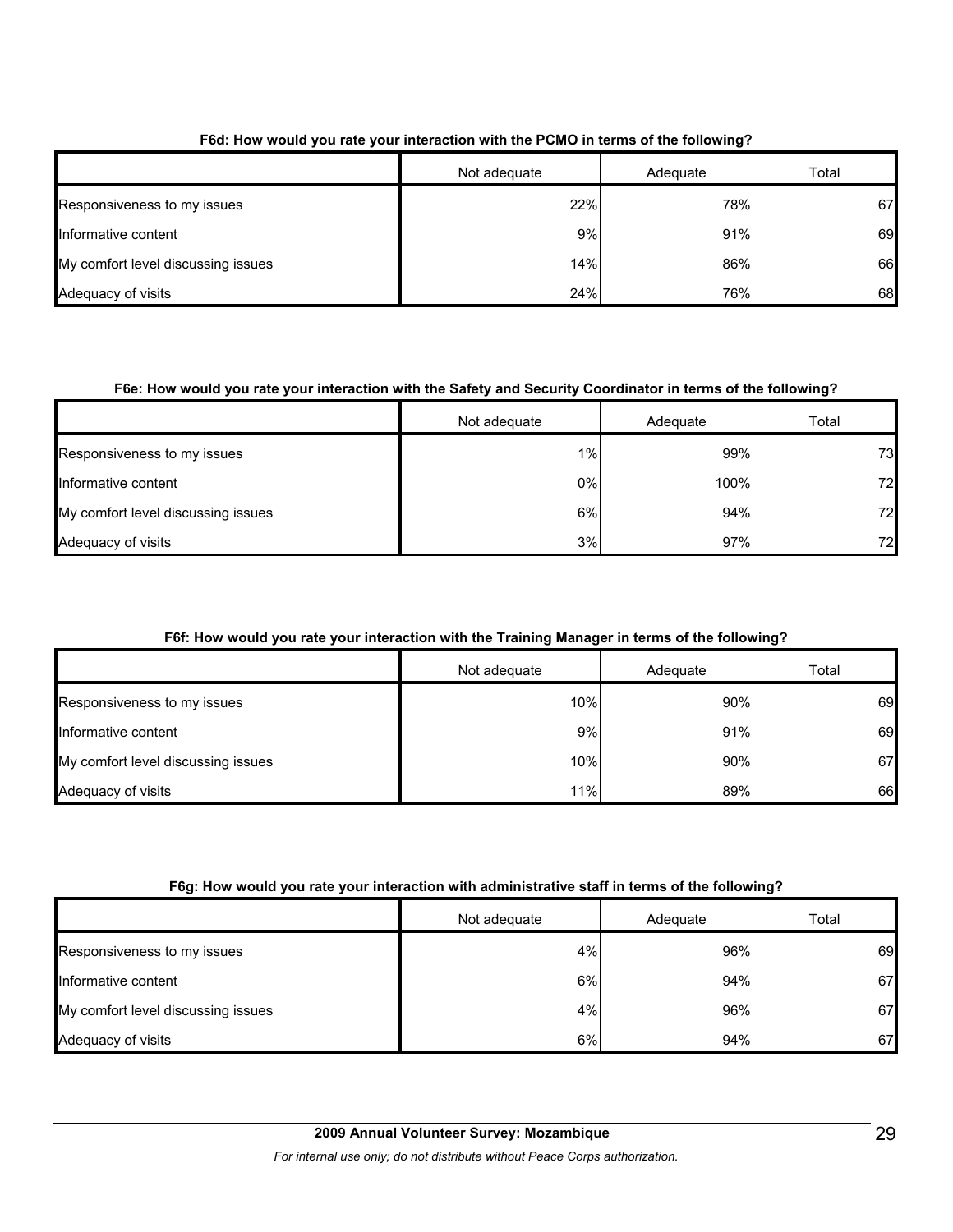|                                    | Not adequate | Adequate | Total          |
|------------------------------------|--------------|----------|----------------|
| Responsiveness to my issues        | 0%           | 100%     | Δ.             |
| Informative content                | 0%           | 100%     | 51             |
| My comfort level discussing issues | 0%           | 100%     | 3 <sup>l</sup> |
| Adequacy of visits                 | 20%          | 80%      | 51             |

## **F6h: How would you rate your interaction with other post staff (please specify) in terms of the following?**

### **F7: To what extent is your CD aware of Volunteer issues and concerns through interactions with**

| <b>Volunteers?</b> |  |
|--------------------|--|
|                    |  |

|                 | Not at all | Minimally | Adequately | Considerably | Completely | $\tau$ otal |
|-----------------|------------|-----------|------------|--------------|------------|-------------|
| IF <sup>-</sup> |            | 21%       | 50%        | 25%          | 4%         | 68          |

| For Write is the most enective way you use to communicate with FC star r |                                    |      |              |  |  |  |  |  |
|--------------------------------------------------------------------------|------------------------------------|------|--------------|--|--|--|--|--|
| Most effective                                                           | Cellphone (voice)                  | 56%  | 41           |  |  |  |  |  |
|                                                                          | Text messaging                     | 37%  | 27           |  |  |  |  |  |
|                                                                          | Email/ Internet                    | 4%   | $\mathbf{3}$ |  |  |  |  |  |
|                                                                          | Telephone not at residence or work | 1%   |              |  |  |  |  |  |
|                                                                          | CB radio                           | 1%   |              |  |  |  |  |  |
|                                                                          | Other. Please specify              |      |              |  |  |  |  |  |
|                                                                          | Telephone at residence or work     |      |              |  |  |  |  |  |
|                                                                          | Letters                            |      |              |  |  |  |  |  |
|                                                                          | In-person visits                   |      |              |  |  |  |  |  |
|                                                                          | Total                              | 100% | 73           |  |  |  |  |  |

## **F8: What is the most effective way you use to communicate with PC staff?**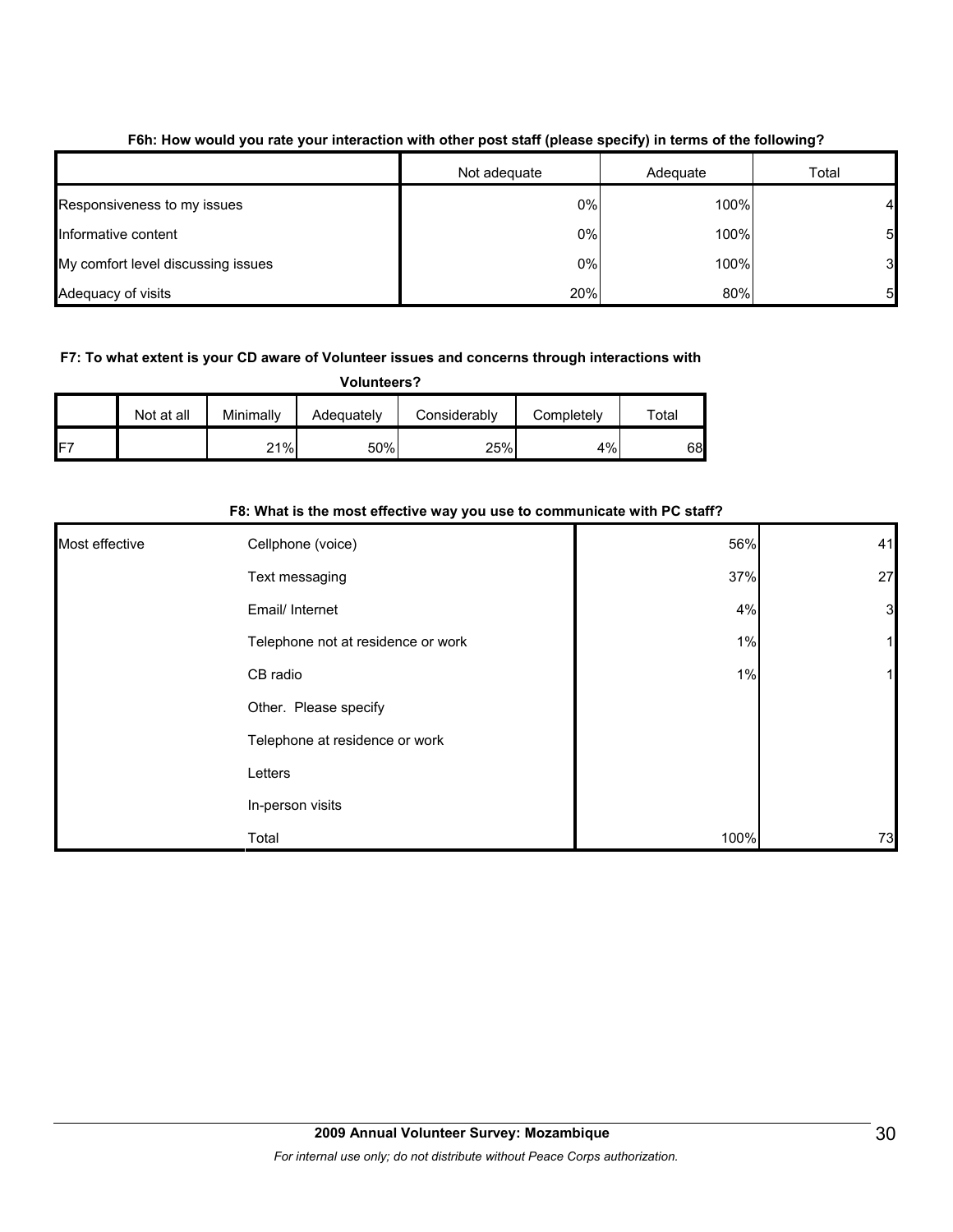| Second most effective | Text messaging                     | 41%  | 30               |
|-----------------------|------------------------------------|------|------------------|
|                       | Cellphone (voice)                  | 30%  | 22               |
|                       | Email/ Internet                    | 25%  | 18               |
|                       | Telephone at residence or work     | 3%   | $2 \overline{)}$ |
|                       | In-person visits                   | 1%   | 1                |
|                       | Other. Please specify              |      |                  |
|                       | Telephone not at residence or work |      |                  |
|                       | Letters                            |      |                  |
|                       | CB radio                           |      |                  |
|                       | Total                              | 100% | 73               |

#### **F8: What is the second most effective way you use to communicate with PC staff?**

#### **F8: What is the third most effective way you use to communicate with PC staff?**

| (C11_THREE) Third most effective | Email/ Internet                    | 56%  | 41             |
|----------------------------------|------------------------------------|------|----------------|
|                                  | In-person visits                   | 23%  | 17             |
|                                  | Text messaging                     | 14%  | 10             |
|                                  | Cellphone (voice)                  | 5%   | $\overline{4}$ |
|                                  | Letters                            | 1%   |                |
|                                  | Other. Please specify              |      |                |
|                                  | Telephone not at residence or work |      |                |
|                                  | Telephone at residence or work     |      |                |
|                                  | CB radio                           |      |                |
|                                  | Total                              | 100% | 73             |

#### **F9: How do you rate the effectiveness of your communication resources for contacting in-country PC staff?**

|    | Very poor | Poor | Adequate | Good | Excellent         | Total |
|----|-----------|------|----------|------|-------------------|-------|
| FΟ |           | 3%   | 23%      | 47%  | 27%<br>$\epsilon$ | 73    |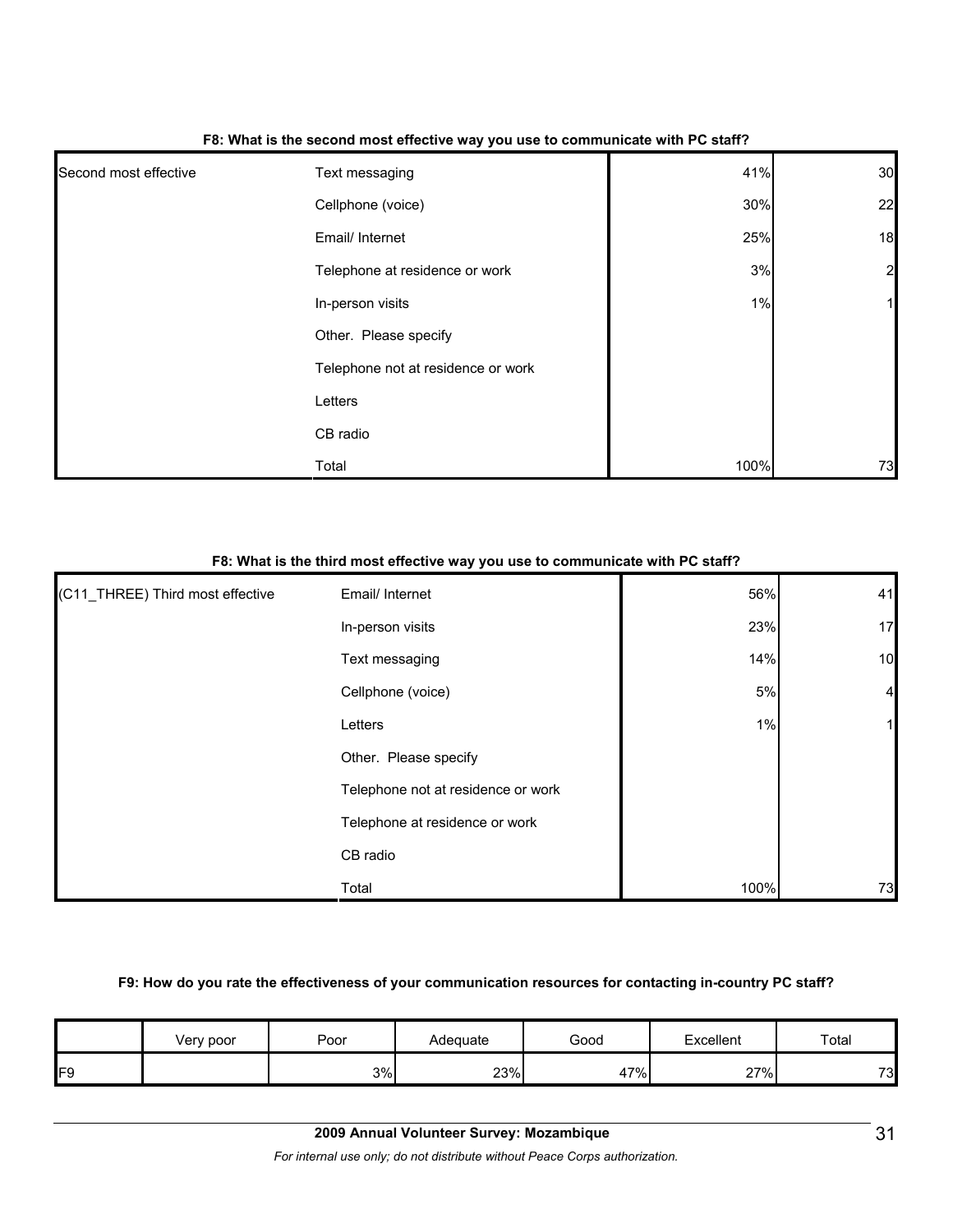# **G. Your Safety and Security**

*This section reports on how safe and informed about their safety Volunteers feel. Their experiences with reported and unreported crimes are summarized.* 

|                                                  |                 |            | Adequately |                     |           |       |
|--------------------------------------------------|-----------------|------------|------------|---------------------|-----------|-------|
|                                                  | Not at All Safe | Often Safe | Safe       | <b>Usually Safe</b> | Very Safe | Total |
| Where you live                                   |                 | 7%         | 4%         | 36%                 | 53%       | 74    |
| Where you work                                   |                 | $1\%$      | 5%         | 22%                 | 72%       | 74    |
| When you travel in-country                       |                 | 5%         | 41%        | 41%                 | 12%       | 73    |
| City where main Peace Corps<br>office is located | 1%              | 8%         | 53%        | 30%                 | 7%        | 73    |

## **G1: How safe do you feel...?**

#### **G2: Please indicate the number of times you experienced the following types of discrimination/harassment.**

|                    | Never  | Once  | 2-5 times | 6-10 times | 11-25 times | $26+$ times | Total |
|--------------------|--------|-------|-----------|------------|-------------|-------------|-------|
| Age                | 85.1%  | 3.0%  | 6.0%      | 3.0%       |             | 3.0%        | 67    |
| Anti-American      | 71.0%  | 5.8%  | 15.9%     | 2.9%       | 2.9%        | 1.4%        | 69    |
| <b>Disability</b>  | 100.0% |       |           |            |             |             | 69    |
| Gender             | 55.7%  | 8.6%  | 14.3%     |            | 4.3%        | 17.1%       | 70    |
| Racial/color       | 38.6%  | 10.0% | 7.1%      | 8.6%       | 8.6%        | 27.1%       | 70    |
| Religious          | 92.6%  | 1.5%  | 2.9%      |            |             | 2.9%        | 68    |
| Sexual (verbal)    | 44.3%  | 4.3%  | 12.9%     | 7.1%       | 11.4%       | 20.0%       | 70    |
| Sexual (physical)  | 83.1%  | 12.7% | 2.8%      |            |             | 1.4%        | 71    |
| Sexual orientation | 98.5%  |       |           |            |             | 1.5%        | 65    |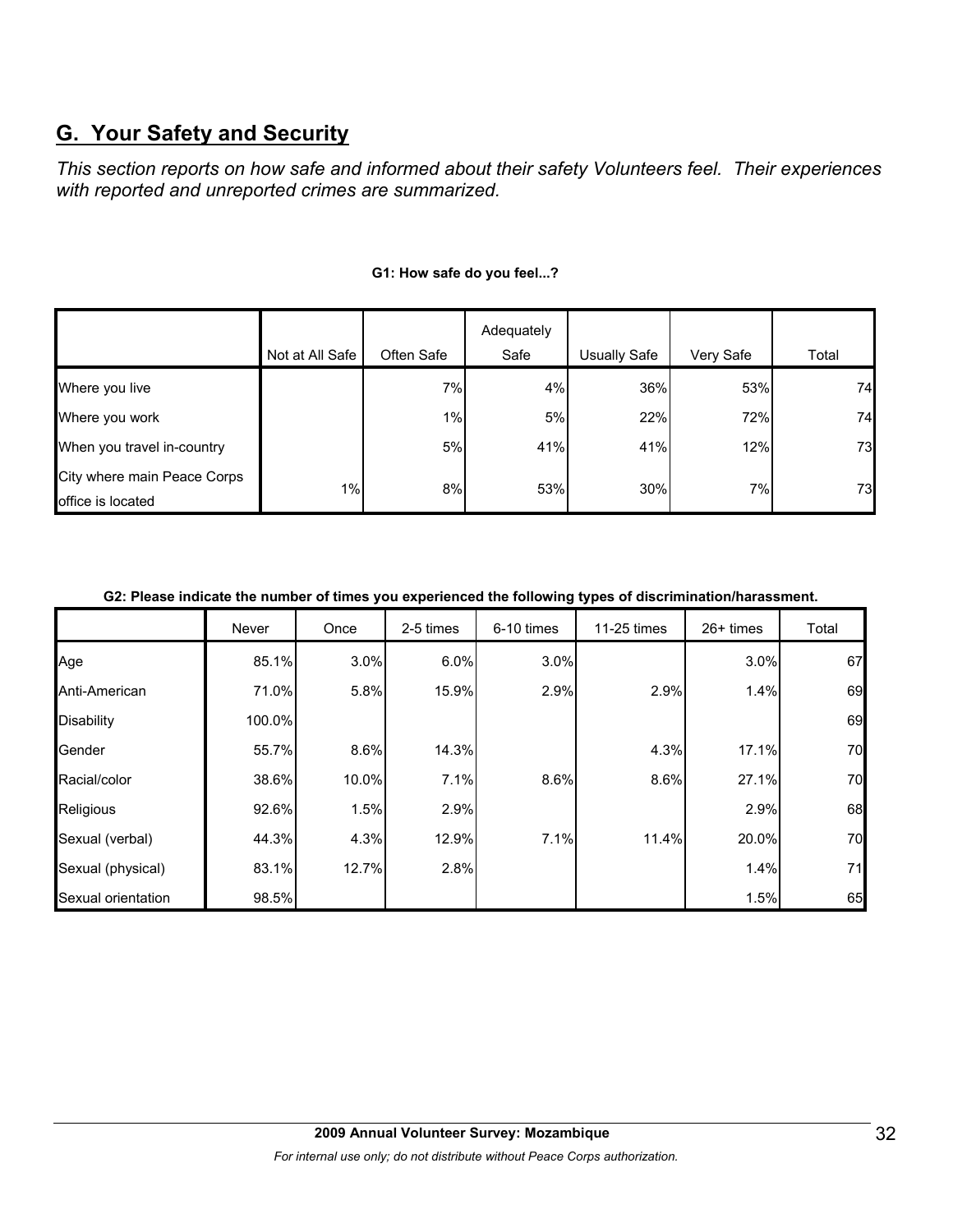|                    | Never  | Once  | 2-5 times | 6-10 times | 11-25 times | 26+ times | Total        |
|--------------------|--------|-------|-----------|------------|-------------|-----------|--------------|
| Age                | 100.0% |       |           |            |             |           | 10           |
| Anti-American      | 89.5%  | 10.5% |           |            |             |           | 19           |
| Gender             | 100.0% |       |           |            |             |           | 23           |
| Racial/color       | 97.1%  | 2.9%  |           |            |             |           | 34           |
| Religious          | 100.0% |       |           |            |             |           | 3            |
| Sexual (verbal)    | 86.7%  | 13.3% |           |            |             |           | 30           |
| Sexual (physical)  | 83.3%  | 16.7% |           |            |             |           | 6            |
| Sexual orientation | 100.0% |       |           |            |             |           | $\mathbf{1}$ |

**G2: Please indicate the number of times you reported discrimination/harassment events to PC.**

**G3: Please indicate the number of times you experienced the following types of crimes.**

|                    | Never | Once  | 2-5 times | 6-10 times | 11-25 times | $26+$ times | Total |
|--------------------|-------|-------|-----------|------------|-------------|-------------|-------|
| <b>Burglary</b>    | 60.9% | 23.2% | 15.9%     |            |             |             | 69    |
| Theft              | 47.8% | 26.9% | 23.9%     |            | 1.5%        |             | 67    |
| Robbery            | 86.2% | 13.8% |           |            |             |             | 65    |
| Physical assault   | 93.8% | 3.1%  | 3.1%      |            |             |             | 64    |
| Aggravated assault | 95.3% | 4.7%  |           |            |             |             | 64    |
| Sexual assault     | 95.3% | 4.7%  |           |            |             |             | 64    |
| Rape               | 98.4% | 1.6%  |           |            |             |             | 63    |

## **G3: Please indicate the number of times you reported the following crimes to Peace Corps.**

|                    | Never | Once   | 2-5 times | 6-10 times | 11-25 times | 26+ times | Total |
|--------------------|-------|--------|-----------|------------|-------------|-----------|-------|
| <b>Burglary</b>    | 16.7% | 45.8%  | 37.5%     |            |             |           | 24    |
| Theft              | 44.8% | 41.4%  | 13.8%     |            |             |           | 29    |
| Robbery            | 11.1% | 88.9%  |           |            |             |           | 9     |
| Physical assault   | 66.7% | 33.3%  |           |            |             |           | 3     |
| Aggravated assault |       | 100.0% |           |            |             |           | 3     |
| Sexual assault     | 33.3% | 66.7%  |           |            |             |           | 3     |
| Rape               |       | 100.0% |           |            |             |           | 11    |

*For internal use only; do not distribute without Peace Corps authorization.*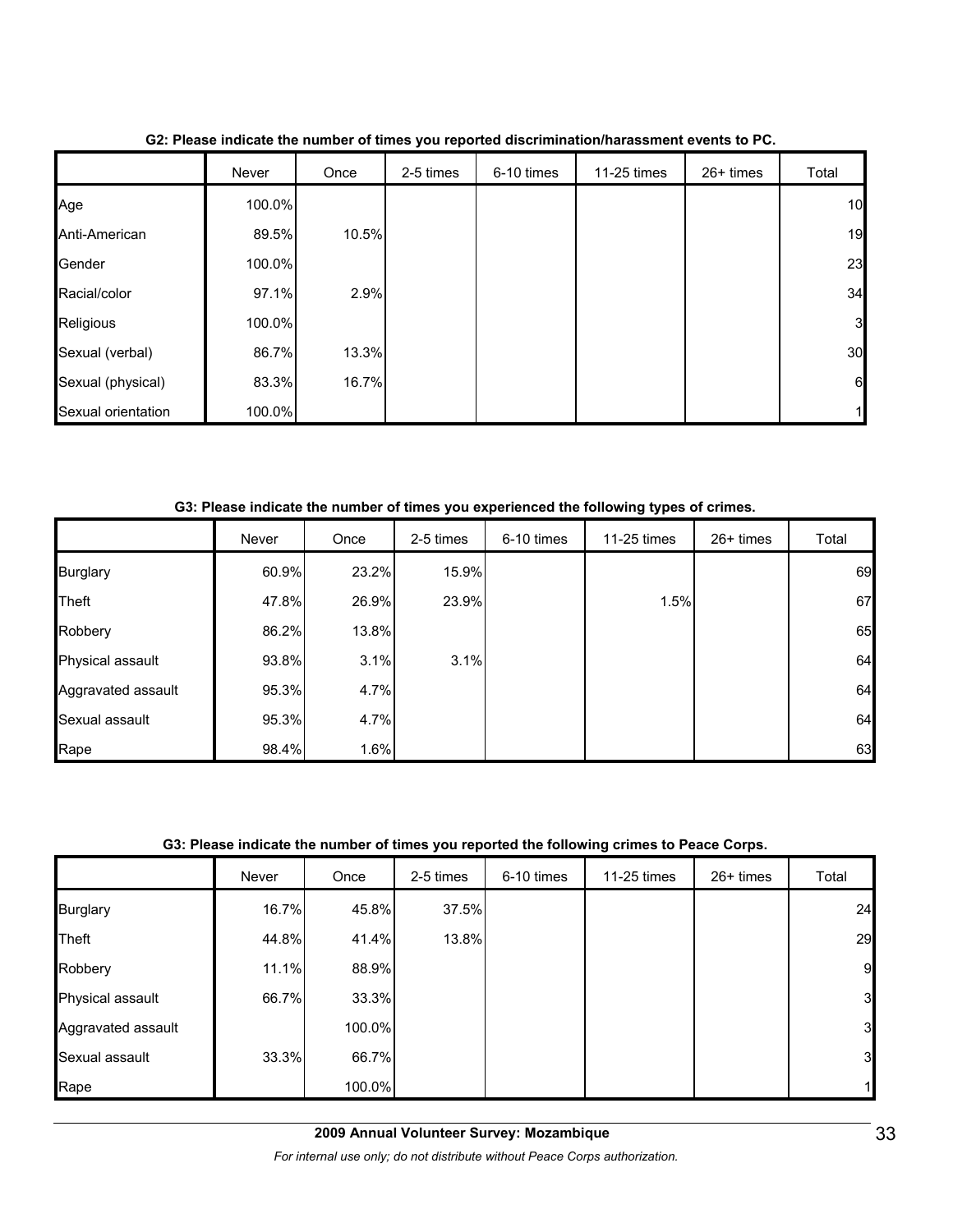|            |                                                             | PCV Responses | % Reason Not<br>Rptd | <b>Total PCVs</b><br>Responding |
|------------|-------------------------------------------------------------|---------------|----------------------|---------------------------------|
| \$NoRpBurg | I felt it was too minor or<br>common to report              | 10            | 100%                 |                                 |
|            | I did not think the PC could help                           | 2             | 20%                  |                                 |
|            | I believed it could result in<br>changing sites             |               |                      |                                 |
|            | Concerns of a possible breach<br>in confidentiality         |               |                      |                                 |
|            | Reporting might result in<br>disciplinary action against me |               |                      |                                 |
|            | It might hurt my relationship<br>with the community         |               |                      |                                 |
|            | Other                                                       |               |                      |                                 |
|            | Total                                                       |               |                      | 10                              |

## **G4a: If you did not report your experience with burglary, please your reason(s) for not reporting.**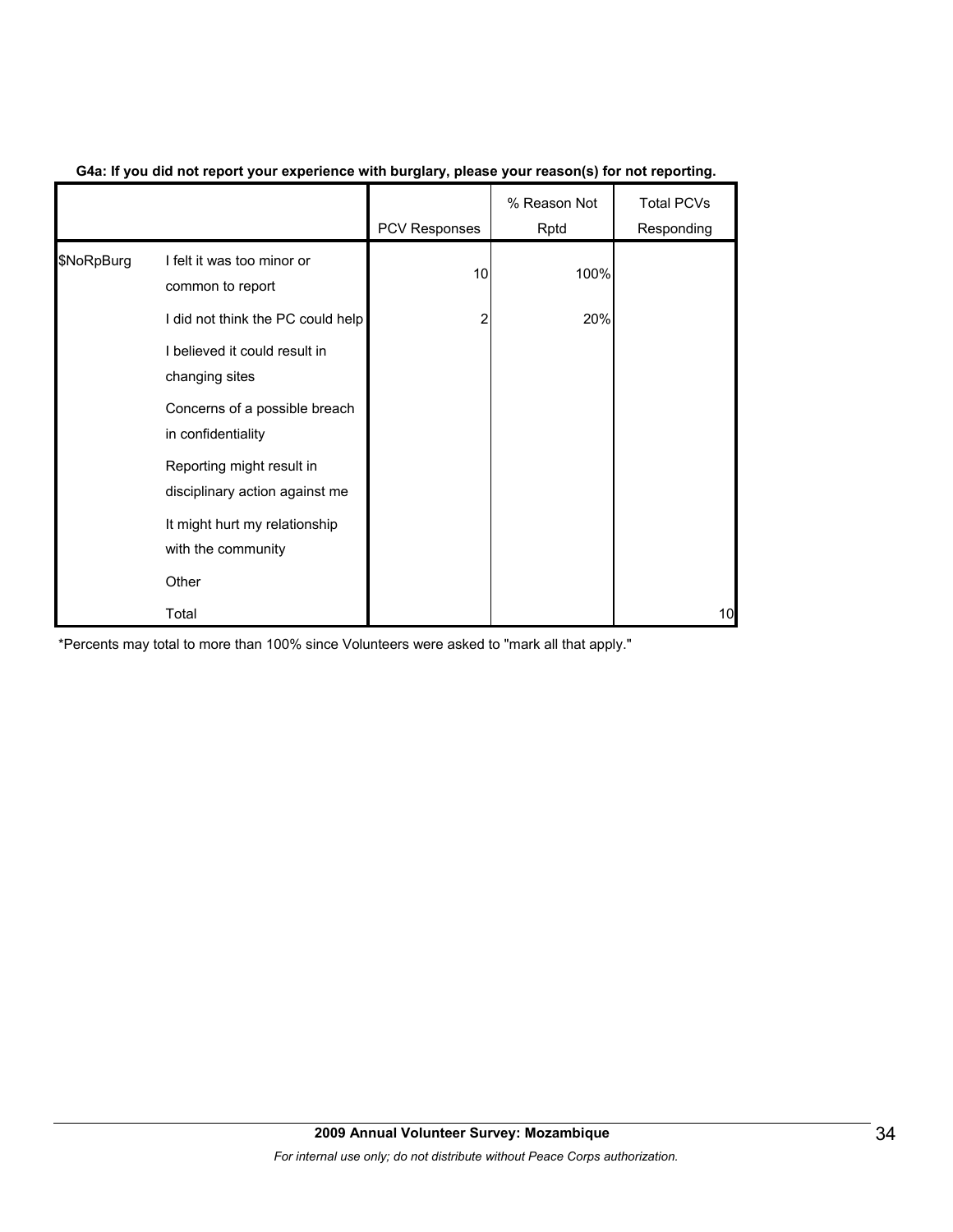|             |                                                             | PCV Responses | % Reason Not<br>Rptd | <b>Total PCVs</b><br>Responding |
|-------------|-------------------------------------------------------------|---------------|----------------------|---------------------------------|
| \$NoRpTheft | I felt it was too minor or<br>common to report              | 16            | 73%                  |                                 |
|             | I did not think the PC could help                           | 9             | 41%                  |                                 |
|             | Other                                                       | 6             | 27%                  |                                 |
|             | I believed it could result in<br>changing sites             | 2             | 9%                   |                                 |
|             | It might hurt my relationship<br>with the community         |               | 5%                   |                                 |
|             | Concerns of a possible breach<br>in confidentiality         |               |                      |                                 |
|             | Reporting might result in<br>disciplinary action against me |               |                      |                                 |
|             | Total                                                       |               |                      | 22                              |

## **G4b: If you did not report your experience with theft, please your reason(s) for not reporting.**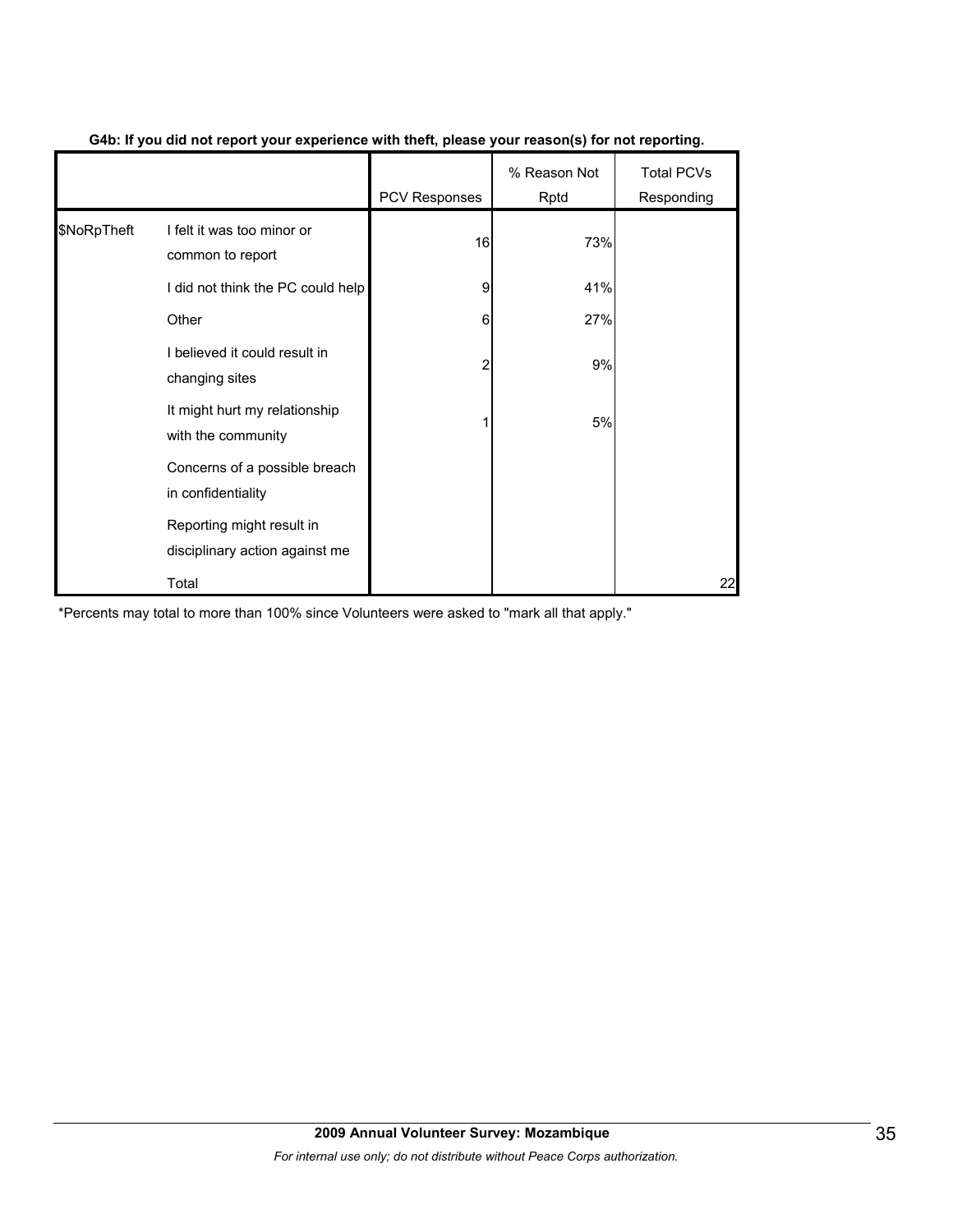|            |                                                             | <b>PCV Responses</b> | % Reason Not<br>Rptd | <b>Total PCVs</b><br>Responding |
|------------|-------------------------------------------------------------|----------------------|----------------------|---------------------------------|
| \$NoRpRobb | I did not think the PC could help                           |                      | 50%                  |                                 |
|            | I felt it was too minor or<br>common to report              |                      | 50%                  |                                 |
|            | I believed it could result in<br>changing sites             |                      |                      |                                 |
|            | Concerns of a possible breach<br>in confidentiality         |                      |                      |                                 |
|            | Reporting might result in<br>disciplinary action against me |                      |                      |                                 |
|            | It might hurt my relationship<br>with the community         |                      |                      |                                 |
|            | Other                                                       |                      |                      |                                 |
|            | Total                                                       |                      |                      | 2                               |

## **G4c: If you did not report your experience with robbery, please your reason(s) for not reporting.**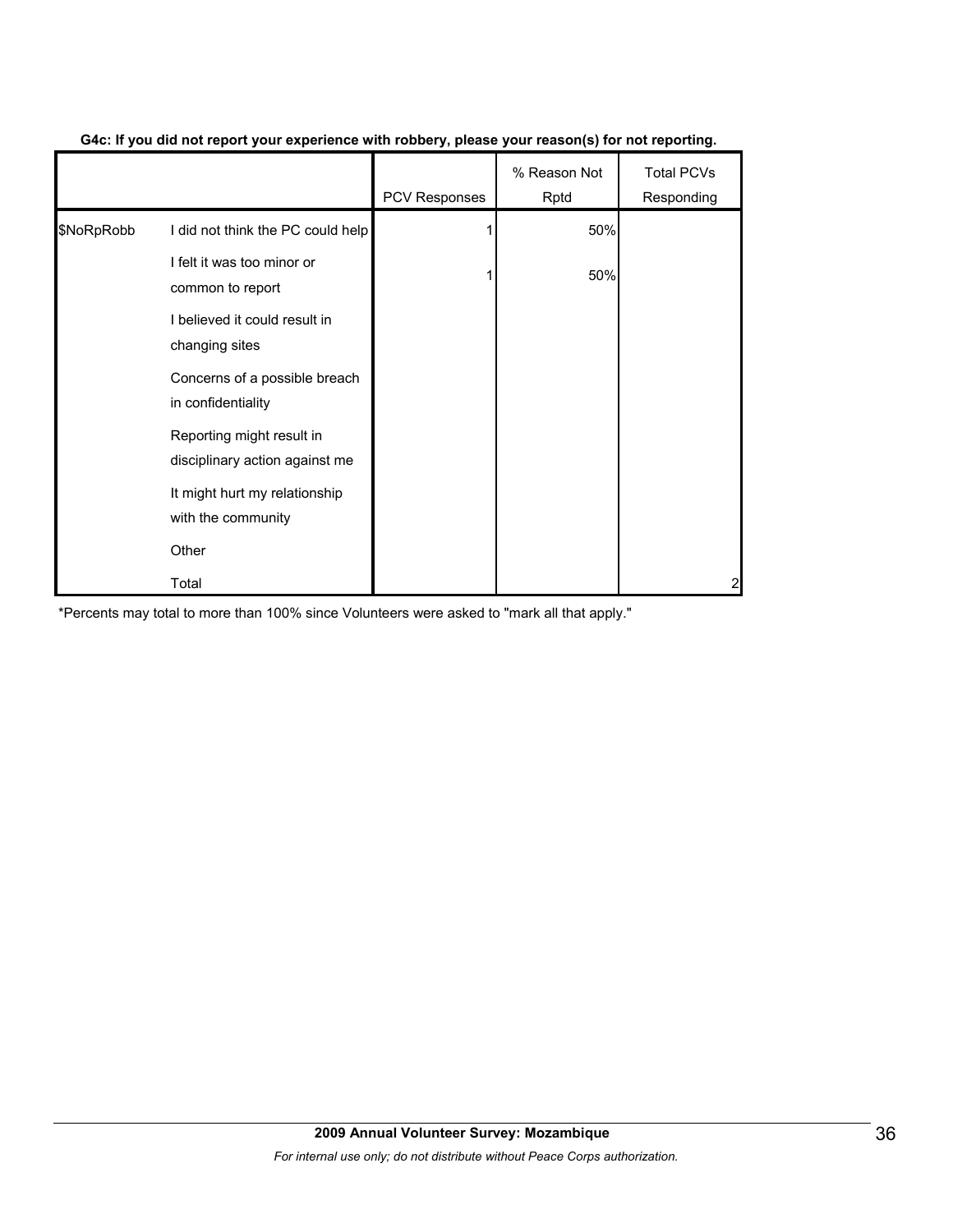|            |                                                             | PCV Responses | % Reason Not<br>Rptd | <b>Total PCVs</b><br>Responding |
|------------|-------------------------------------------------------------|---------------|----------------------|---------------------------------|
| \$NoRpPhAs | I did not think the PC could help                           |               | 50%                  |                                 |
|            | I believed it could result in<br>changing sites             |               | 50%                  |                                 |
|            | I felt it was too minor or<br>common to report              |               | 50%                  |                                 |
|            | Other                                                       |               | 50%                  |                                 |
|            | Concerns of a possible breach<br>in confidentiality         |               |                      |                                 |
|            | Reporting might result in<br>disciplinary action against me |               |                      |                                 |
|            | It might hurt my relationship<br>with the community         |               |                      |                                 |
|            | Total                                                       |               |                      | 2                               |

**G4d: If you did not report your experience with physical assault, please your reason(s) for not reporting.**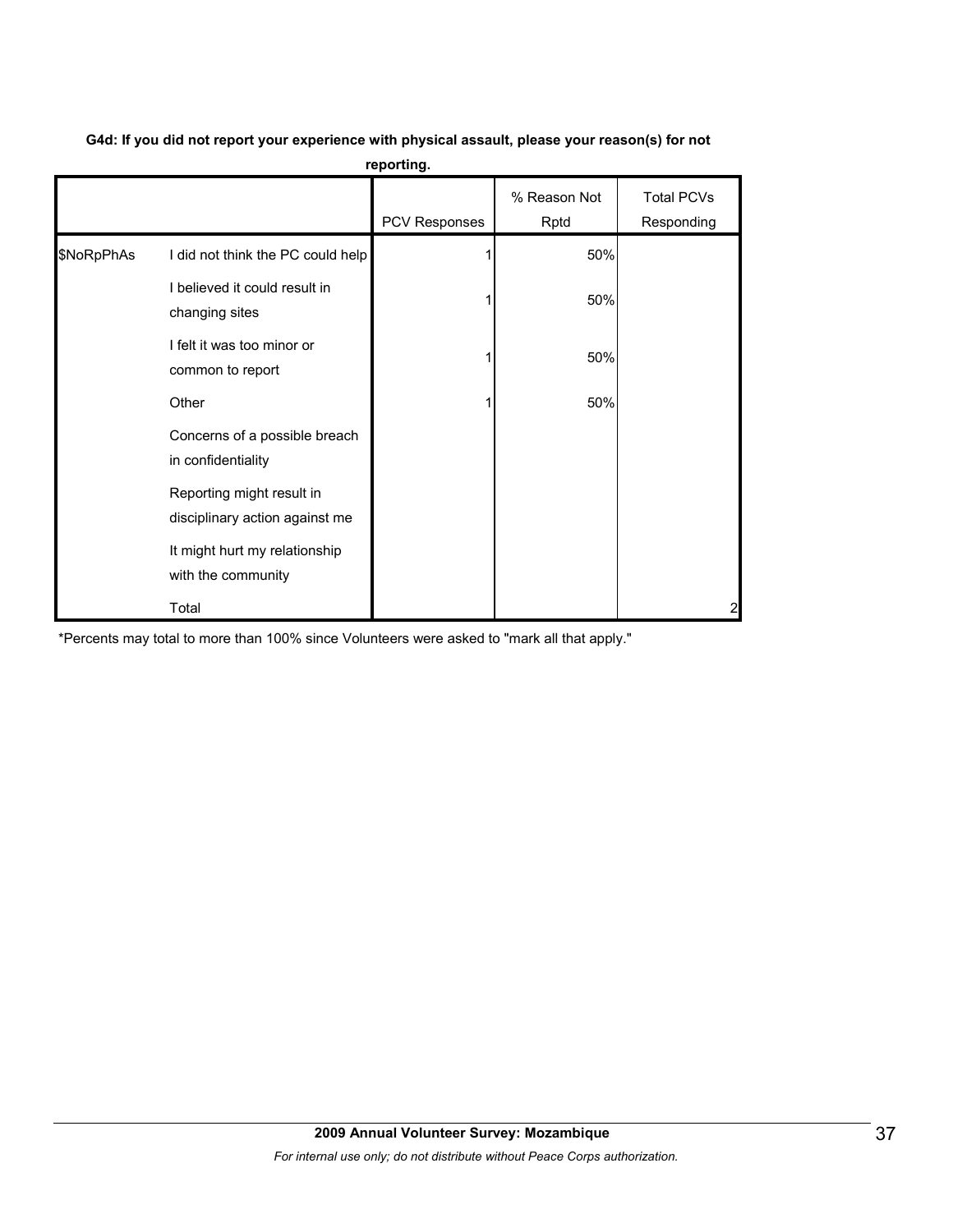# **G4: If you did not report your experience with aggravated assault, please your reason(s) for not**

**reporting.**

|            |                                                                    | PCV Responses | % Reason Not<br>Rptd | <b>Total PCVs</b><br>Responding |
|------------|--------------------------------------------------------------------|---------------|----------------------|---------------------------------|
| \$NoRpAgAs | I did not think the PC could help<br>I believed it could result in |               |                      |                                 |
|            | changing sites<br>I felt it was too minor or<br>common to report   |               |                      |                                 |
|            | Concerns of a possible breach<br>in confidentiality                |               |                      |                                 |
|            | Reporting might result in<br>disciplinary action against me        |               |                      |                                 |
|            | It might hurt my relationship<br>with the community                |               |                      |                                 |
|            | Other                                                              |               |                      |                                 |
|            | Total                                                              |               |                      |                                 |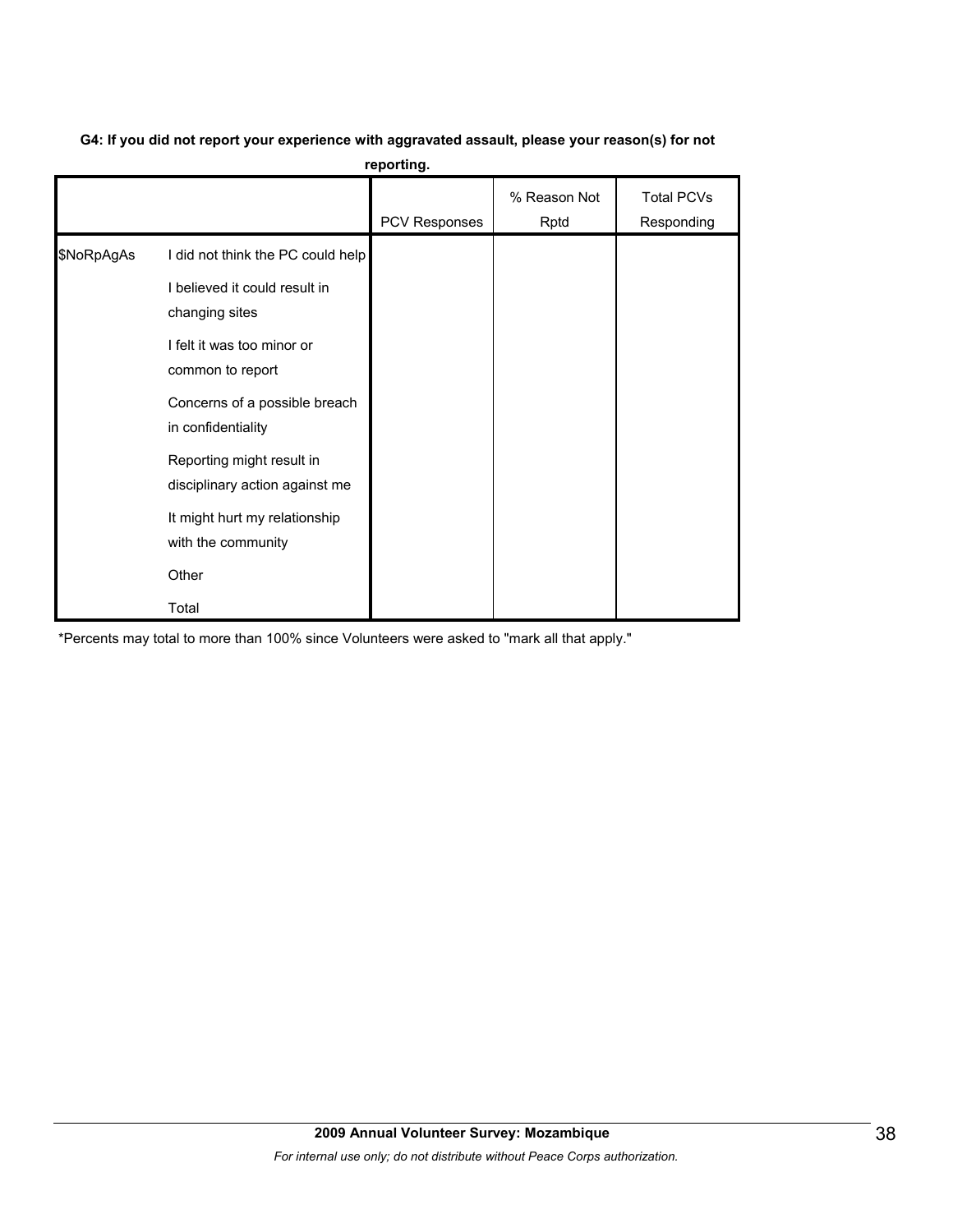|            |                                                             | reporting.    |                      |                                 |
|------------|-------------------------------------------------------------|---------------|----------------------|---------------------------------|
|            |                                                             | PCV Responses | % Reason Not<br>Rptd | <b>Total PCVs</b><br>Responding |
| \$NoRpSxAs | I believed it could result in<br>changing sites             | 2             | 100%                 |                                 |
|            | It might hurt my relationship<br>with the community         |               | 50%                  |                                 |
|            | I did not think the PC could help                           |               |                      |                                 |
|            | I felt it was too minor or<br>common to report              |               |                      |                                 |
|            | Concerns of a possible breach<br>in confidentiality         |               |                      |                                 |
|            | Reporting might result in<br>disciplinary action against me |               |                      |                                 |
|            | Other                                                       |               |                      |                                 |
|            | Total                                                       |               |                      | 2                               |

## **G4e: If you did not report your experience with sexual assault, please your reason(s) for not**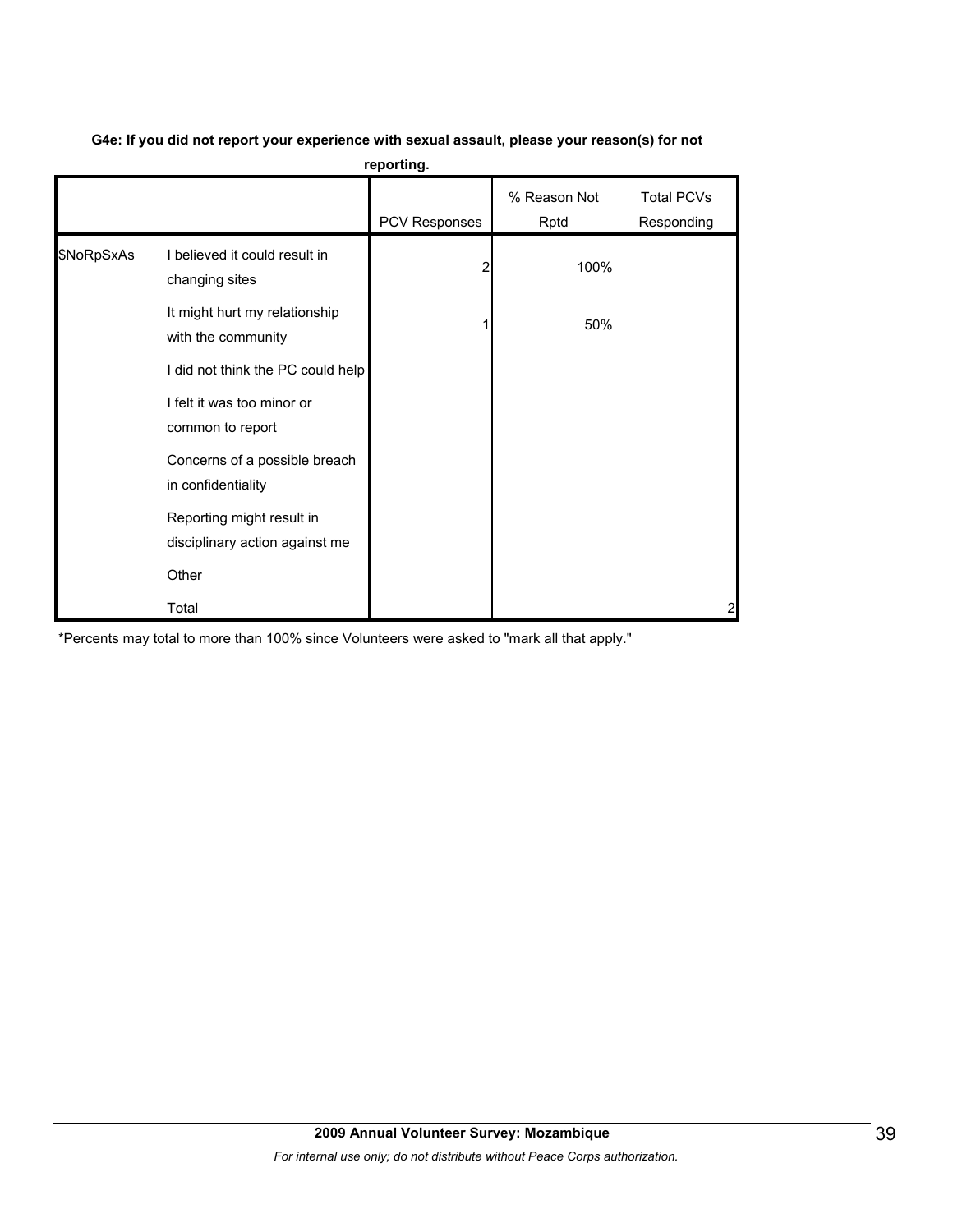|            |                                                             | <b>PCV Responses</b> | % Reason Not<br>Rptd | <b>Total PCVs</b><br>Responding |
|------------|-------------------------------------------------------------|----------------------|----------------------|---------------------------------|
| \$NoRpRape | I did not think the PC could help                           |                      |                      |                                 |
|            | I believed it could result in<br>changing sites             |                      |                      |                                 |
|            | I felt it was too minor or<br>common to report              |                      |                      |                                 |
|            | Concerns of a possible breach<br>in confidentiality         |                      |                      |                                 |
|            | Reporting might result in<br>disciplinary action against me |                      |                      |                                 |
|            | It might hurt my relationship<br>with the community         |                      |                      |                                 |
|            | Other                                                       |                      |                      |                                 |
|            | Total                                                       |                      |                      |                                 |

## **G4f: If you did not report your experience with rape, please your reason(s) for not reporting.**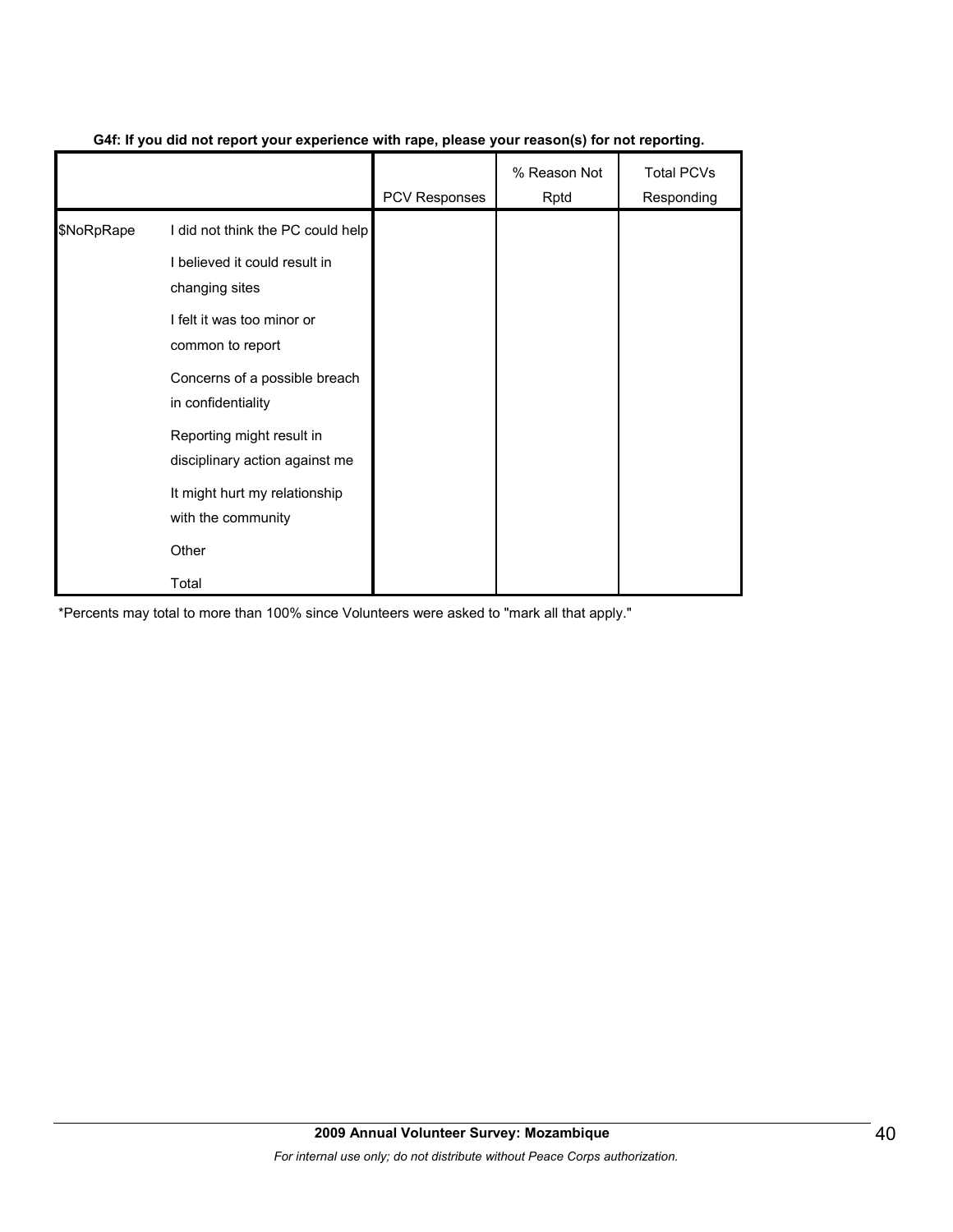# **H. Volunteers Working in HIV/AIDS**

*This section reports Volunteers' involvement in HIV/AIDS and their perceived effectiveness of their HIV/AIDS related activities.* 

## **H1: Which of the following best describes your involvement in HIV/AIDS activities?**

|    |                  |                  | Involved in       |                    |       |
|----|------------------|------------------|-------------------|--------------------|-------|
|    |                  | HIV/AIDS work is | HIV/AIDS efforts, |                    |       |
|    | HIV/AIDS work is | part of my       | not               | Not involved in    |       |
|    | my primary       | secondary        | primary/secondary | any HIV/AIDS       |       |
|    | assignment.      | activities.      | work              | related activities | Total |
| H1 | 35%              | 54%              | 8%                | 3%                 | 71    |

## **H2: How well has PC training prepared you to undertake your HIV/AIDS activities?**

|                | Not at all | Poorly | Adequately | Well | Verv well | <b>NA</b> | Total |
|----------------|------------|--------|------------|------|-----------|-----------|-------|
| H <sub>2</sub> | 1%         | 12%    | 23%        | 42%  | 20%       | $1\%$     | 69    |

## **H3: In working with HC individuals or groups, how would you rate the effectiveness of your specific HIV/AIDS activities? (Including the "Don't Know" responses)**

|     | Seldom effective | Sometimes<br>effective | Often effective | Almost always<br>effective | Don't know | Total |
|-----|------------------|------------------------|-----------------|----------------------------|------------|-------|
| IH3 | 3%               | 35%                    | 44%             | 3%                         | 15%        | 71    |

## **H3: In working with HC individuals or groups, how would you rate the effectiveness of your specific HIV/AIDS activities? (Excluding the "Don't Know" responses)**

|                | Seldom effective | Sometimes<br>effective | Often effective | Almost always<br>effective | Total |
|----------------|------------------|------------------------|-----------------|----------------------------|-------|
| H <sub>3</sub> | 3%               | 42%                    | 52%             | 3%                         | 60    |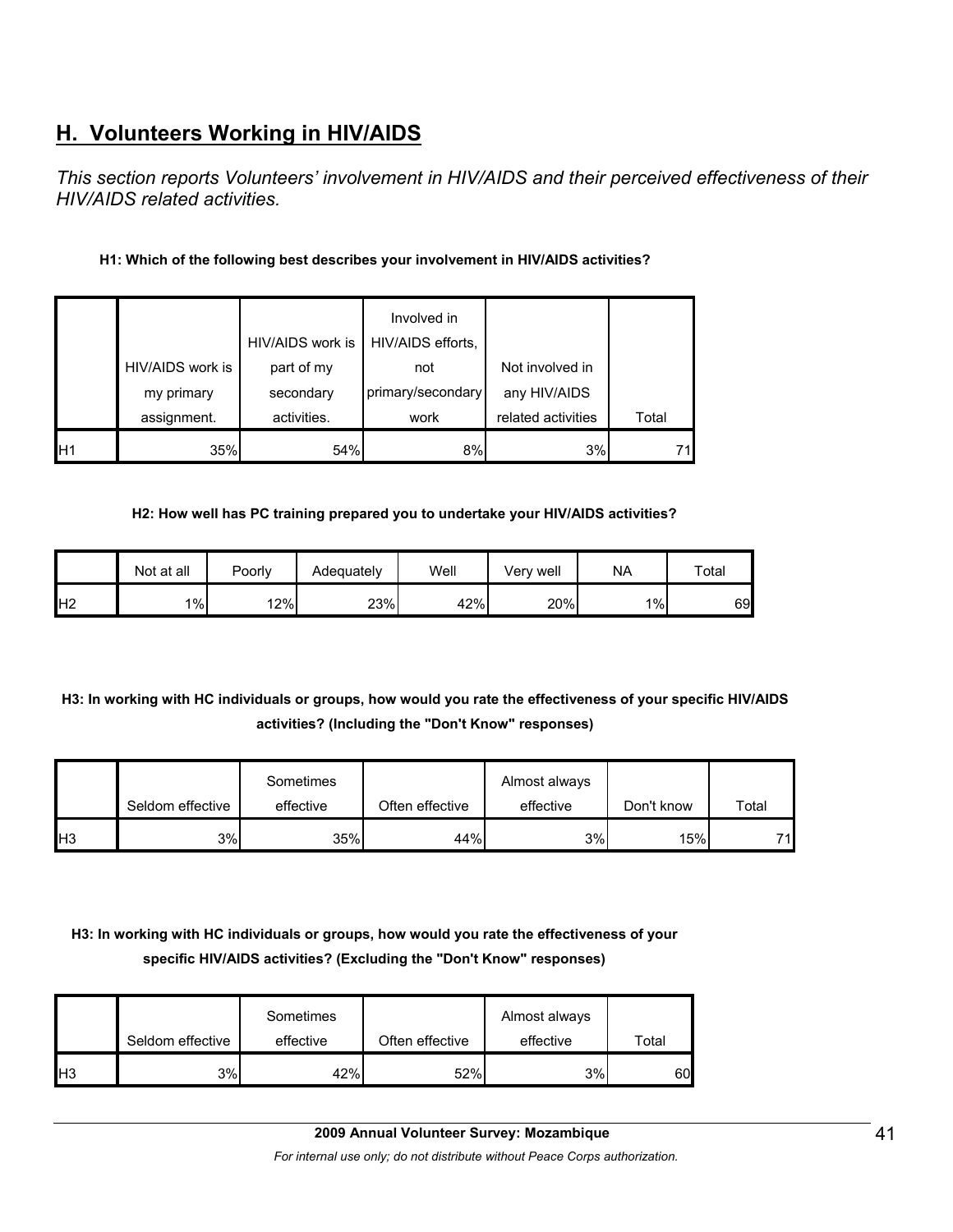## **I. Your Life in the Peace Corps**

*This section reports on Volunteers' descriptions of and adjustments to their living conditions, including stress factors and how Volunteers cope with stress.* 

## **I1: Have you lived with a host country individual or family?**

|     | Never lived with a<br>host country | Yes, I lived with a<br>host country<br>individual or family | Yes, in my<br>community (not | Yes, both during<br>PST and later in |       |
|-----|------------------------------------|-------------------------------------------------------------|------------------------------|--------------------------------------|-------|
|     | individual or family               | only                                                        | during PST).                 | my community.                        | Total |
| II1 |                                    | 74%                                                         |                              | 26%                                  | 73    |

## **I2: How often do you interact with HCNs in community/family social events?**

|                 |       | Several times a |        | Several times a |         | Less than once a |                 |
|-----------------|-------|-----------------|--------|-----------------|---------|------------------|-----------------|
|                 | Daily | week            | Weekly | month           | Monthly | month            | Total           |
| I <sub>12</sub> | 32%   | 14%             | 18%    | 11%             | 17%     | 8%               | 72 <sub>l</sub> |

## **I3: How well can you communicate in the language used by most people in your**

**community?** 

|                 | Not at all | Poorly | Adequately | Well | Verv well | Total |
|-----------------|------------|--------|------------|------|-----------|-------|
| II <sub>3</sub> | 4%         | 16%    | 28%        | 32%  | 20%       | 69    |

#### **I4: Do you have the following at your worksite?**

|               |       | Sometimes or |       |
|---------------|-------|--------------|-------|
|               | Never | more often   | Total |
| Electricity   | 10%   | 90%          | 69    |
| Running water | 56%   | 44%          |       |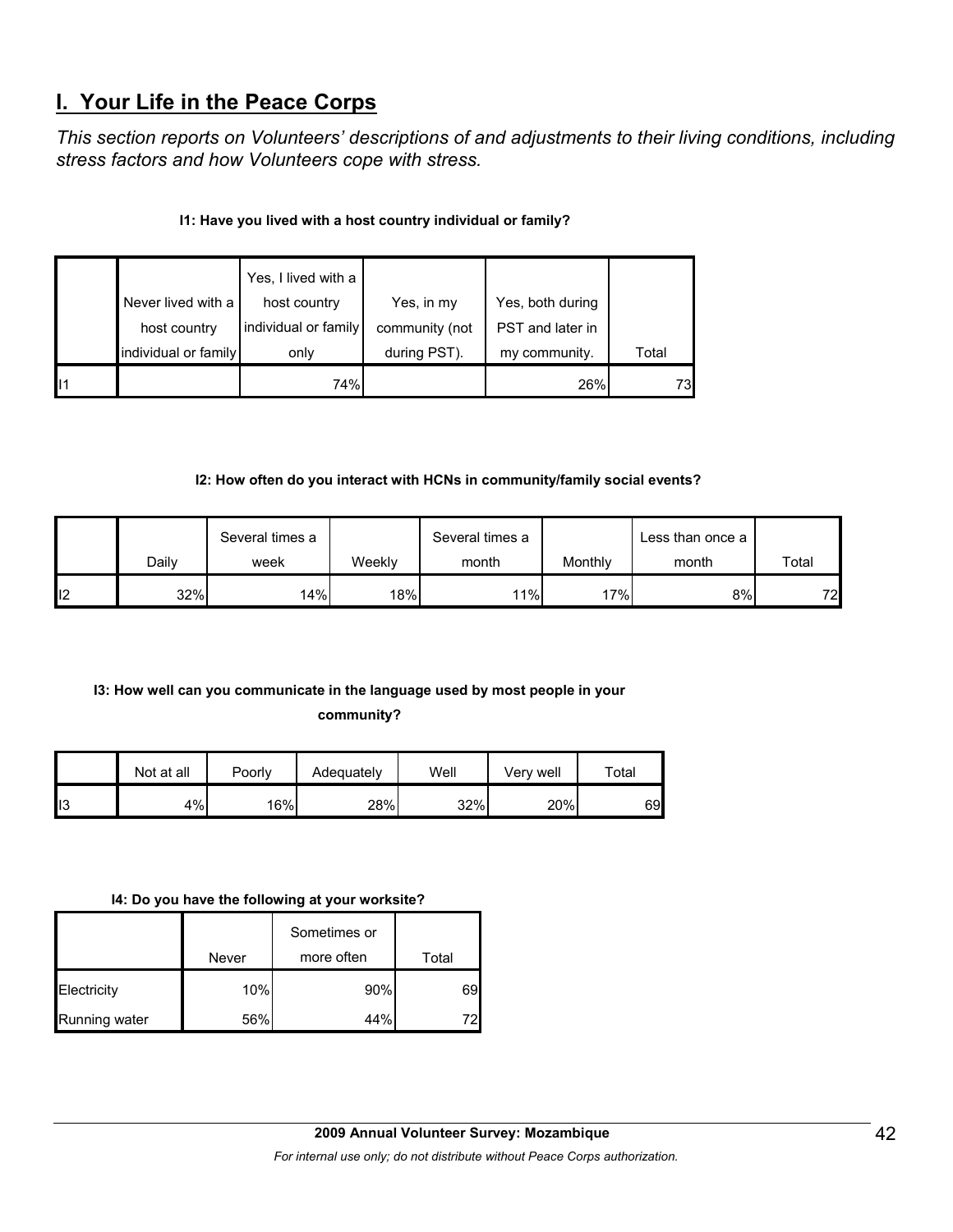**I4: Do you have the following at your residence?**

|               | Never | Sometimes or more often | $\tau$ otal |
|---------------|-------|-------------------------|-------------|
| Electricity   | 7%    | 93%                     | 69          |
| Running water | 61%   | 39%                     | 72          |

## **I5: How well do your PC experiences match the expectations you had before you became a**

**Volunteer?** 

|                 | Not at all | Minimally | Moderately | Considerably | Exceptionally | $\tau$ otal |
|-----------------|------------|-----------|------------|--------------|---------------|-------------|
| II <sub>5</sub> | 3%         | 13%       | 48%        | 28%          | 8%l           | 74          |

## **I7: To what extent do the following create stress and/or emotional health issues for you?**

|                                                                                                        | Not at all<br>stressful 1 | $\overline{2}$ | $\mathfrak{S}$ | 4     | Exceptionally<br>stressful 5 | <b>NA</b> | Total |
|--------------------------------------------------------------------------------------------------------|---------------------------|----------------|----------------|-------|------------------------------|-----------|-------|
| <b>Cultural issues</b>                                                                                 | 1%                        | 30%            | 39%            | 30%   |                              |           | 71    |
| Dealing with violence in<br>country (e.g., civil unrest,<br>domestic violence, corporal<br>punishment) | 39%                       | 32%            | 12%            | 6%    | 3%                           | 8%        | 72    |
| Health/medical problems                                                                                | 16%                       | 37%            | 33%            | 10%   | 3%                           | 1%        | 73    |
| Issues including family,<br>friends, loved ones in U.S.                                                | 11%                       | 29%            | 26%            | 26%   | 7%                           |           | 72    |
| Isolation/loneliness                                                                                   | 12%                       | 30%            | 36%            | 18%   | 4%                           |           | 73    |
| Local language                                                                                         | 19%                       | 42%            | 18%            | 10%   | 10%                          | 1%        | 73    |
| Primary assignment                                                                                     | 3%                        | 20%            | 34%            | 35%   | 8%                           |           | 71    |
| Romantic relationships in-<br>country                                                                  | 30%                       | 18%            | 16%            | 12%   |                              | 23%       | 73    |
| Interactions with other<br><b>Volunteers</b>                                                           | 36%                       | 33%            | 27%            | 3%    | 1%                           |           | 73    |
| Interactions with PC Staff                                                                             | 65%                       | 25%            | 10%            |       |                              |           | 71    |
| Safety and security                                                                                    | 32%                       | 42%            | 18%            | $8\%$ |                              |           | 73    |
| Other: Please specify below                                                                            |                           |                | 18%            | 35%   | 24%                          | 24%       | 17    |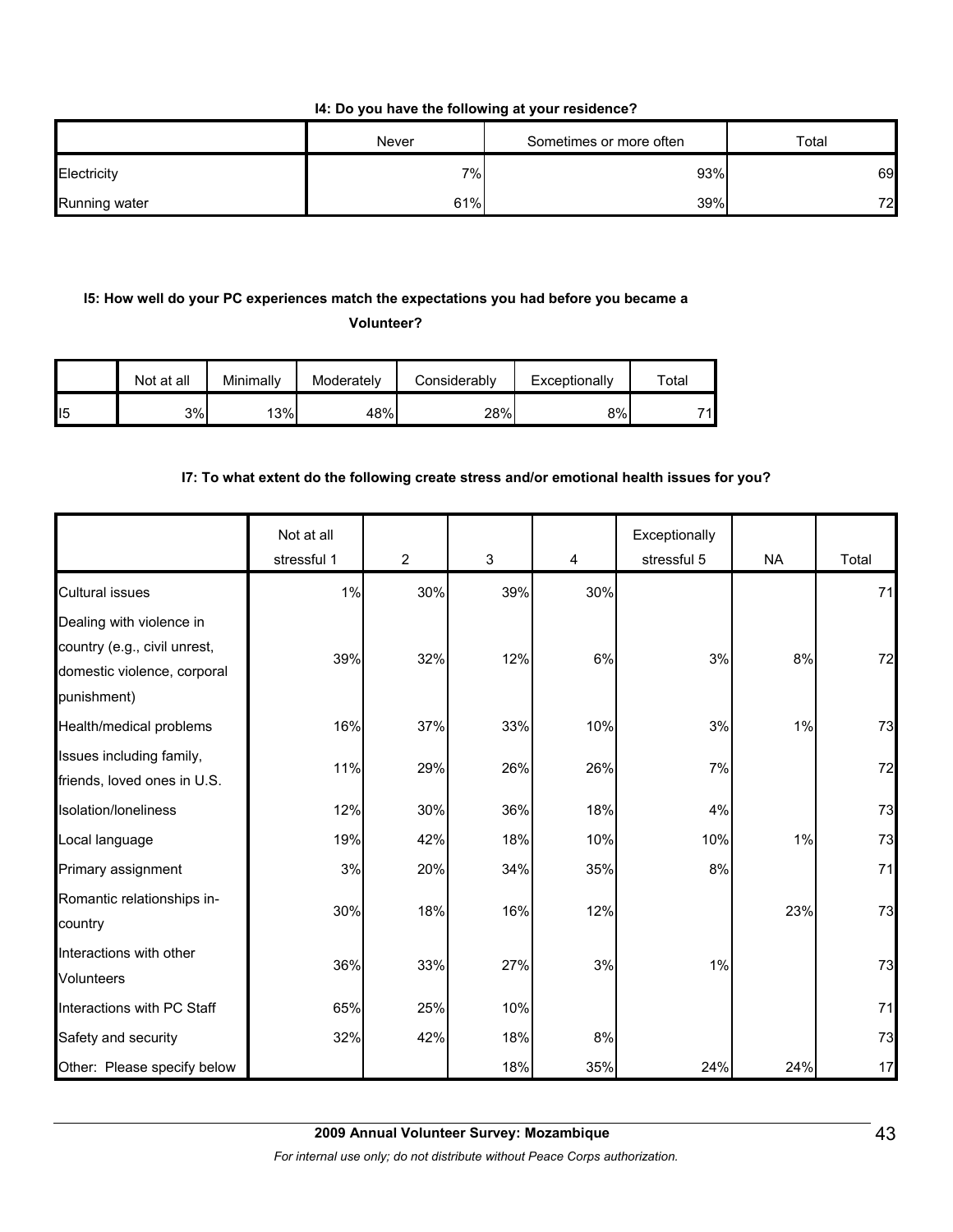|                |                                               | <b>PCV Responses</b> | % Using This Stress<br>Reducer | <b>Total PCVs</b><br>Responding |
|----------------|-----------------------------------------------|----------------------|--------------------------------|---------------------------------|
| \$18LessStress | Talk with friends and family in US            | 63                   | 86%                            |                                 |
|                | Pursue personal hobbies                       | 59                   | 81%                            |                                 |
|                | Talk with PCVs outside my community           | 55                   | 75%                            |                                 |
|                | Do sports                                     | 51                   | 70%                            |                                 |
|                | Leave the community for a time                | 49                   | 67%                            |                                 |
|                | Talk with PCVs in my community                | 46                   | 63%                            |                                 |
|                | Talk with co-workers or friends (not<br>PCVs) | 40                   | 55%                            |                                 |
|                | Get involved in other projects                | 39                   | 53%                            |                                 |
|                | Pray                                          | 20                   | 27%                            |                                 |
|                | Do other activity (specify)                   | 13                   | 18%                            |                                 |
|                | Meditate                                      | 11                   | 15%                            |                                 |
|                | Talk with PC in-country staff                 | 10                   | 14%                            |                                 |
|                | Talk with my host family                      | 4                    | 5%                             |                                 |
|                | Talk with Office of Special Services<br>staff |                      | 1%                             |                                 |
|                | Total                                         |                      |                                | 73                              |

## **I8: Please mark all of the typical ways in which you cope with stress.**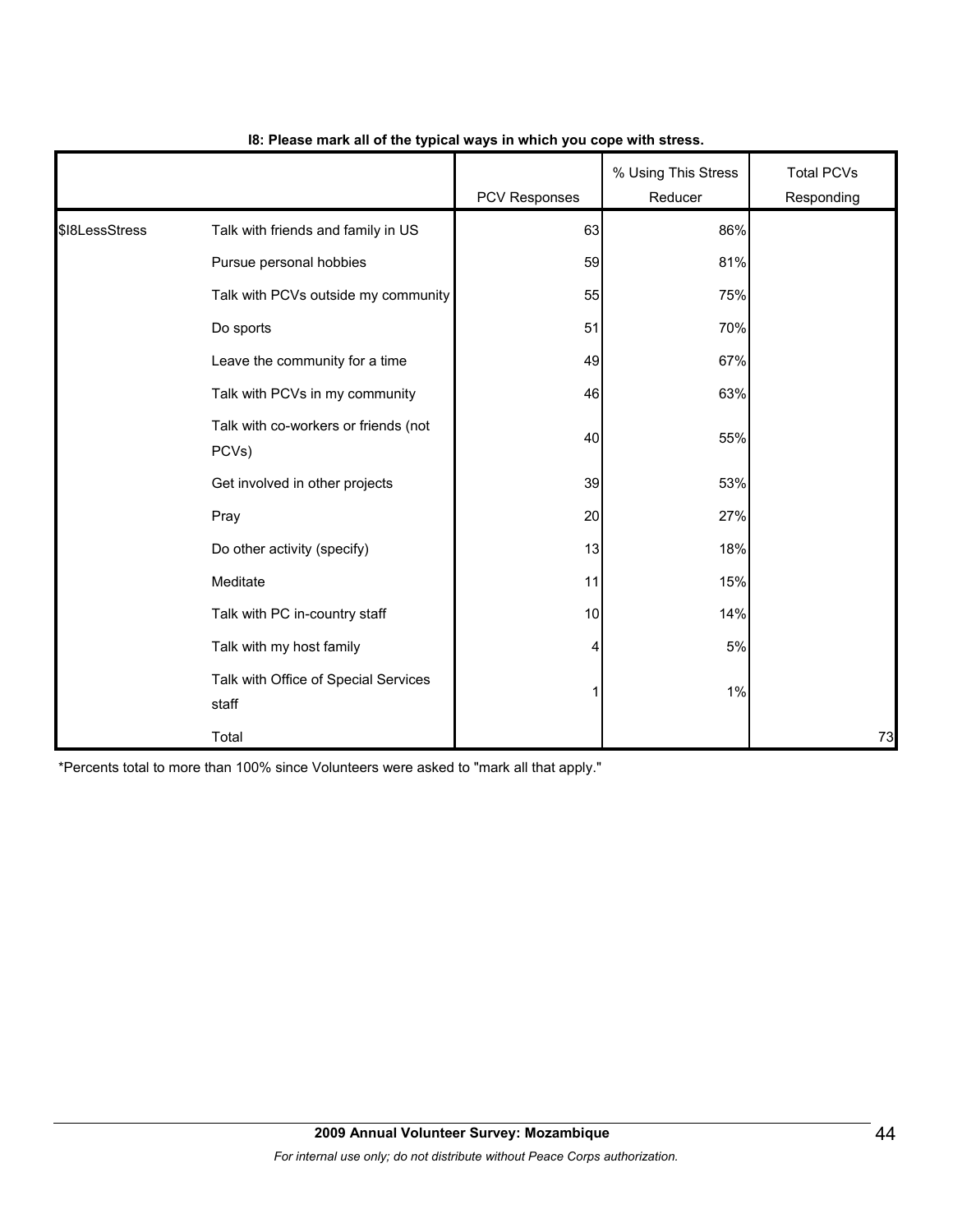### **I8: Others I talk with to reduce stress**

|                      |                                                | Percent | Number |
|----------------------|------------------------------------------------|---------|--------|
| <b>I8.OTHRS.TEXT</b> | Open-ended results. Non-responsive to request. |         |        |
|                      |                                                |         |        |
|                      |                                                |         |        |
|                      |                                                |         |        |
|                      |                                                |         |        |
|                      |                                                |         |        |
|                      |                                                |         |        |
|                      |                                                |         |        |
|                      |                                                |         |        |
|                      | Total                                          | 100%    | 75     |

|                         | 18: Other activities to reduce stress          |         |        |
|-------------------------|------------------------------------------------|---------|--------|
|                         |                                                | Percent | Number |
| <b>I8.OTHRACT.TEXT2</b> | Open-ended results. Non-responsive to request. |         |        |
|                         | Total                                          | 100%    | 75     |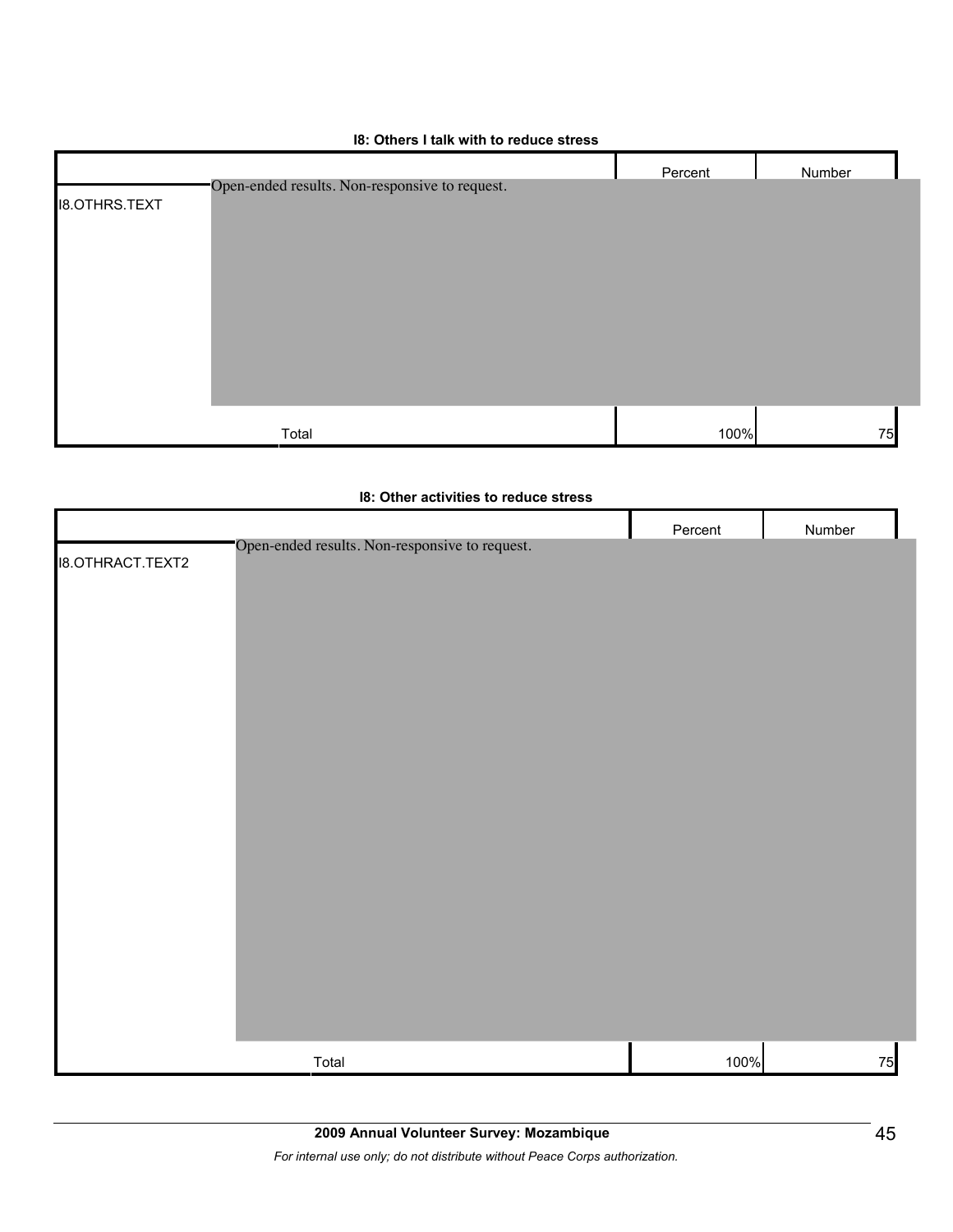## **I8: When asked about ways of coping with stress, Volunteers who answered "No stress"**

|                    | No   | Yes, I have no<br>stress | Total |
|--------------------|------|--------------------------|-------|
| <b>I8.NOSTRESS</b> | 100% |                          | フらい   |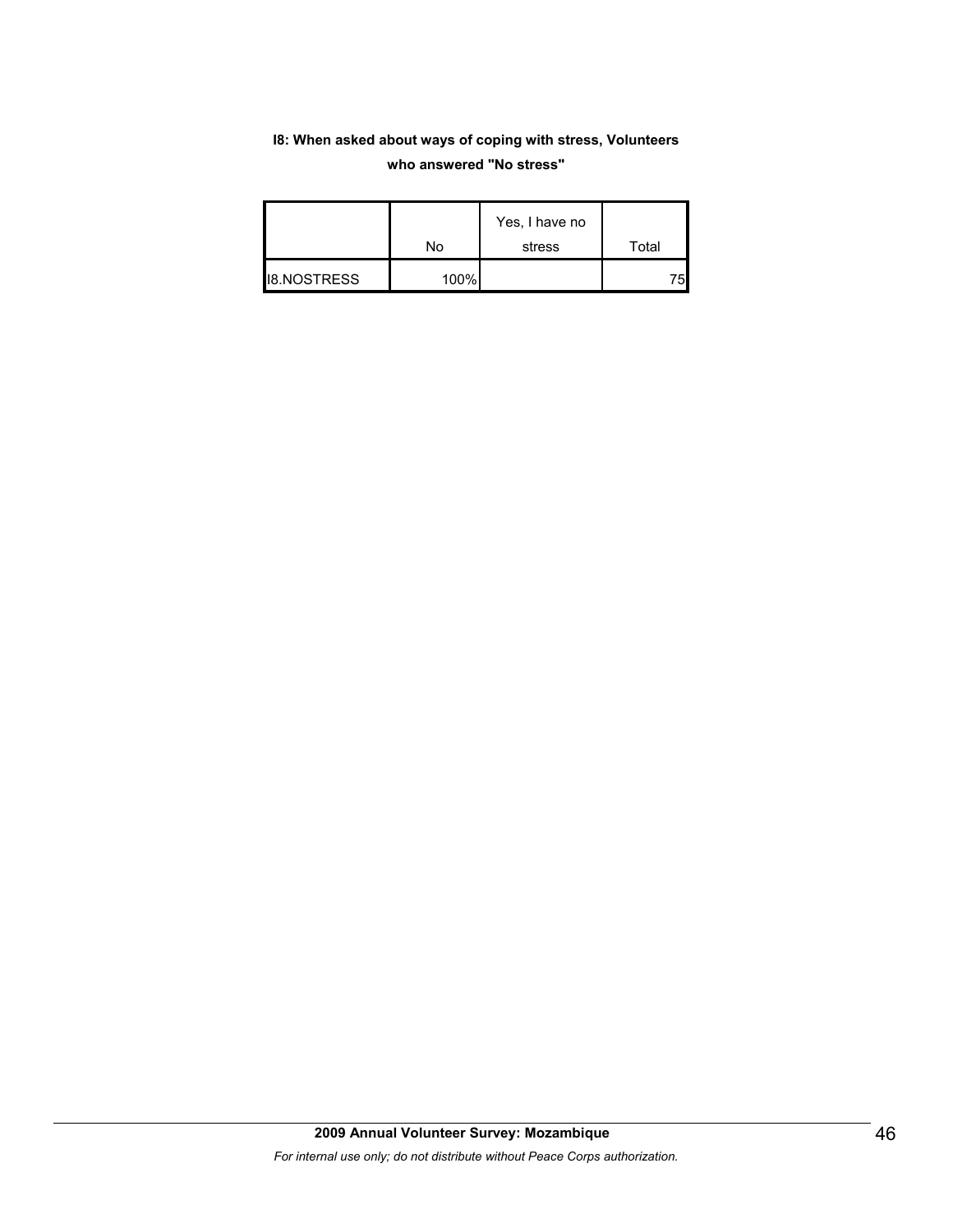# **J. Overall Assessment of Peace Corps Service**

*This section reports Volunteers' level of satisfaction with their Peace Corps service and their expectations about completing their service.* 

|     | <b>UTA: HOW pulsonally Tuwaruniy ao you mila your ovuran't cauc oorps survivu</b> : |           |            |              |               |       |  |  |  |
|-----|-------------------------------------------------------------------------------------|-----------|------------|--------------|---------------|-------|--|--|--|
|     | Not at all                                                                          | Minimally | Moderately | Considerably | Exceptionally | ™otal |  |  |  |
| U1A |                                                                                     |           | 18%        | 45%          | 37%           | 74    |  |  |  |





J1a: How personally rewarding do you find your overall Peace Corps service?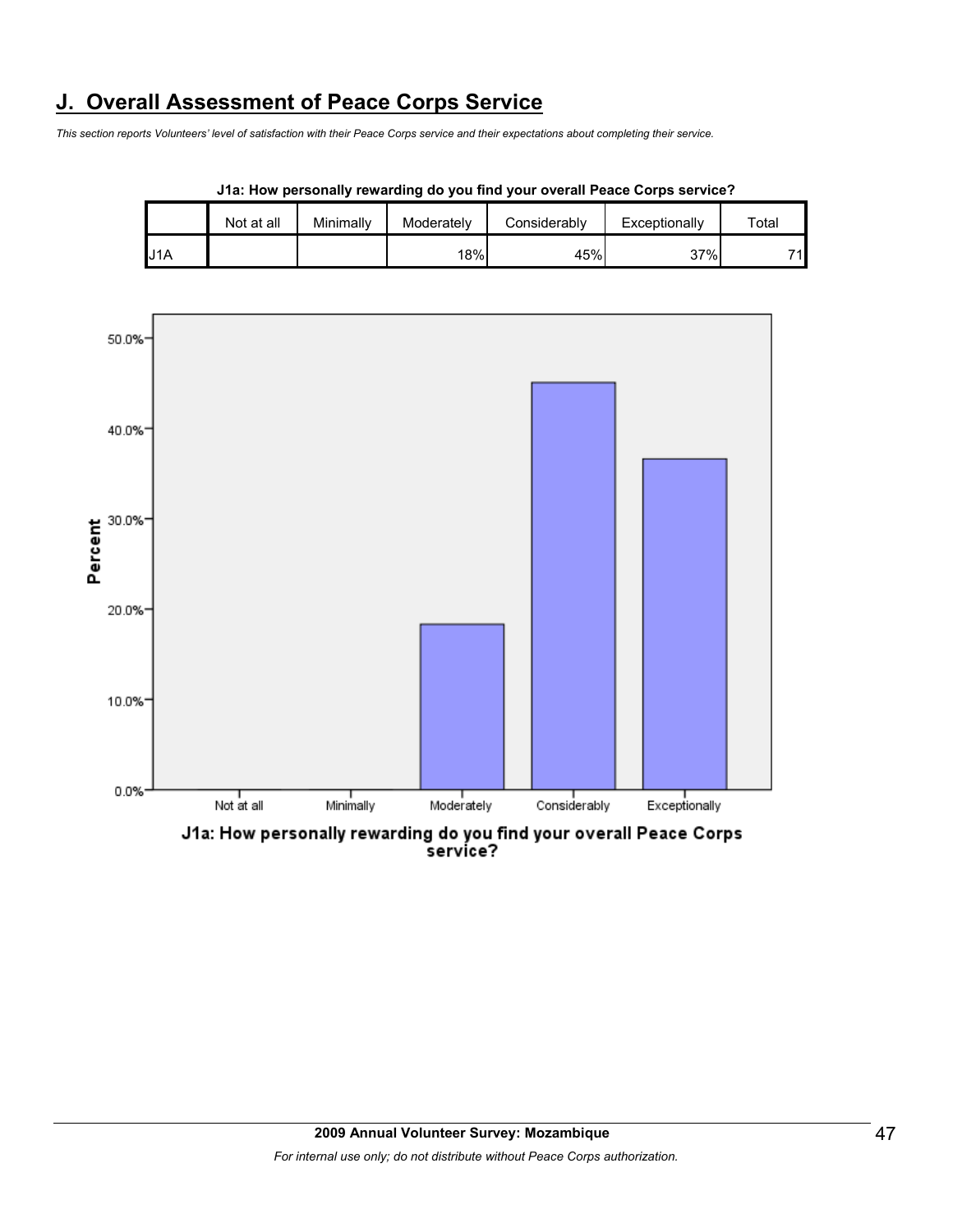|     | Not at all | Minimally | Moderately | Considerablv | Exceptionally | $\tau$ otal |
|-----|------------|-----------|------------|--------------|---------------|-------------|
| J1B | 1%         | 8%        | 29%        | 44%          | 18%           | 73          |

**J1b: How personally rewarding do you find your community involvement?**



J1b: How personally rewarding do you find your community involvement?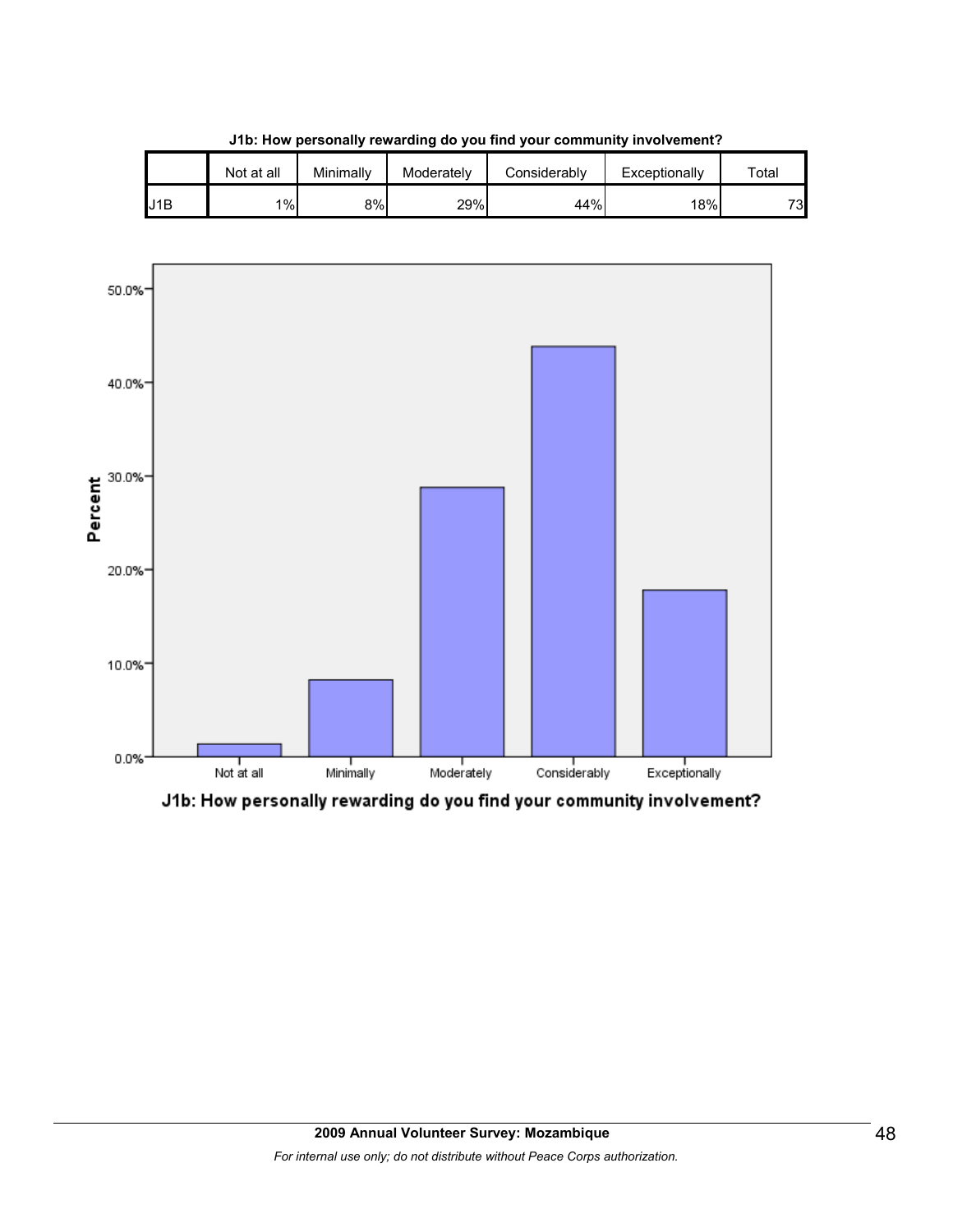|     | Not at all | Minimallv | Moderately | Considerablv | Exceptionally | $\tau$ otal |
|-----|------------|-----------|------------|--------------|---------------|-------------|
| J1C | 3%         | 4%        | 18%        | 58%          | $7\%$         | 74          |

**J1c: How personally rewarding do you find your experience with other Volunteers?**



J1c: How personally rewarding do you find your experience with other<br>Volunteers?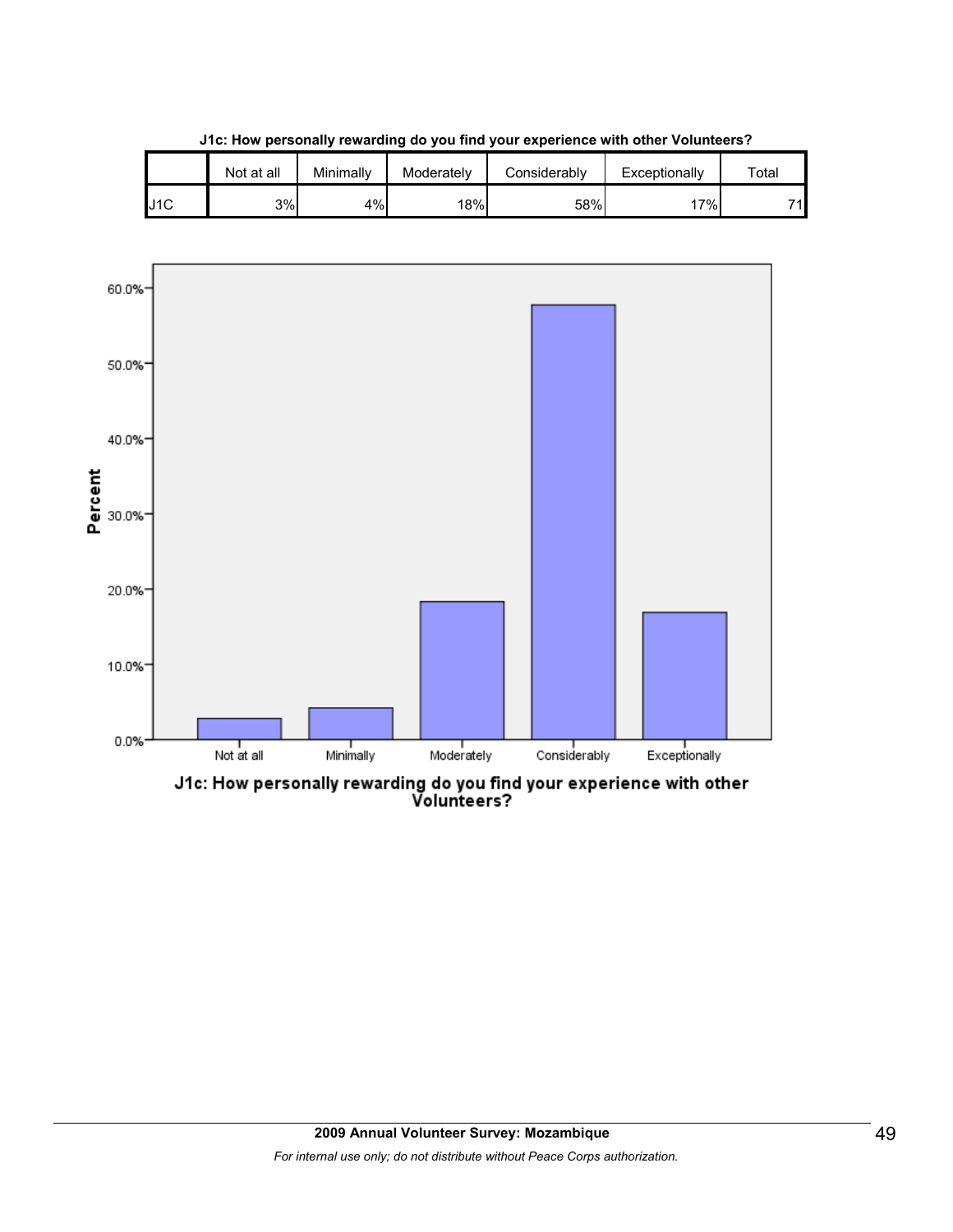|     | Not at all | Minimally | Moderately | Considerably | Exceptionally | $\tau$ otal |
|-----|------------|-----------|------------|--------------|---------------|-------------|
| J1D |            | 12%       | 44%        | 26%          | 7%            | 72          |

**J1d: How personally rewarding do you find your work with counterparts/community partners?**

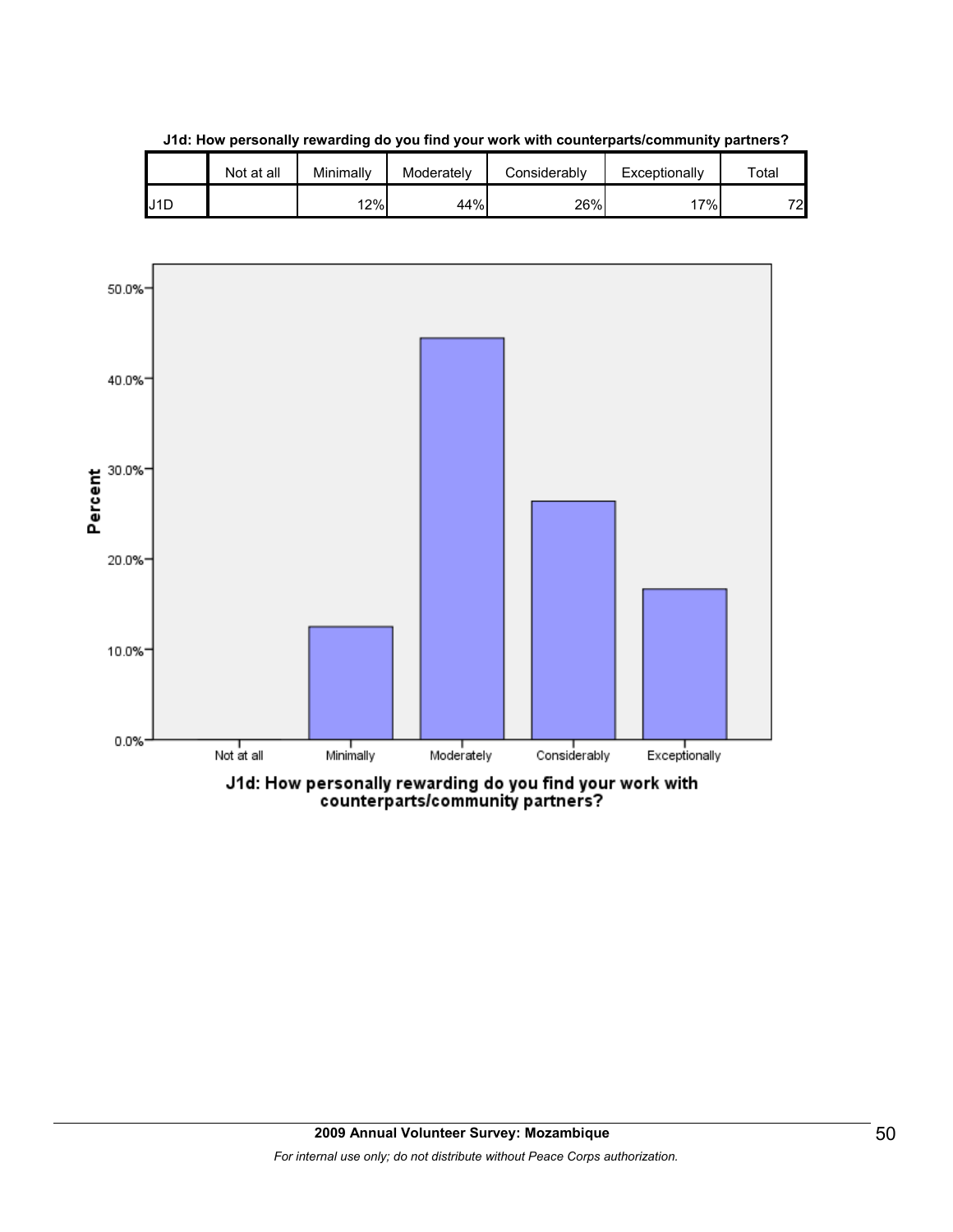

**J1e: How personally rewarding do you find your experience with other HCNs?**

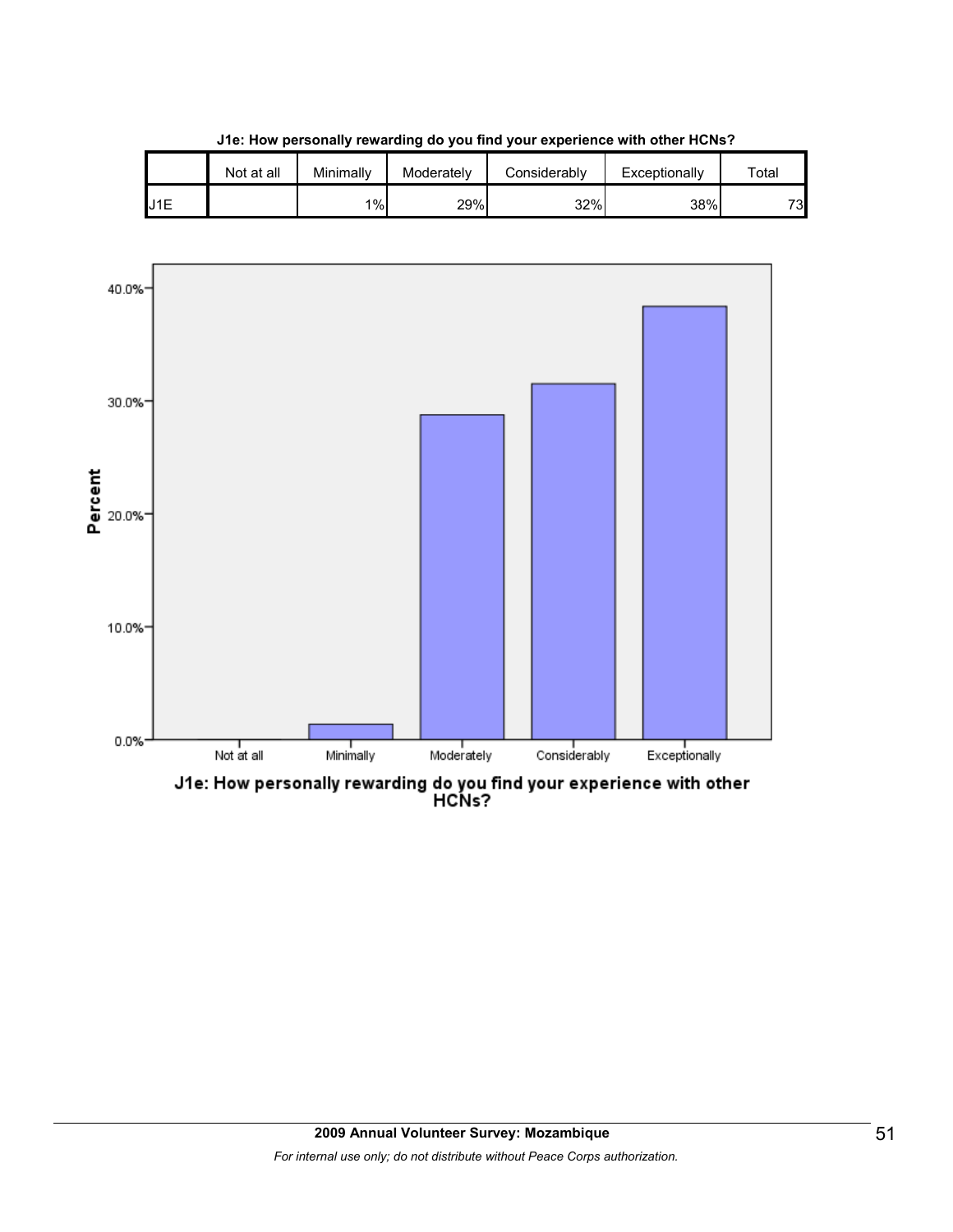

**J2a (PCVs at post 9 months+ months): Please rate how well you think you achieved Goal 1.**

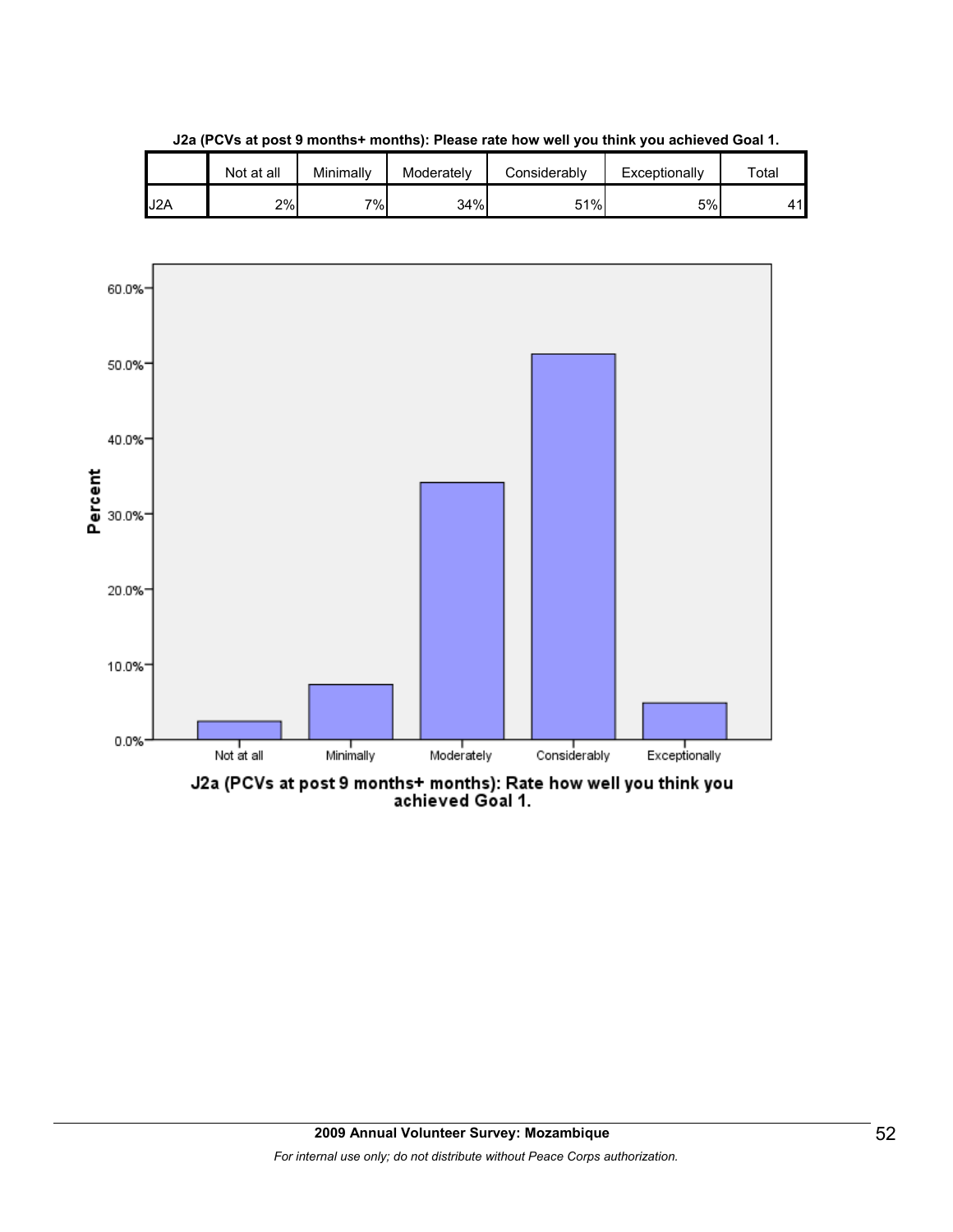

**J2b: (PCVs at post 9 months+ months): Please rate how well you think you achieved Goal 2.**

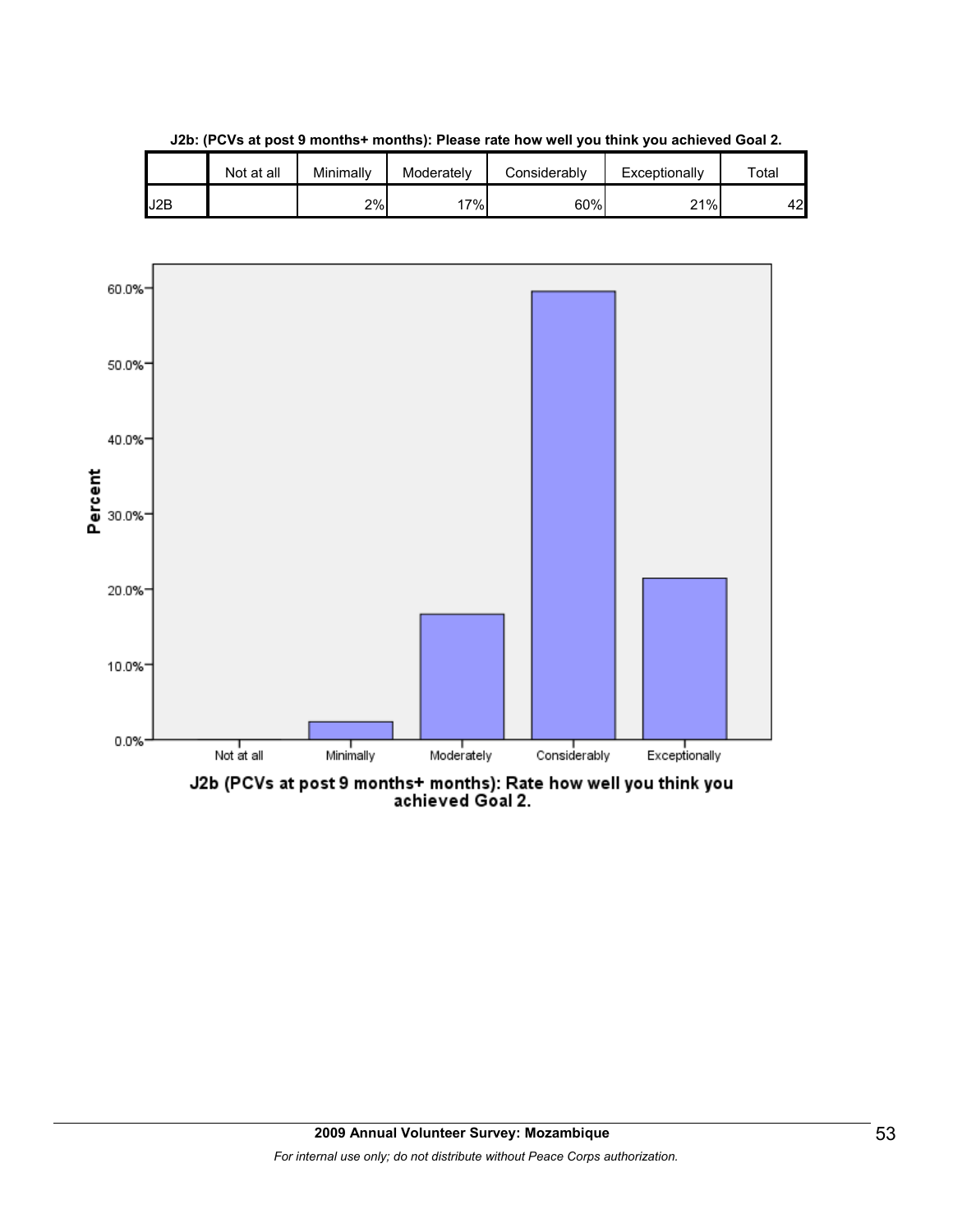

**J2c (PCVs at post 9 months+ months): Please rate how well you think you achieved Goal 3.**



J2c (PCVs at post 9 months+ months): Please rate how well you think you<br>achieved Goal 3.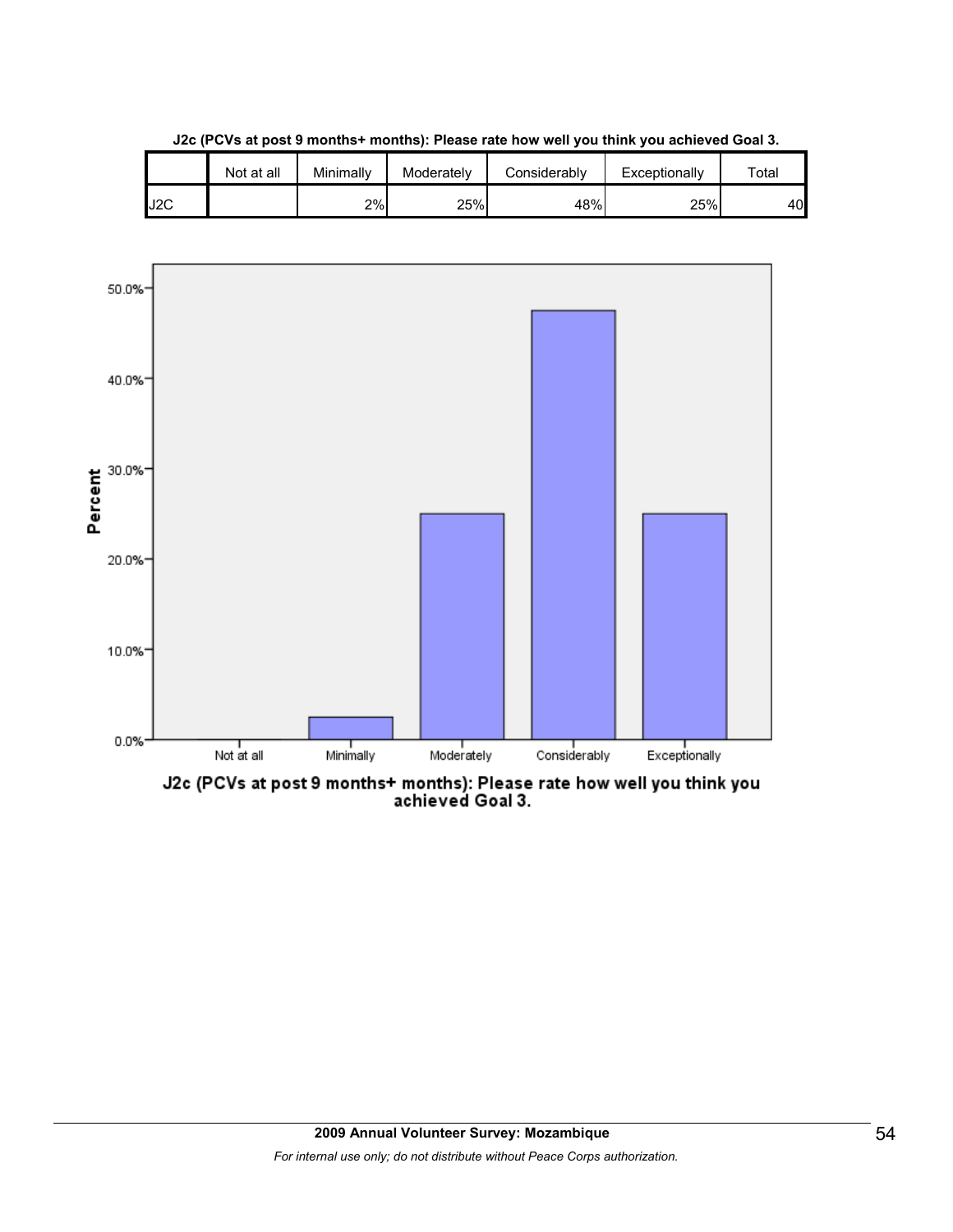**J3: Today, would you make the same decision to join the Peace Corps?**

|    | No | Not likely | Possibly | Probably | Definitely | $\tau$ otal |
|----|----|------------|----------|----------|------------|-------------|
| J3 |    |            | $1\%$    | 16%      | 83%        | 70          |

**J4: Would you recommend Peace Corps service to others you think are qualified?**

|     | No | Not likely | Possibly | Probably | Definitely | $\tau$ otal |
|-----|----|------------|----------|----------|------------|-------------|
| IJ4 |    |            | 3%       | 12%      | 85%        | 73          |

**J5: Do you intend to complete your Peace Corps service?**

|              | No | Not sure | Yes | Might extend | ⊤otal |
|--------------|----|----------|-----|--------------|-------|
| $\mathsf{L}$ |    | 3%       | 78% | 19%          | 73    |

|  |  |  |  |  | J6: Would your host country benefit most if the Peace Corps program was---? |  |
|--|--|--|--|--|-----------------------------------------------------------------------------|--|
|--|--|--|--|--|-----------------------------------------------------------------------------|--|

|    |              |         | Refocused/redesig |                  |          |       |
|----|--------------|---------|-------------------|------------------|----------|-------|
|    | Discontinued | Reduced | ned               | Maintained as is | Expanded | Total |
| J6 |              | 3%      | 21%               | 13%              | 63%      | 71.   |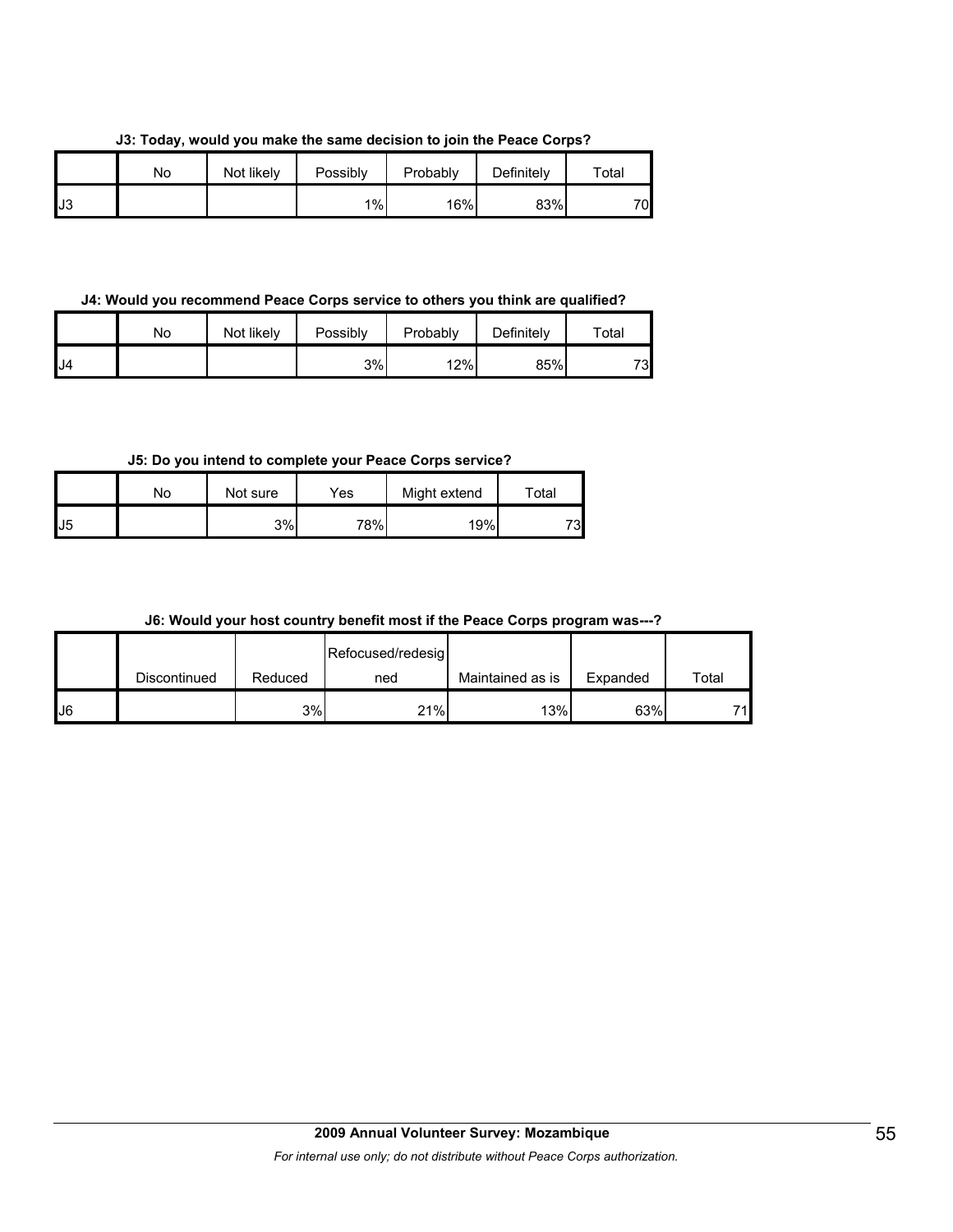# **K. Activities After Peace Corps Service**

*This section reports on Volunteers' plans for after they have completed their Peace Corps Service.* 

## **K1a: What are your plans after your Peace Corps service? Work in**

**government.**

| Government    |                         |                    |  |  |  |
|---------------|-------------------------|--------------------|--|--|--|
| In the $U.S.$ | In your host<br>country | In another country |  |  |  |
| 100%          | 0%                      | 100%               |  |  |  |

\* Percent of cases was used. Percentages will be greater than 100 since

Volunteers were asked to select all that applied.

## **K1b: What are your plans after your Peace Corps service? Work in the private sector.**

| <b>Private Sector</b> |                         |                    |  |  |  |
|-----------------------|-------------------------|--------------------|--|--|--|
| In the $U.S.$         | In your host<br>country | In another country |  |  |  |
|                       |                         |                    |  |  |  |
| 57%                   | 0%                      | 43%                |  |  |  |

\* Percent of cases was used. Percentages will be greater than 100 since

Volunteers were asked to select all that applied.

## **K1c: What are your plans after your Peace Corps service? Work for an**

**NGO.**

| <b>NGO</b>  |                         |                    |   |  |  |
|-------------|-------------------------|--------------------|---|--|--|
| In the U.S. | In your host<br>country | In another country |   |  |  |
| 60%         | 40%                     | 60%                | 5 |  |  |

\* Percent of cases was used. Percentages will be greater than 100 since

Volunteers were asked to select all that applied.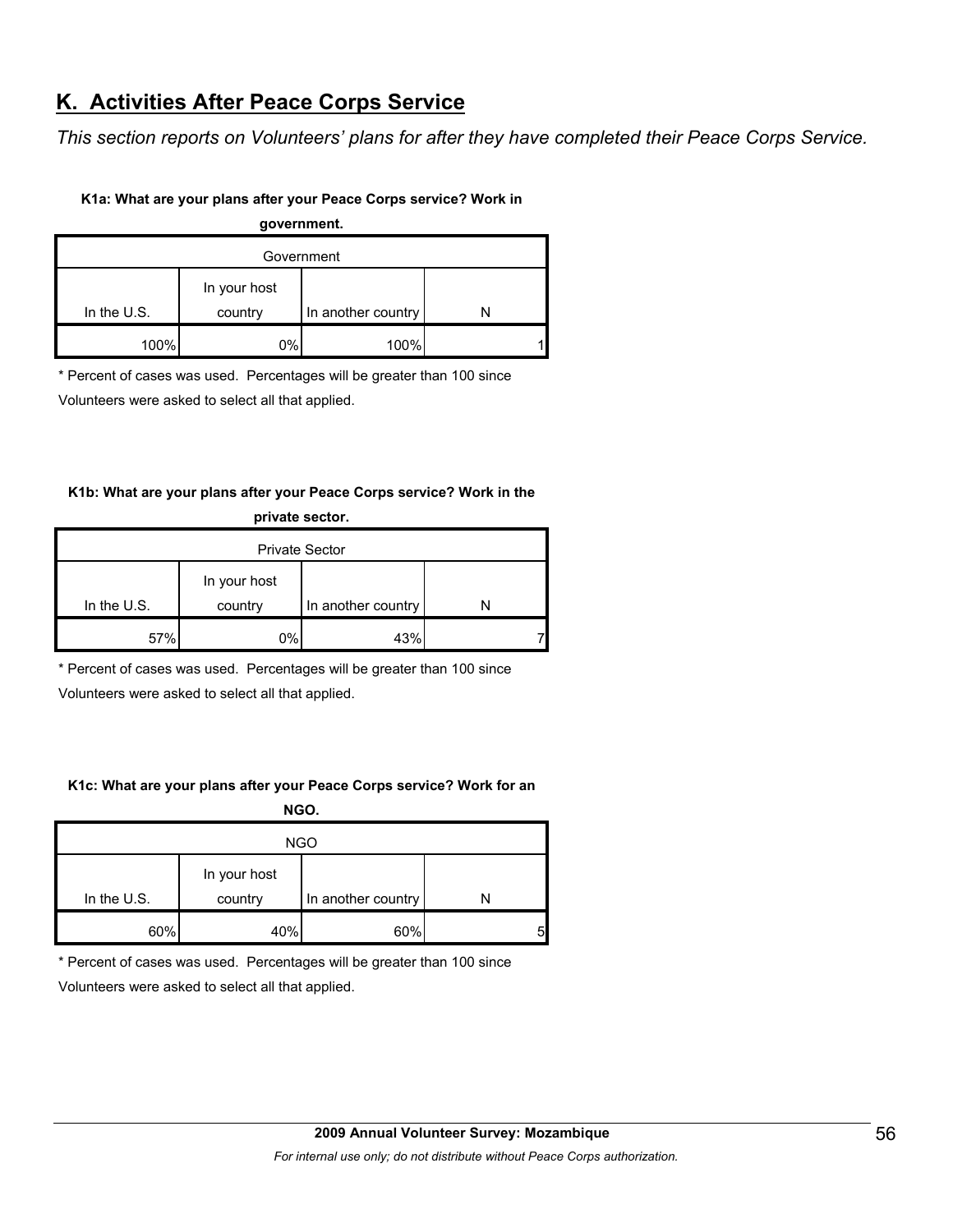### **K1d: What are your plans after your Peace Corps service? Work for PC**

| Response.            |              |                    |   |  |  |
|----------------------|--------------|--------------------|---|--|--|
| Peace Corps Response |              |                    |   |  |  |
|                      | In your host |                    |   |  |  |
| In the $U.S.$        | country      | In another country |   |  |  |
| 33%                  | 67%          | 100%               | 3 |  |  |

\* Percent of cases was used. Percentages will be greater than 100 since

Volunteers were asked to select all that applied.

## **K1e: What are your plans after your Peace Corps service? Continue to**

| <b>Volunteer Activities</b> |              |                    |  |  |  |
|-----------------------------|--------------|--------------------|--|--|--|
|                             | In your host |                    |  |  |  |
| In the $U.S.$               | country      | In another country |  |  |  |
| 50%                         | 25%          | 50%                |  |  |  |

## **participate in volunteer activities.**

\* Percent of cases was used. Percentages will be greater than 100 since

Volunteers were asked to select all that applied.

## **K1f: What are your plans after your Peace Corps service? Graduate school/academic credentialing.**

| Graduate School |                         |                    |   |  |  |
|-----------------|-------------------------|--------------------|---|--|--|
| In the $U.S.$   | In your host<br>country | In another country |   |  |  |
|                 |                         |                    |   |  |  |
| 89%             | 0%                      | 22%                | 9 |  |  |

\* Percent of cases was used. Percentages will be greater than 100 since

Volunteers were asked to select all that applied.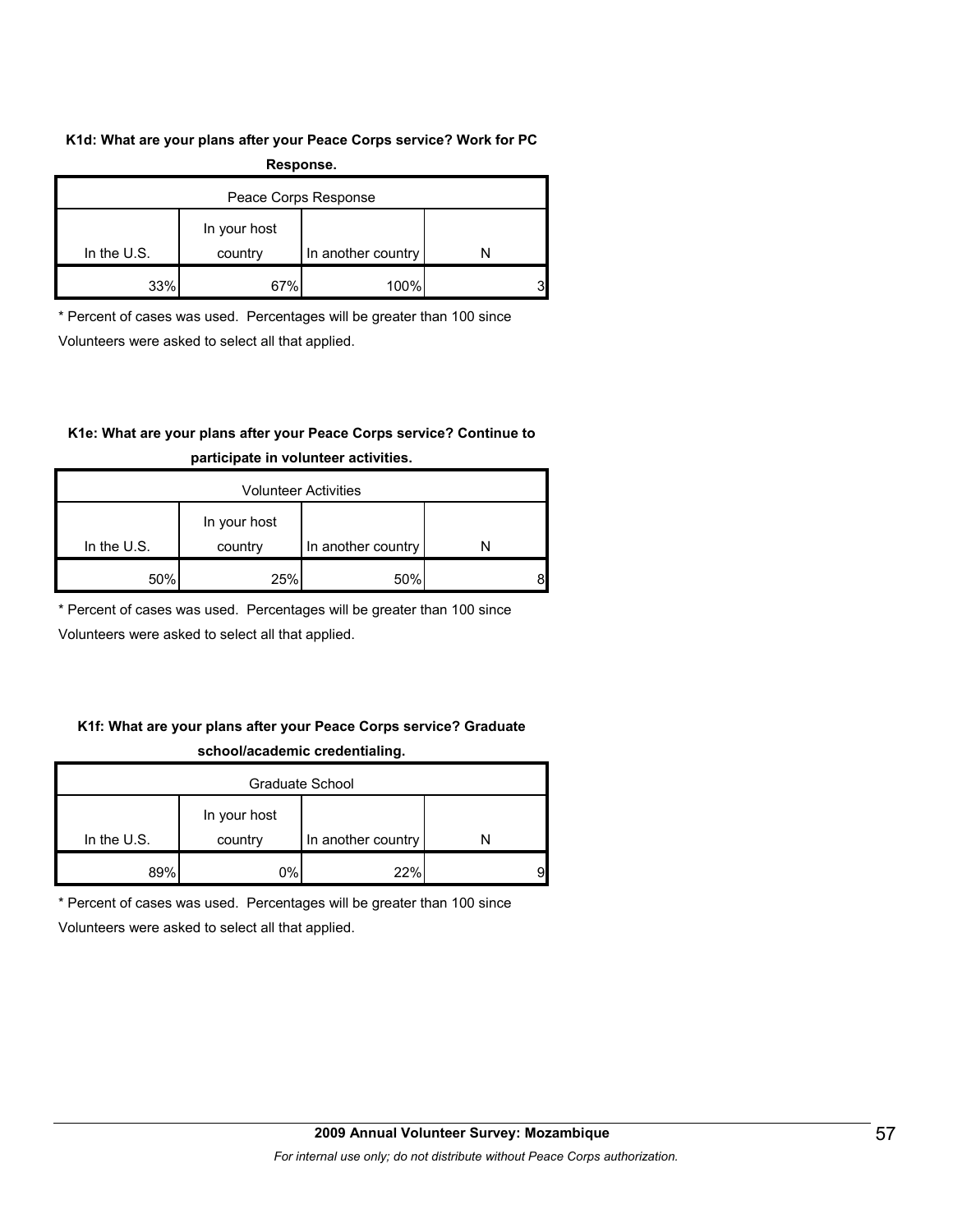## **K1g: What are your plans after your Peace Corps service? Travel.**

| Travel        |                      |                    |   |  |  |  |
|---------------|----------------------|--------------------|---|--|--|--|
| In the $U.S.$ | In your host country | In another country | N |  |  |  |
| 44%           | 22%                  | 67%                | 9 |  |  |  |

\* Percent of cases was used. Percentages will be greater than 100 since Volunteers were asked to select all that applied.

#### **K1h: What are your plans after your Peace Corps service? Other.**

| Other       |                      |                    |   |  |
|-------------|----------------------|--------------------|---|--|
| In the U.S. | In your host country | In another country |   |  |
| 67%         | 33%                  | 67%                | 3 |  |

\* Percent of cases was used. Percentages will be greater than 100 since Volunteers were asked to select all that applied.

## **K2:How prepared do you feel to share your Peace Corps experience and knowledge of your host country with others in the United States when you return?**

|                                        | Not at all | Minimally | Moderately | Considerably | Total |
|----------------------------------------|------------|-----------|------------|--------------|-------|
| How prepared do you feel to share your | 0%         | 0%        | 35%        | 65%          |       |
| Peace Corps experience and             |            |           |            |              |       |
| knowledge of your host country with    |            |           |            |              |       |
| others in the United States when you   |            |           |            |              | 17    |
| return?                                |            |           |            |              |       |

#### **K3: How well do you feel Peace Corps has prepared you for life in the U. S. after you return?**

|                                 | Not at all | Minimally | Moderately | Considerably | Exceptionally | Total |
|---------------------------------|------------|-----------|------------|--------------|---------------|-------|
| How well do you feel Peace      | 12%        | 24%       | 29%        | 29%          | 6%            |       |
| Corps has prepared you for life |            |           |            |              |               |       |
| in the U.S. after your return?  |            |           |            |              |               | 17    |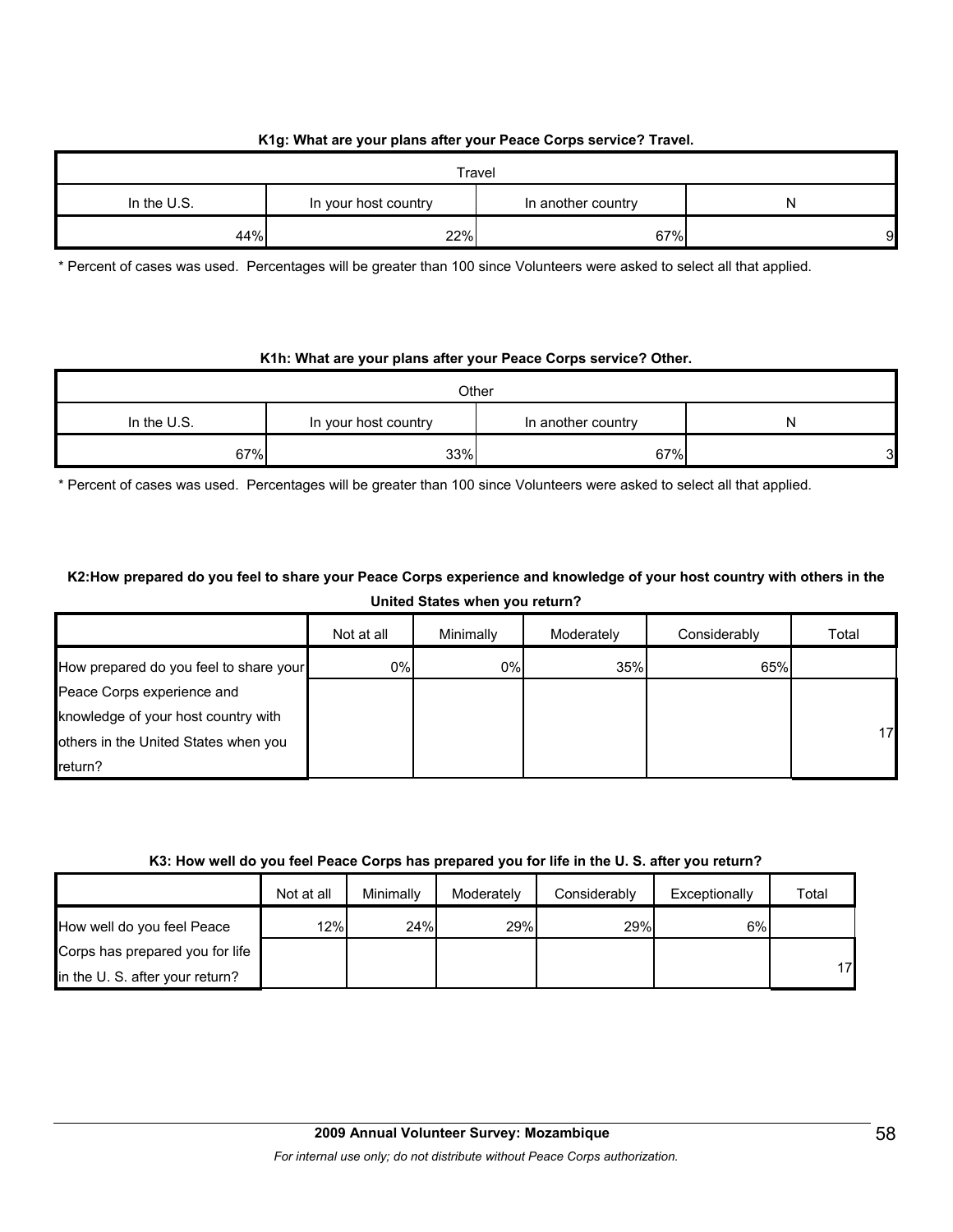| <u>no. Have your illercated yours changed because of your Feace outps service:</u> |     |     |                 |  |  |
|------------------------------------------------------------------------------------|-----|-----|-----------------|--|--|
|                                                                                    | No  | Yes | Total           |  |  |
| Have your life/career goals changed because of your                                | 62% | 38% |                 |  |  |
| Peace Corps service?                                                               |     |     | 16 <sup>1</sup> |  |  |

## **K6: Have your life/career goals changed because of your Peace Corps service?**

### **K7: How well informed are you about the following opportunities for returned Volunteers:**

|                                           | Not informed | Somewhat informed | Well informed | N  |
|-------------------------------------------|--------------|-------------------|---------------|----|
| Peace Corps Response                      | 50%          | 44%               | 6%            | 16 |
| Peace Corps' Fellows/USA program          | 6%           | 62%               | 31%           | 16 |
| Noncompetitive eligibility                | 12%          | 62%               | 25%           | 16 |
| RPCV Career Center in Washington,<br>D.C. | 75%          | 19%               | 6%            | 16 |
| Returned Volunteer Services               | 75%          | 19%               | 6%            | 16 |

### **K8: How did you first learn about the Fellows/USA program?**

| Learn about Fellows/USA program | PC Website                                 | 80%   |    |
|---------------------------------|--------------------------------------------|-------|----|
|                                 | At PST                                     | 13%   |    |
|                                 | Word of mouth                              | 13%   |    |
|                                 | From a recruiter                           | 7%    |    |
|                                 | At COS Conference                          | 7%    |    |
|                                 | At post's information resource center      | 7%    |    |
|                                 | From staff in the host country's PC office | 7%    |    |
|                                 | Other                                      | 7%    |    |
|                                 | Hotline                                    | $0\%$ |    |
|                                 | At IST                                     | $0\%$ |    |
|                                 | Mid-service mailing from PC                | $0\%$ |    |
|                                 | University website                         | $0\%$ |    |
|                                 | N                                          |       | 15 |

\* Percent of cases was used. Percentages will be greater than 100 since Volunteers were asked to select all that applied.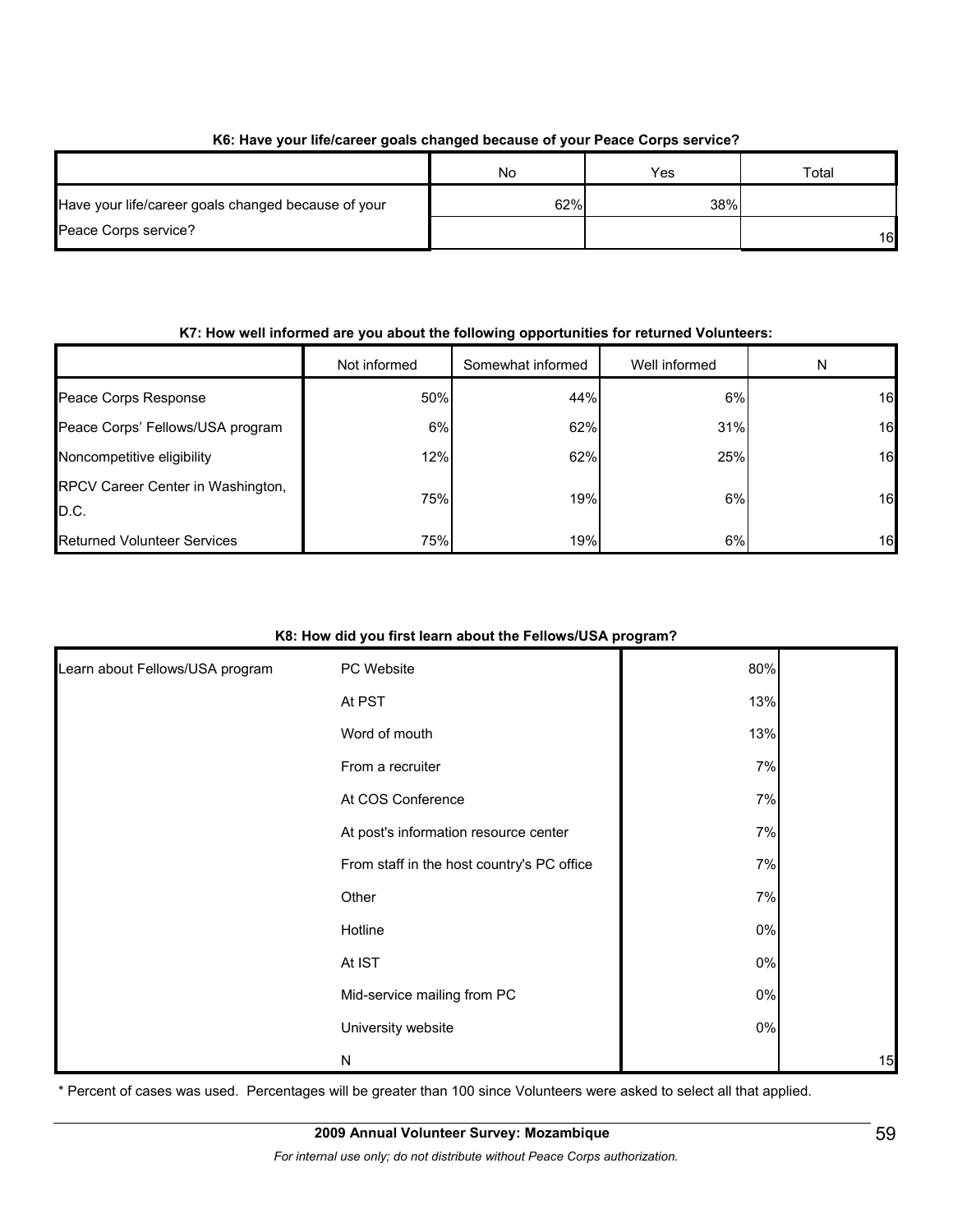| K9 Resources | Career Resource Manual                                                 | 81%   |    |
|--------------|------------------------------------------------------------------------|-------|----|
|              | Electronic newsletter with job postings and career<br>advice           | 81%   |    |
|              | Applying to federal government with RPCV<br>noncompetitive eligibility | 69%   |    |
|              | Access to free job bulletins                                           | 62%   |    |
|              | RPCV Handbook                                                          | 56%   |    |
|              | List of RPCVs willing to talk to me about their<br>careers             | 56%   |    |
|              | RPCV career conferences                                                | 56%   |    |
|              | Guide to speaking about my PC service to others<br>(third goal)        | 38%   |    |
|              | RPCV job search webinars                                               | 38%   |    |
|              | Connection with RPCVs through a mentoring<br>program                   | 31%   |    |
|              | Self-assessment software (SIGI 3)                                      | 19%   |    |
|              | <b>NOT SURE</b>                                                        | 6%    |    |
|              | Other                                                                  | $0\%$ |    |
|              | ${\sf N}$                                                              |       | 16 |

### **K9: Which of the following resources do you think will be helpful as you exit Peace Corps service?**

\* Percent of cases was used. Percentages will be greater than 100 since Volunteers were asked to select all that applied.